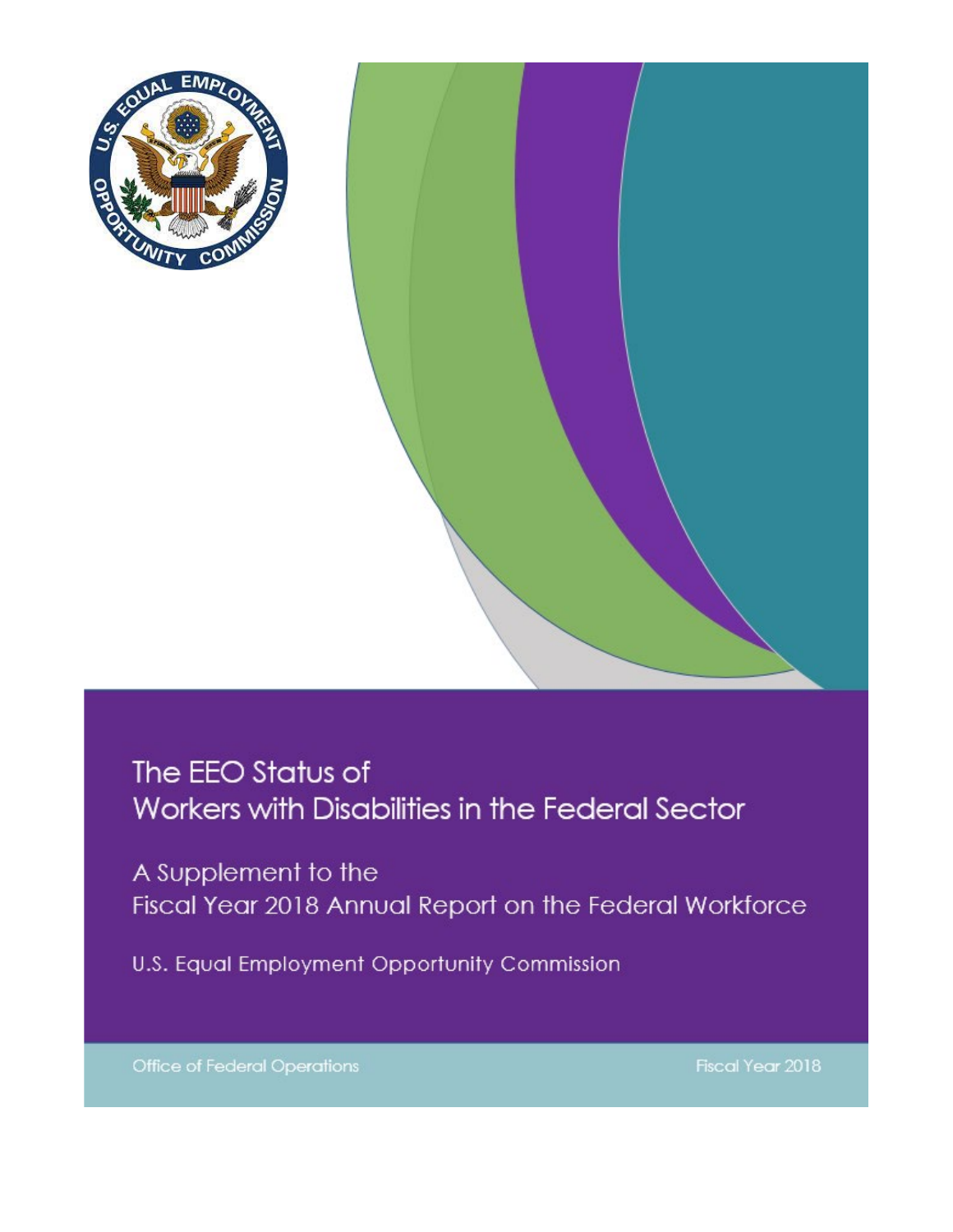#### **Executive Summary**

<span id="page-1-0"></span>Section 501 of the Rehabilitation Act of 1973, as amended (The Rehabilitation Act), prohibits discrimination against persons with disabilities (PWD) in the Federal sector. In addition, it mandates that federal agencies integrate affirmative action program plans as part of ongoing agency personnel management programs, with the goal of hiring, placement, and advancement of PWD.

As a part of its regulatory obligations, the U.S. Equal Employment Opportunity Commission (EEOC) issued a final rule on January 17, 2017, titled *Affirmative Action for Individuals with Disabilities in the Federal Government*, "…to clarify the obligation that the Rehabilitation Act of 1973 imposes on federal agencies, as employers, that are over and above the obligation not to discriminate on the basis of disability" (82 FR 654). This final rule went into effect on March 6, 2017, making fiscal year (FY) 2018 the first complete fiscal year in which this rule was effective.

This report a) Identifies current trends for workers with disabilities in the Federal sector; and b) Creates a baseline for measuring the effects of the new final rule. Specifically, the EEOC studied the Federal sector participation rates of PWD and persons with targeted disabilities (PWTD), the Federal sector employment stages of PWD and PWTD, and the ways that federal agencies are improving accessibility for PWD. Below are principal findings and recommendations.

# <span id="page-1-1"></span>*A. Findings*

# *1. Regarding the participation of PWD and PWTD in the Federal government, this report found:*

- 1.1. A large percentage of the federal workforce did not identify their disability status.
- 1.2. The overall participation rate of PWD and PWTD has increased since FY 2014, but federal agencies still need to improve their PWD and PWTD participation rates.
- 1.3. Men in the Federal government were more likely than women in the Federal government to be PWD or PWTD.
- *2. Regarding the employment stages of PWD and PWTD in the federal workforce, this report found:*
	- 2.1. Among permanent hires, the Federal government exceeded its 2% goal for hiring of PWTD, but agencies failed to meet the 12% goal for PWD.
	- 2.2. PWD and PWTD were less likely than persons with no disabilities to be in federal leadership positions.
	- 2.3. Despite being less likely to hold leadership positions, PWD and PWTD were promoted at a rate similar to what would be expected based on their participation rate.
	- 2.4. Harassment (non-sexual) and reasonable accommodations were the most commonly alleged issues in disability-based complaints.
	- 2.5. Disability-based complaints and settlements increased from FY 2014 to FY 2018.
	- 2.6. For both voluntary and involuntary separations, PWTD were the most likely to separate from federal employment, and PWD were more likely to separate than persons without disabilities.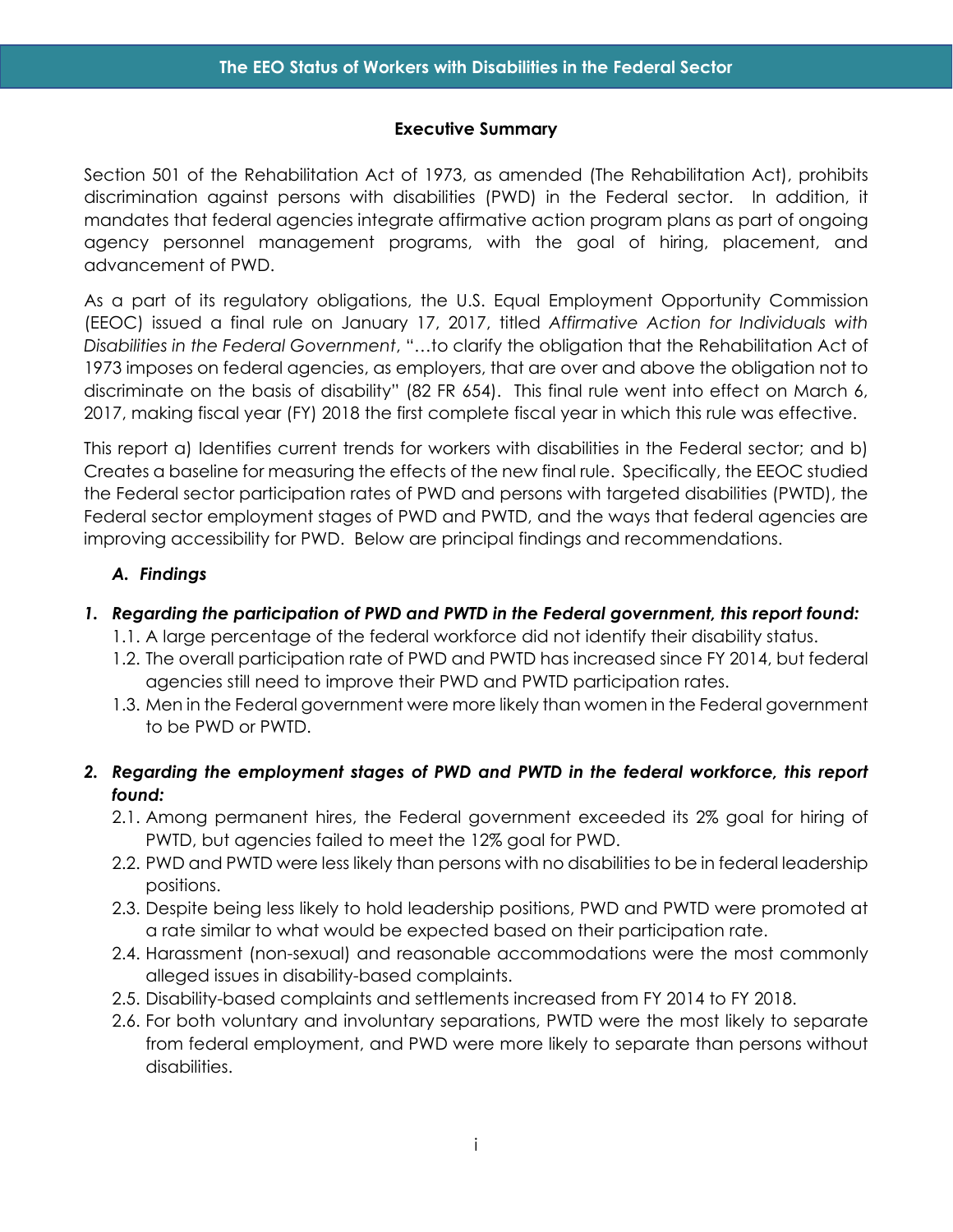- 2.7. For involuntary separations, disparities by disability status were larger in FY 2018 than in the previous four years.
- *3. Regarding improving accessibility for PWD in federal workplaces, this report found:*
	- 3.1. Agencies are using technology to improve their reasonable accommodation request processes.
	- 3.2. Agencies are creating internal and external partnerships to identify best practices for improving accessibility.
	- 3.3. Agencies are enhancing their interactions with employees to raise accessibility awareness.

#### <span id="page-2-0"></span>*B. Recommendations*

Based on the findings above, the EEOC makes the following eight recommendations to improve equal employment opportunities for workers with disabilities in the Federal sector.

- 1. Federal agencies should act to *increase the number of employees disclosing their disability*  **status** by ensuring the confidentiality of disclosure.
- 2. To improve hiring rates, agencies should *recruit persons with a broad range of disabilities*.
- 3. To improve the participation of PWD and PWTD in management, agencies should *ensure the retention of leaders with disabilities and recruit PWD and PWTD for new hires into leadership positions*.
- 4. Federal agencies should *ensure that they have civil workplaces and provide reasonable accommodations to PWD*.
- 5. Agencies should generally *work to improve retention rates for employees with disabilities*  and conduct research using workforce, climate survey, and exit interview data to *identify the specific types of personnel actions, policies, procedures, and practices related to PWD and PWTD separations*.
- 6. Agencies that are not already doing so should *ensure their accessibility to PWD and PWTD* by: 1) Streamlining the reasonable accommodations request process; 2) Creating internal and external partnerships to identify best practices; 3) Promoting accessibility issues through interactions with employees; and 4) Implementing specific, measurable, and attainable goals to improve their accessibility, and track the progress.

Including PWD and PWTD is important to improving the diversity of the federal workforce. Their participation in the federal workforce not only contributes to the breadth of knowledge available in the government, but also improves their standing in the greater community and reinforces the government's role as a model employer. The EEOC looks forward to continuing to promote equal employment opportunities for PWD and people in all other protected classes.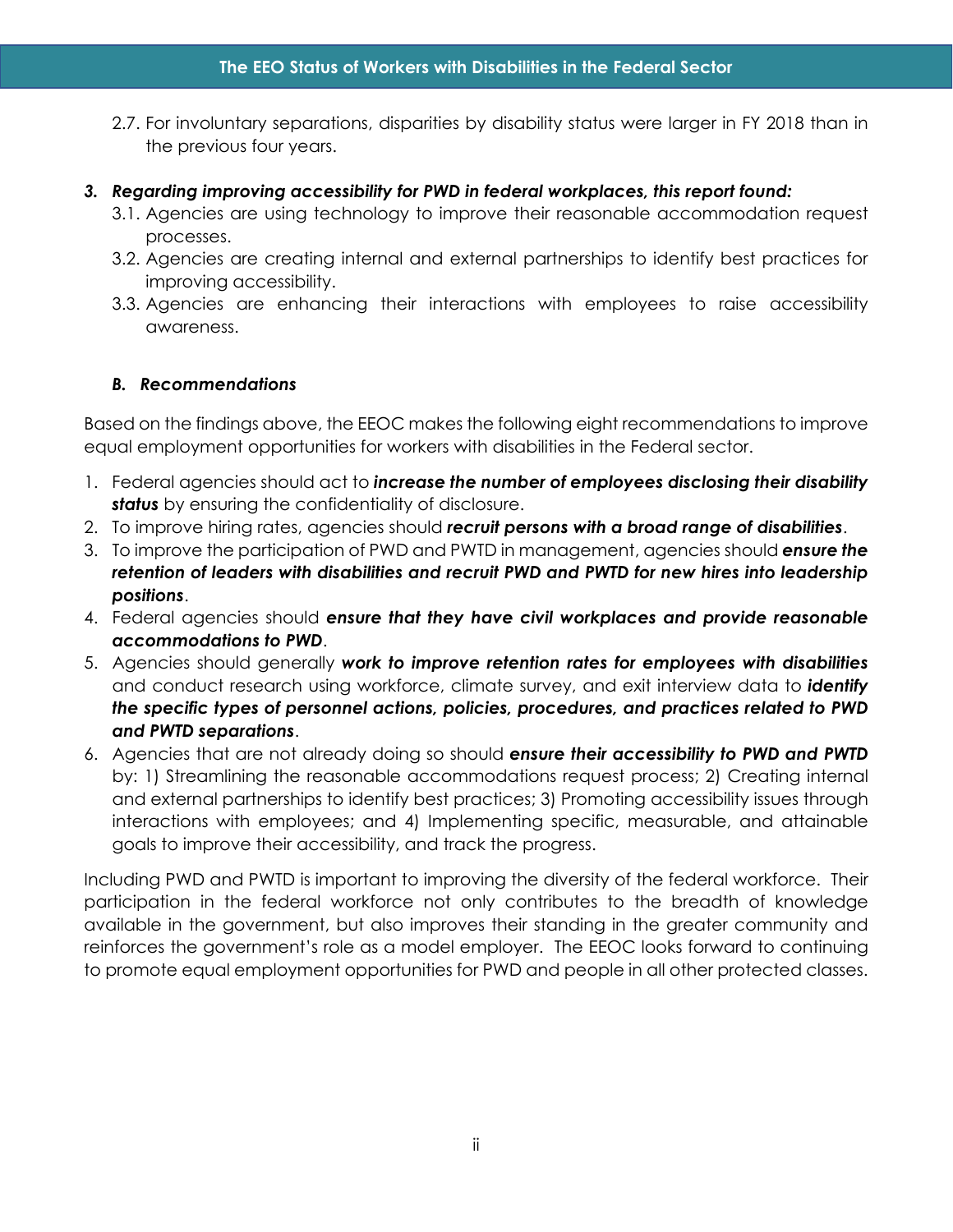# **Table of Contents**

<span id="page-3-0"></span>

| А.      |                                                                                          |  |
|---------|------------------------------------------------------------------------------------------|--|
| Β.      |                                                                                          |  |
|         |                                                                                          |  |
|         |                                                                                          |  |
|         |                                                                                          |  |
| Part 1. |                                                                                          |  |
| А.      | Equal Employment Opportunity Protections for Persons with Disabilities 1                 |  |
| Β.      | The Importance of Improving Equal Employment Opportunities for Persons with Disabilities |  |
|         |                                                                                          |  |
| C.      |                                                                                          |  |
| D.      |                                                                                          |  |
| Part 2. |                                                                                          |  |
| Α.      | The Federal Workforce Participation Rates of People with Disabilities and Targeted       |  |
| В.      | Participation Rates of Persons with Disabilities by Demographic Group7                   |  |
|         |                                                                                          |  |
|         |                                                                                          |  |
|         | Participation Rates by Disability Status Across Race/National Origin Groups 9            |  |
|         |                                                                                          |  |
| Part 3. | The Employment Stages of Persons with Disabilities in the Federal Sector12               |  |
| А.      |                                                                                          |  |
|         |                                                                                          |  |
|         |                                                                                          |  |
| Β.      |                                                                                          |  |
|         |                                                                                          |  |
|         |                                                                                          |  |
|         |                                                                                          |  |
| C.      | Disability-Based Discrimination Complaints in the Federal Sector 19                      |  |
|         |                                                                                          |  |
|         |                                                                                          |  |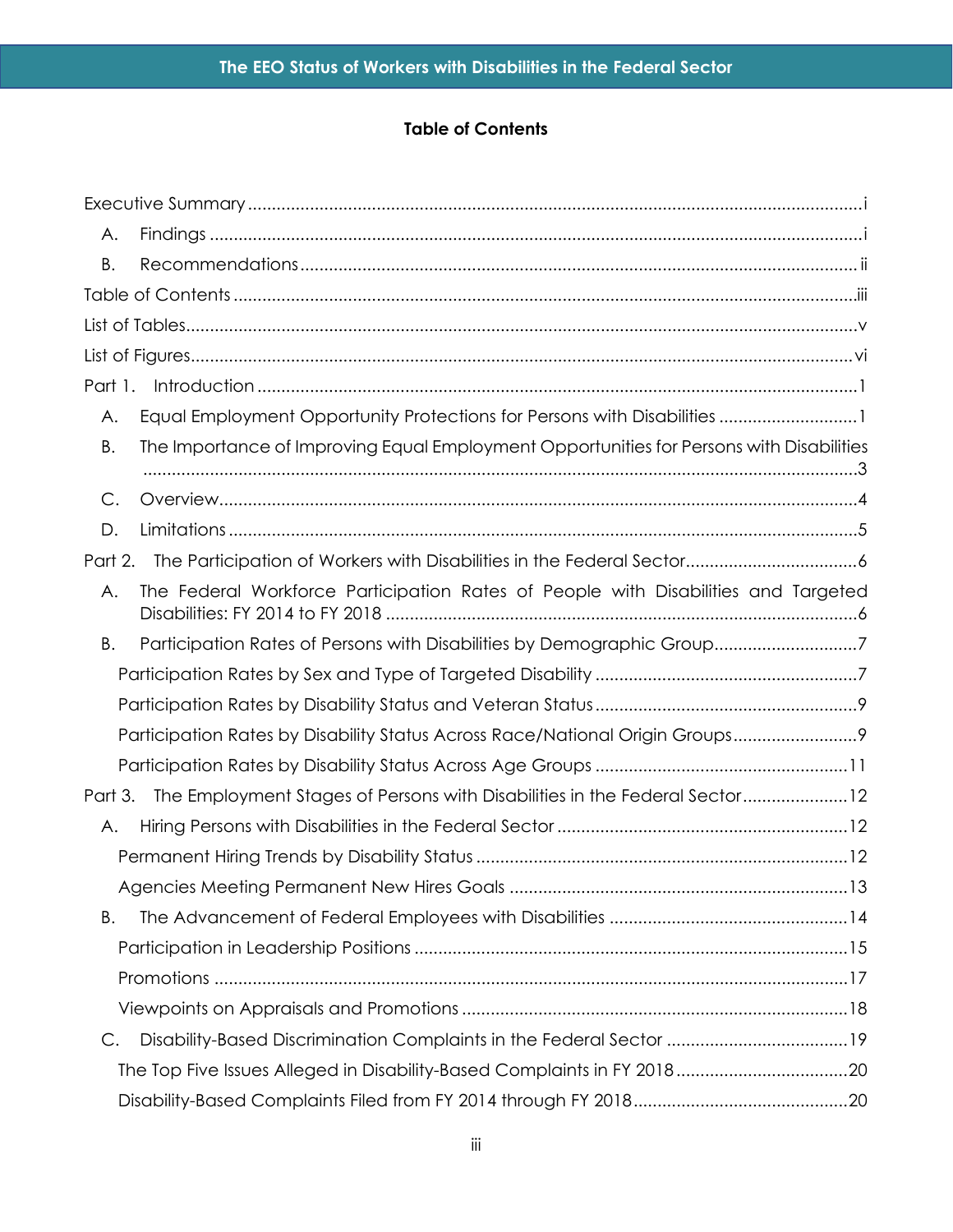# **The EEO Status of Workers with Disabilities in the Federal Sector**

|           |    | Disability-Based Counseling and Complaint Settlements from FY 2014 through FY 2018 21 |  |
|-----------|----|---------------------------------------------------------------------------------------|--|
|           |    | Disability-Based Findings of Discrimination from FY 2014 through FY 2018 22           |  |
|           |    |                                                                                       |  |
|           | D. |                                                                                       |  |
|           |    |                                                                                       |  |
|           |    |                                                                                       |  |
| Part 4.   |    | Improving Accessibility for Persons with Disabilities in Federal Workplaces 28        |  |
|           | Α. |                                                                                       |  |
|           | B. |                                                                                       |  |
|           | C. |                                                                                       |  |
|           | D. |                                                                                       |  |
| Ε.        |    |                                                                                       |  |
| F.        |    |                                                                                       |  |
| Part 5.   |    |                                                                                       |  |
|           | Α. |                                                                                       |  |
| <b>B.</b> |    |                                                                                       |  |
|           |    |                                                                                       |  |
|           |    |                                                                                       |  |
|           |    |                                                                                       |  |
|           |    |                                                                                       |  |
|           |    |                                                                                       |  |
|           |    | EHRI-SDM or EHRI (Enterprise Human Resources Integration - Statistical Data Mart) 41  |  |
|           |    |                                                                                       |  |
|           |    |                                                                                       |  |
|           |    |                                                                                       |  |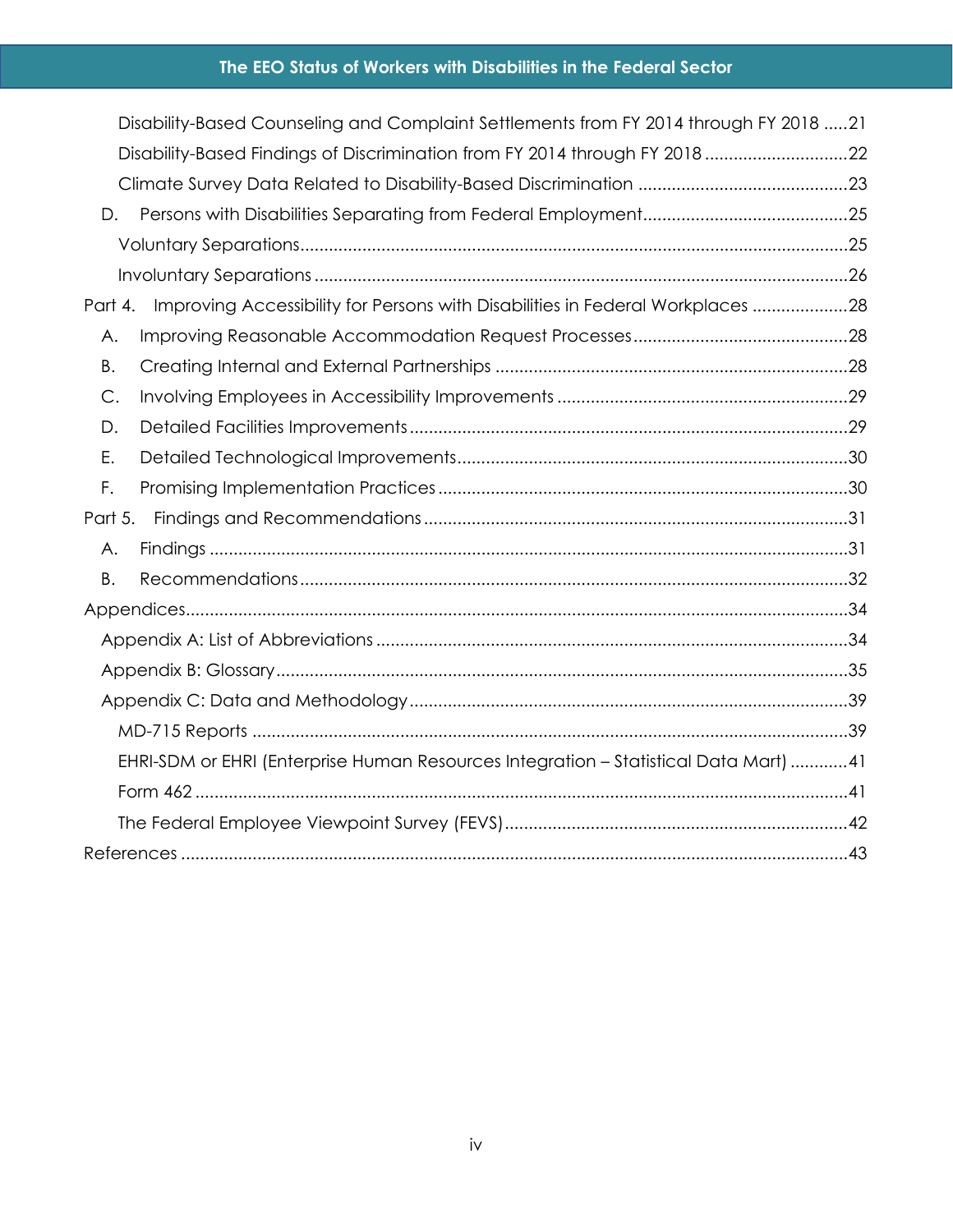## **List of Tables**

<span id="page-5-0"></span>[Table 2.1. Federal Sector Participation Rates of PWD and PWTD by Sex, FY 2018 \(EHRI Status](#page-14-0)  [September 2018 Status Data\)...............................................................................................................8](#page-14-0)

[Table 3.1. Federal Sector Hiring Rate and Participation Rate by Disability Status \(FY 2018 MD-715](#page-18-3)  [Tables B-8 and B-1, All Types of Appointment\)..................................................................................12](#page-18-3)

[Table 3.2. Percentage of Departments, Subcomponents of Departments, and Independent](#page-20-1)  [Agencies Meeting Hiring Goals for PWD and PWTD \(FY 2018 MD-715 Reports Table B-8 \[Minimum](#page-20-1)  [50 Permanent New Hires\]\)...................................................................................................................14](#page-20-1)

[Table 3.3. Promotion Selection Rates and Related Statistics by Disability Status, FY 2018 \(FY 2018](#page-24-1)  [EHRI Dynamics file and September 2017 EHRI Status File\)................................................................18](#page-24-1)

[Table 3.4. Top Five Issues Alleged in Disability-Based Complaints, FY 2018 \(Form 462\).................20](#page-26-2)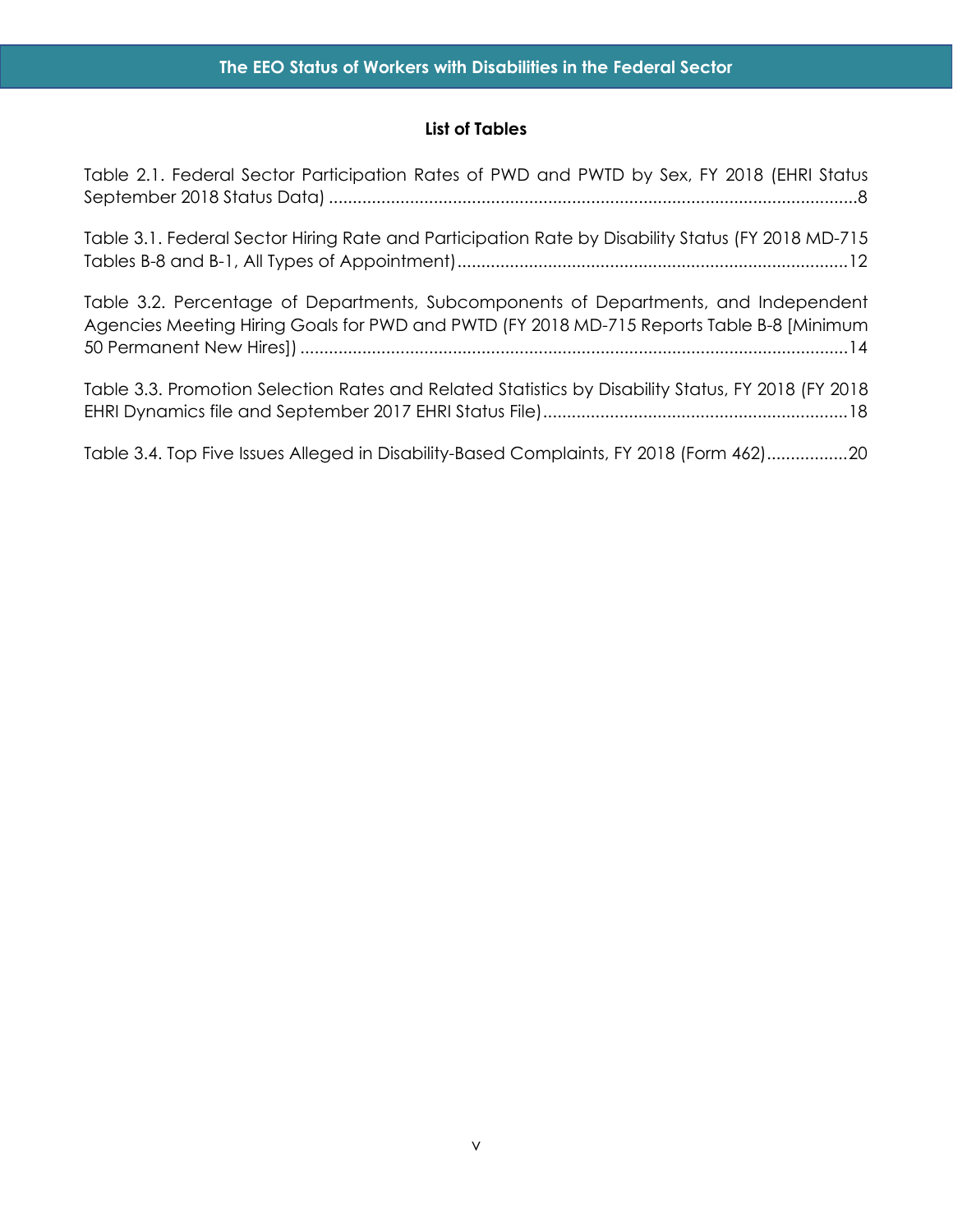# **List of Figures**

<span id="page-6-0"></span>

| Figure 2.1. Trends in Federal Sector Disability-Related Participation Rates, FY 2014-FY 2018 (MD-   |
|-----------------------------------------------------------------------------------------------------|
| Figure 2.2. Participation Rates of PWTD by Sex, FY 2018 (EHRI Status September 2018 Status Data)    |
| Figure 2.3. Disability-Related Participation Rates among Veterans and Non-Veterans, FY 2018         |
| Figure 2.4. Disability-Related Participation Rates by Race/National Origin, FY 2018 (EHRI           |
| Figure 2.5. Disability-Related Participation Rates Across Age Group, FY 2018 (EHRI September        |
| Figure 3.1. Federal Sector Permanent Hiring Trends, FY 2014-FY 2018 (MD-715 Table B-8) 13           |
| Figure 3.2. Within Disability Status Participation Rates in Leadership Positions (September 2018    |
| Figure 3.3. Promotion Selection Rates by Disability Status, FY 2018 (FY 2018 EHRI Dynamics file and |
| Figure 3.4. Percent Responding Positively to FY 2018 FEVS Items Related to Appraisals and           |
| Figure 3.5. Annual Disability-Based Complaints, FY 2014-FY 2018 (Form 462) 21                       |
| Figure 3.6. Counselings and Complaints Settled Alleging Disability-Based Discrimination, FY 2014-   |
| Figure 3.7. Number of Decisions with Disability-Based Findings of Discrimination, FY 2014-FY 2018   |
| Figure 3.8. Percent Responding Positively to Complaint-Related FEVS Items, FY 201824                |
| Figure 3.9. Voluntary Separations Inclusion Rates by Disability Status, FY 2014 - FY 2018 (MD-715   |
| Figure 3.10. Involuntary Separations Inclusion Rates by Disability Status, FY 2014-FY 2018 (MD-715  |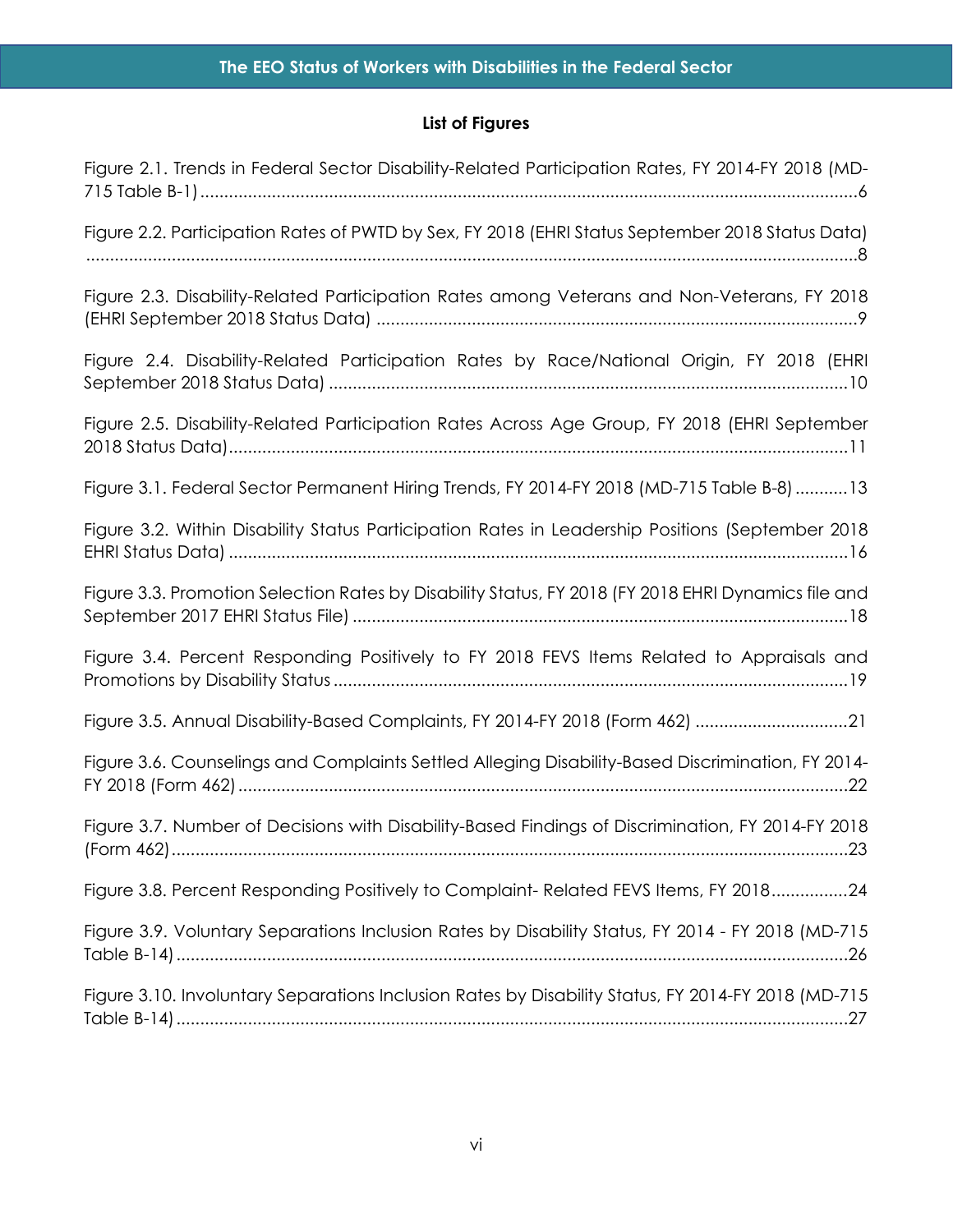#### **Part 1. Introduction**

<span id="page-7-0"></span>The U.S. Equal Employment Opportunity Commission (EEOC or Commission) was established by *Title VII of the Civil Rights Act of 1964.* Its mission is to prevent and remedy unlawful employment discrimination and advance equal opportunity for all in the workplace. The Commission enforces federal laws that make it illegal to discriminate against a job applicant or an employee because of the person's race, color, religion, sex (including pregnancy, gender identity, and sexual orientation), national origin, age (40 or older), disability or genetic information. It is also illegal to discriminate against a person because the person complained about discrimination, filed a charge of discrimination, or participated in an employment discrimination investigation or lawsuit.

EEOC's Office of Federal Operations (OFO) assures federal agency and department compliance with EEOC regulations, provides technical assistance to federal agencies concerning equal employment opportunity (EEO) complaint adjudication, monitors and evaluates federal agencies' affirmative employment programs, develops and distributes Federal sector educational materials and conducts training for stakeholders, provides guidance and assistance to our Administrative Judges (AJs) who conduct hearings on EEO complaints, and adjudicates appeals from administrative decisions made by federal agencies on EEO complaints. OFO is responsible for periodically publishing progress reports on federal agencies' EEO programs. This report reviews the progress of federal EEO programs in their efforts to advance EEO for persons with disabilities (PWD).

#### <span id="page-7-1"></span>*A. Equal Employment Opportunity Protections for Persons with Disabilities*

Section 501 of the Rehabilitation Act of 1973, as amended (The Rehabilitation Act), prohibits discrimination against PWD in the Federal sector. In addition, it mandates that federal agencies integrate affirmative action program plans as part of on-going agency personnel management programs, with the goal of hiring, placement, and advancement of PWD. According to this law and related regulations, an individual with a disability is someone:

- With "A physical or mental impairment that substantially limits one or more major life activities";
- With "A record of such an impairment"; or
- Who is "regarded as having such an impairment" (42 U.S. Code §12102.1).

The Rehabilitation Act mandates that the Federal government "plays a leadership role in promoting the employment of individuals with disabilities" (Pub. L. 93-112, as amended through Pub. L. 114-95). The EEOC, along with other federal agencies, has the authority to issue regulations to ensure the fulfillment of this mandate (42 U.S. Code § 12205a.)

The EEOC issued a final rule on January 17, 2017, titled *Affirmative Action for Individuals with Disabilities in the Federal Government*, "to clarify the obligation that the Rehabilitation Act of 1973 imposes on federal agencies, as employers, that are over and above the obligation not to discriminate on the basis of disability" (82 FR 654). This final rule amended 29 CFR 1614.203 and obligates federal agencies to:

• Take steps to gradually increase the number of employees with disabilities and targeted disabilities; and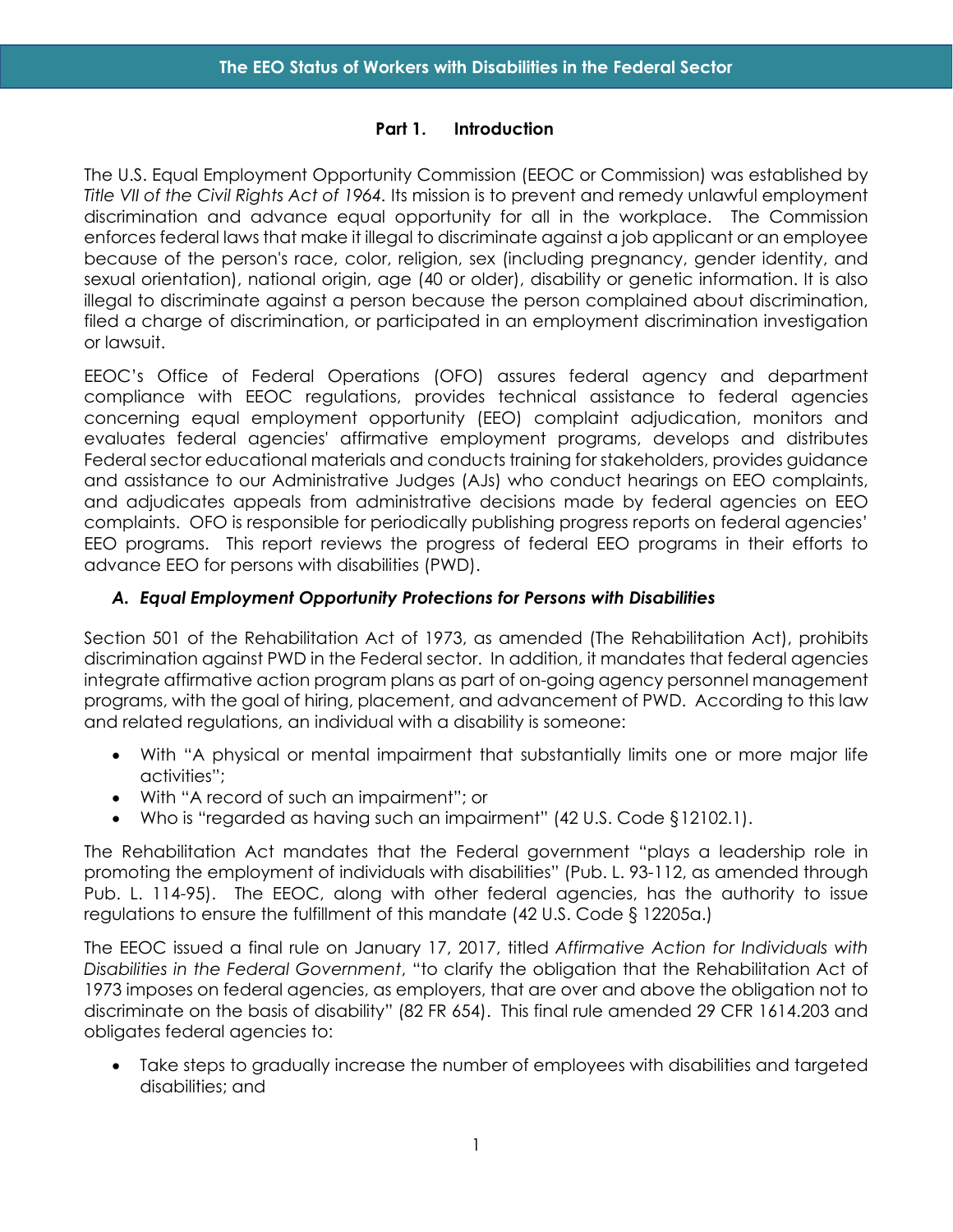• Provide Personal Assistance Services (PAS) to individuals with targeted disabilities who require assistance to perform basic activities of daily living, like assistance with removing and putting on clothing, eating, and using the restroom (82 FR 654).

For the purposes of this final rule, a targeted disability is a disability designated as a "targeted disability or health condition" on the Office of Personnel Management's (OPM's) Standard Form 256 (SF-256) or "that falls under one of the first 12 categories of disability listed in Part A of Question 5 of the EEOC's Demographics Information on Applicants form" (82 FR 654). Specifically, targeted disabilities include:

- Developmental disabilities, for example, cerebral palsy or autism spectrum disorder;
- Traumatic brain injuries:
- Deafness or serious difficulty hearing;
- Blindness or serious difficulty seeing even when wearing glasses;
- Missing extremities (arm, leg, hand, and/or foot);
- Significant mobility impairments;
- Partial or complete paralysis;
- Epilepsy and other seizure disorders;
- Intellectual disabilities:
- Psychiatric disabilities;
- Dwarfism; and
- Significant disfigurement (OPM, 2016; EEOC, n.d.).

Under the final rule, as part of an agency's obligation to take steps to gradually increase the number of employees with disabilities and targeted disabilities, its affirmative action plan for the hiring, placement, and advancement of individuals with disabilities (Plan), must set the following goals:

- No less than [1](#page-8-0)2% of employees at the GS-11 level<sup>1</sup> and above, together with employees who are not paid under the General Schedule but who have salaries equal to or greater than employees at the GS-11, step 1 level in the Washington, DC locality, are individuals with disabilities;
- No less than 12% of employees at the GS-10 level and below, together with employees who are not paid under the General Schedule but who have salaries less than employees at the GS-11, step 1 level in the Washington, DC locality, are individuals with disabilities;
- No less than 2% of employees at the GS-11 level and above, together with employees who are not paid under the General Schedule but who have salaries equal to or greater than employees at the GS-11, step 1 level in the Washington, DC locality, are individuals with targeted disabilities; and
- No less than 2% of employees at the GS-10 level and below, together with employees who are not paid under the General Schedule but who have salaries less than employees at the GS-11, step 1 level in the Washington, DC locality, are individuals with targeted disabilities (82 FR 654).

This final rule went into effect on March 6, 2017, making fiscal year (FY) 2018 the first complete fiscal year in which this rule was effective.

<span id="page-8-0"></span><sup>&</sup>lt;sup>1</sup> "GS-11" refers to grade 11 in the General Schedule (GS) pay system.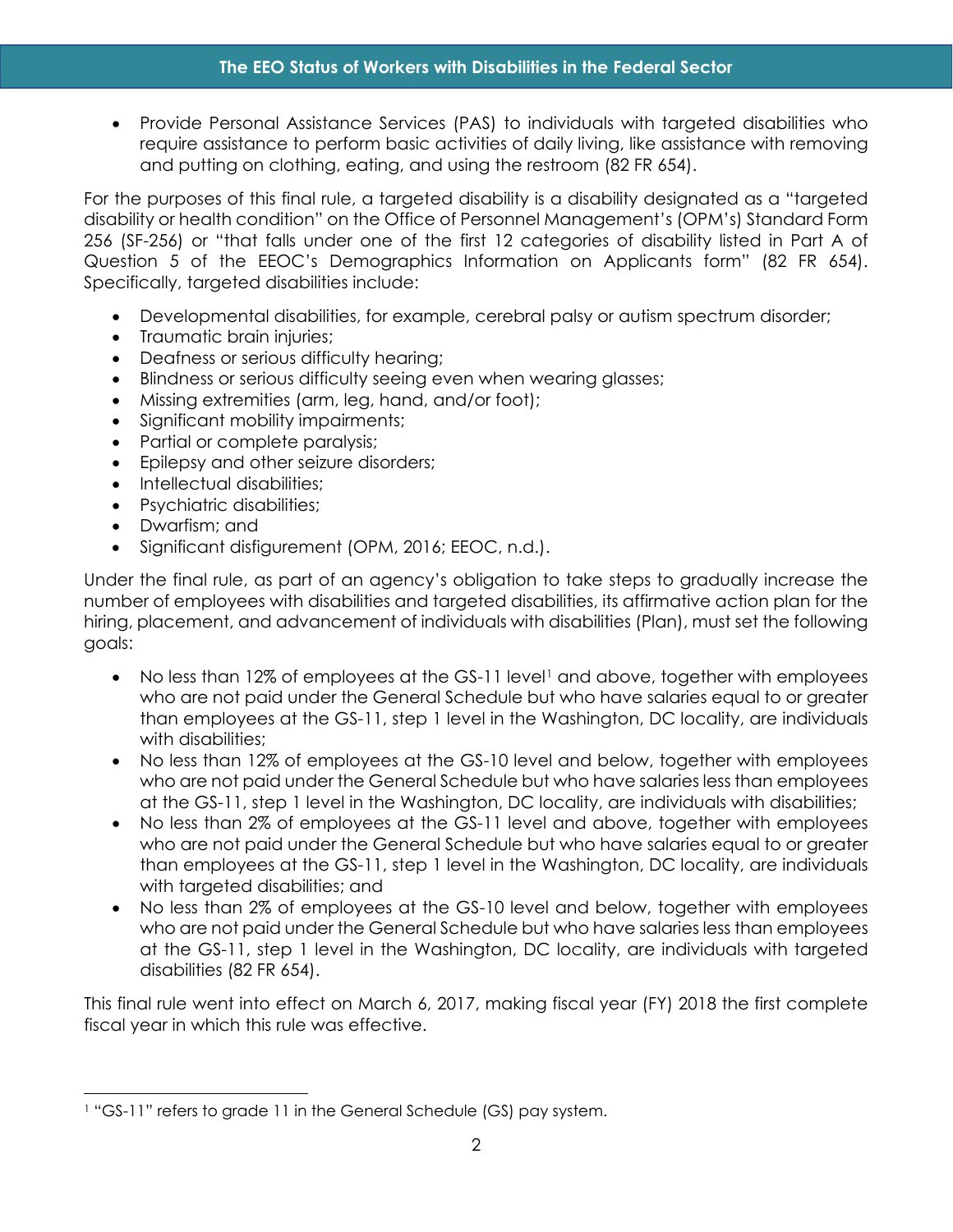Further, the EEOC's Strategic Enforcement Plan Fiscal Years 2017-2021 (SEP) includes addressing the following EEO matters for PWD in its strategic priorities:

- Online application systems that are inaccessible to PWD;
- Medical questionnaires for screening job applicants that disproportionately impact PWD;
- Qualification standards and inflexible leave policies that discriminate against PWD;
- Equal pay protections for PWD; and
- Systemic harassment, including harassment based on disability.

OFO's Federal Sector Complement Plan to the SEP further states that OFO will work to 1) improve Federal sector hiring of PWD; 2) remind federal agencies to review the status of person with targeted disabilities (PWTD) hired under Schedule A,[2](#page-9-1) and 3) address agencies' failures to accommodate disabilities.

# <span id="page-9-0"></span>*B. The Importance of Improving Equal Employment Opportunities for Persons with Disabilities*

Federal sector EEO for persons with disabilities (PWD) increases the diversity of the Federal government and allows the Federal government to serve as a model employer. With the EEOC's new final rule, the push toward expanding opportunities for PWD continues. Part of the purpose of the Rehabilitation Act is "to empower individuals with disabilities to maximize employment, economic self-sufficiency, independence, and inclusion and integration into society." The Federal government plays a leadership role in this manner.

According to the Rehabilitation Research and Training Center on Disability Statistics and Demographics (2020), only 37.5% of PWD living in the community are employed compared to 77.8% of persons without disabilities. Despite a low employment to population ratio, 80% of nonemployed working-age PWD want to work now or in the future (Ali, Schur & Blanck, 2011).

Federal sector employment is part of the solution to this problem. Using American Community Survey data, Enayati, von Schrader, Erickson and Bruyère (2019) found that a greater proportion of Federal sector employees than private sector employees had a cognitive, ambulatory, independent living, self-care, vision, or hearing disability. However, as described in Part 2, federal agencies are not yet meeting their regulatory participation rate goals.

One step towards meeting the participation rate goals is increasing the hiring of PWD and PWTD. The Federal government must ensure that its jobs are attractive to PWD. Although FY 2018 FEVS data show that PWD are less likely to recommend their organization as a good place to work, other research has found that PWD may prefer government employment because of its reputation for better health benefits, reasonable accommodations, and more inclusive environment (Ali, Schur & Blanck, 2011; Jans, Kaye & Jones, 2012). However, as shown in Part 3, Federal employers have yet to meet the 12% hiring goal for PWD.

<span id="page-9-1"></span><sup>2</sup> Schedule A Appointing Authority is a non-competitive excepted service hiring authority available to federal agencies to hire and/or promote individuals with disabilities noncompetitively. (5 CFR § 213.3102(u)). Hiring managers then do not have to post and publicize the position, and the applicant does not have to go through the certificate process. A proof of disability is required before proceeding. This authority is limited to individuals with an intellectual, severe physical, or psychiatric disability.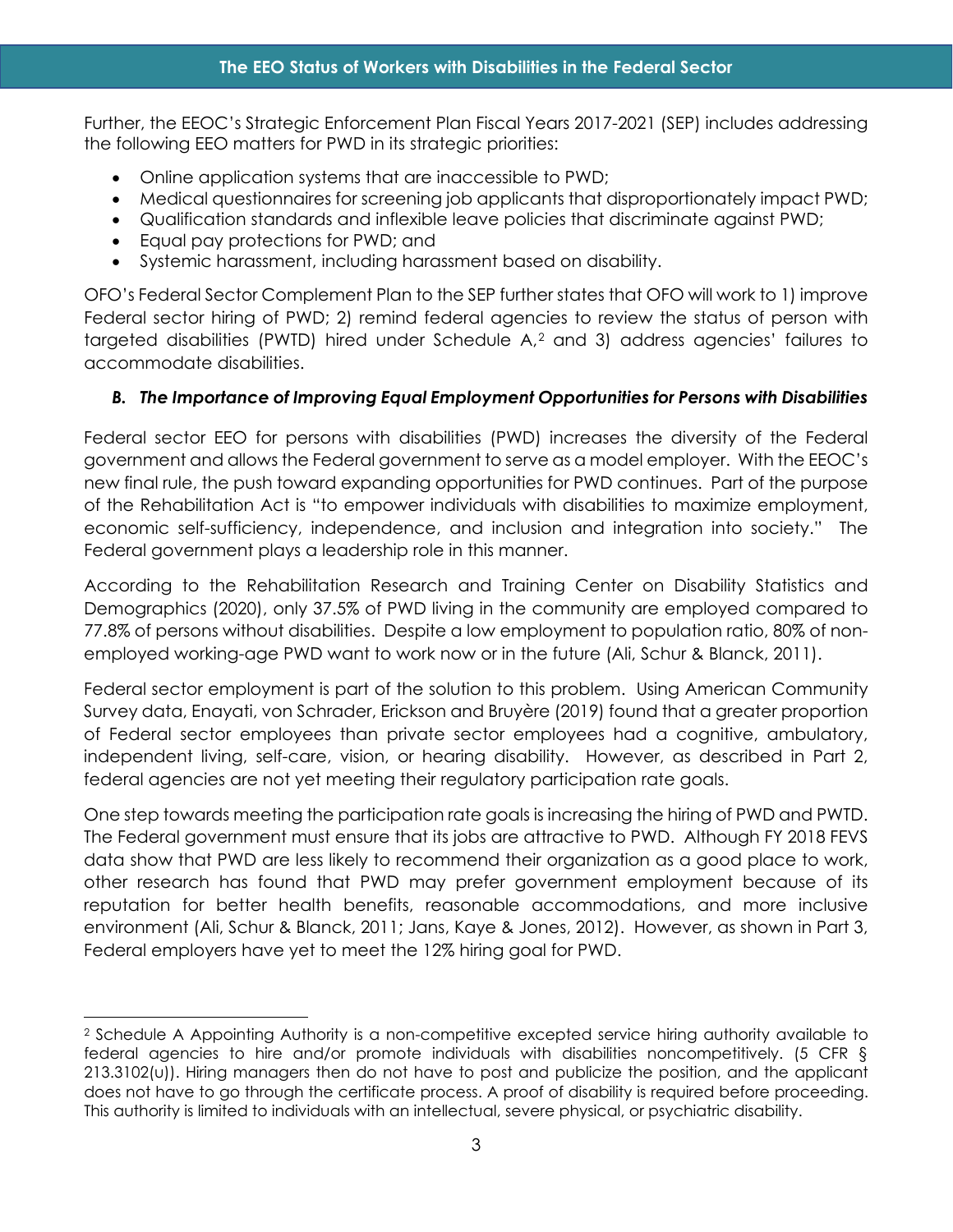#### **The EEO Status of Workers with Disabilities in the Federal Sector**

Expanding the workforce to include more PWD can lead to broader economic benefits, such as reduced poverty. PWD are more than twice as likely to live below the poverty line (Rehabilitation Research and Training Center on Disability Statistics and Demographics, 2020). Nationwide, PWD are also paid less than persons without disabilities (Rehabilitation Research and Training Center on Disability Statistics and Demographics, 2020), which emphasizes the importance of the EEOC's establishment of employment goals including PWD and PWTD's participation in higher grade levels. These goals may be useful in reducing the differences in participation in leadership positions described in Part 3 of this report.

FEVS data examined in Part 3 of this report shows that PWD had more negative viewpoints than persons without disabilities on topics related to performance appraisals, promotions, and employment discrimination. Previous private sector research had similar results. Research by Schur, Kruse, Blasi & Blanck (2009) using data from a survey of nearly 30,000 private sector employees found that PWD tended to have more negative attitudes toward their jobs and companies. However, they also found that attitudes did not differ by disability status in workplaces highly rated by all employees for responsiveness and fairness. Improving responsiveness and fairness may be one way to improve Federal sector EEO and the retention of PWD.

Accessibility affects all phases of employment. Application portals must be accessible to ensure PWD have the opportunity to be hired. Lack of accessibility can bar PWD from performing their best and affect advancement opportunities, potentially resulting in PWD leaving. However, as described in Part 4, federal agencies are finding creative ways to improve both technological and facilities accessibility.

Pursuant to the Rehabilitation Act, federal agencies must go beyond not discriminating against PWD and empower PWD. The Federal government is the largest employer in the country. Thus, the inclusion of PWD and PWTD in the federal workforce provides PWD and PWTD with numerous job opportunities. The Federal government's proactive business practices may influence other businesses to improve EEO for PWD. The Federal government's strong potential to improve EEO for PWD nationwide warrants the in-depth examination of Federal sector EEO for PWD found in this report.

#### <span id="page-10-0"></span>*C. Overview*

This report examines the following topics:

- The participation of workers with disabilities in the Federal sector both overall and within demographic groups;
- The employment stages of PWD in the Federal government including hiring, advancement, EEO complaints, and separations; and
- Innovations federal agencies are implementing to improve accessibility for PWD.

The report concludes with a summary of findings and recommendations.

Data sources for this report include:

• Federal Agency Annual EEO Program Status Reports (MD-715 Reports);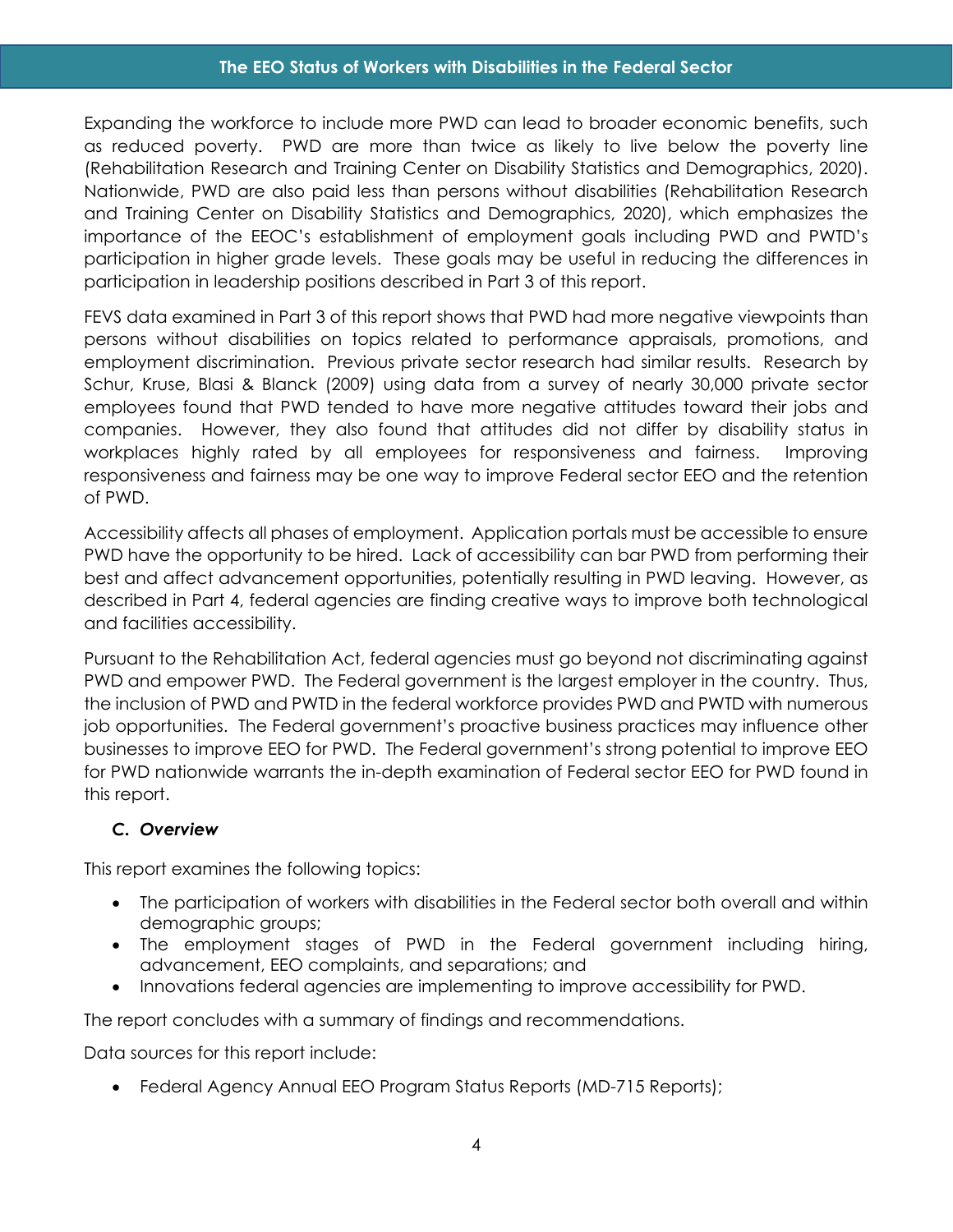- Annual Federal Equal Employment Opportunity Statistical Reports of Discrimination Complaints (EEOC Form 462);
- Enterprise Human Resources Integration Statistical Data Mart (EHRI-SDM) from OPM; and
- The Federal Employee Viewpoint Survey (FEVS) from the Office of Personnel Management (OPM).

See Appendix C for a description of these data. Trends from FY 2014 through FY 2018 are presented where appropriate.

## <span id="page-11-0"></span>*D. Limitations*

In FY 2018, the types of disabilities categorized as targeted disabilities in EEOC's Federal sector data collection changed with the advent of the EEOC's final rule, *Affirmative Action for Individuals with Disabilities in the Federal Government*. Therefore, comparisons to earlier years' data were performed with caution.

Similarly, in October 2016, OPM revised the Self-Identification of Disability form. It added more categories of targeted disabilities. Furthermore, in earlier versions of the form, respondents had the choice to select "I do not wish to identify my disability status", but in the October 2016 revision, that category was removed and replaced with "I do not wish to identify my disability or serious health condition." In this report, both categories are referred to as "Disability Status Not Identified." The change affects any longitudinal analysis and interpretation of data drawn from that form.

In addition, using both MD-715 and EHRI-SDM for workforce data may lead to inconsistent numbers as they cover different federal agencies and reporting may be inconsistent. Also, in MD-715 data, those "Reportable Disabilities" include "Targeted Disabilities", but numbers from the EHRI-SDM data allow for the distinction of "Targeted Disabilities" and other disabilities, referred to as "Non-Targeted Disabilities." The data sources are cited throughout the report.

Finally, no comparisons are made between the participation rates of PWD in the Federal government and the general population. The EEOC considered comparing the Federal sector numbers to Current Population Survey (CPS) data on the civilian population with disabilities and the civilian labor force with disabilities. However, the Federal sector's data defines disability differently from the CPS, and no other representative nationwide data using a definition of disability similar to the Federal sector's definition has yet been identified.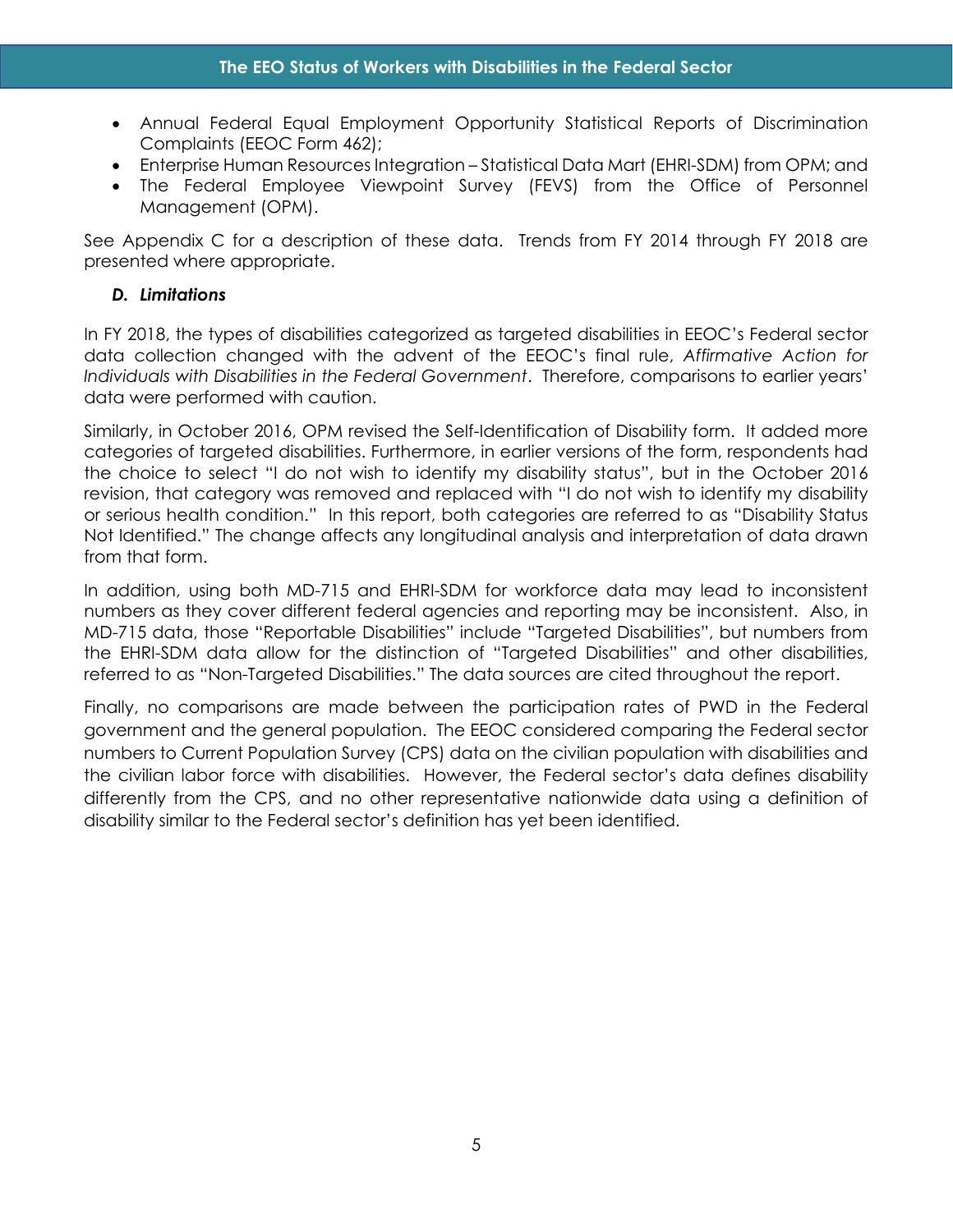#### **Part 2. The Participation of Workers with Disabilities in the Federal Sector**

<span id="page-12-0"></span>By including workers with disabilities, the Federal government empowers PWD in American society. Part 2 of this report begins by displaying the trends of PWD and PWTD's participation rates in the federal workforce, and then examines demographic differences across disability statuses.

#### <span id="page-12-1"></span>*A. The Federal Workforce Participation Rates of People with Disabilities and Targeted Disabilities: FY 2014 to FY 2018*

Among the over 2.7 million federal employees reported in certified FY 2018 EEOC MD-715 reports, 259,164 (9.42%) were persons who reported having a disability. Of those with a disability, 46,383 (1.69% of the total workforce) had a targeted disability. An additional 150,982 (5.49%) did not identify their disability status.[3](#page-12-3)

Figure 2.1 displays MD-715 trend data showing the Federal government participation rates of persons with any reportable disability, PWTD, and people who did not identify their disability status. All three increased between FY 2014 and FY 2018. The participation rates of PWD and PWTD both dipped in FY 2015, but rebounded by FY 2017, and continued to grow into FY 2018.



<span id="page-12-2"></span>*Figure 2.1. Trends in Federal Sector Disability-Related Participation Rates, FY 2014-FY 2018 (MD-715 Table B-1)*

| <b>Governmentwide Participation Rates</b> | 2014     | 2015     | 2016     | 2017  | 2018     |
|-------------------------------------------|----------|----------|----------|-------|----------|
| <b>Reportable Disability</b>              | $8.68\%$ | 8.06%    | 8.34%    | 8.69% | $9.42\%$ |
| Not Identified                            | 2.89%    | 4.04%    | 4.29%    | 4.60% | $5.49\%$ |
| <b>Targeted Disability</b>                | $1.02\%$ | $0.94\%$ | $0.97\%$ | 1.32% | 1.69%    |

Note that OPM's Standard Form 256 (SF-256), the form upon which applicants for federal employment and federal employees report their disability status, was revised at the beginning of FY 2017. This revision involved adding new targeted disabilities and changing the meaning

<span id="page-12-3"></span><sup>3</sup> FY 2018 MD-715 Reports Table B-1, Total Workforce: Current FY. Where parent agencies and their subcomponents both certified reports, data from the parent agencies were used.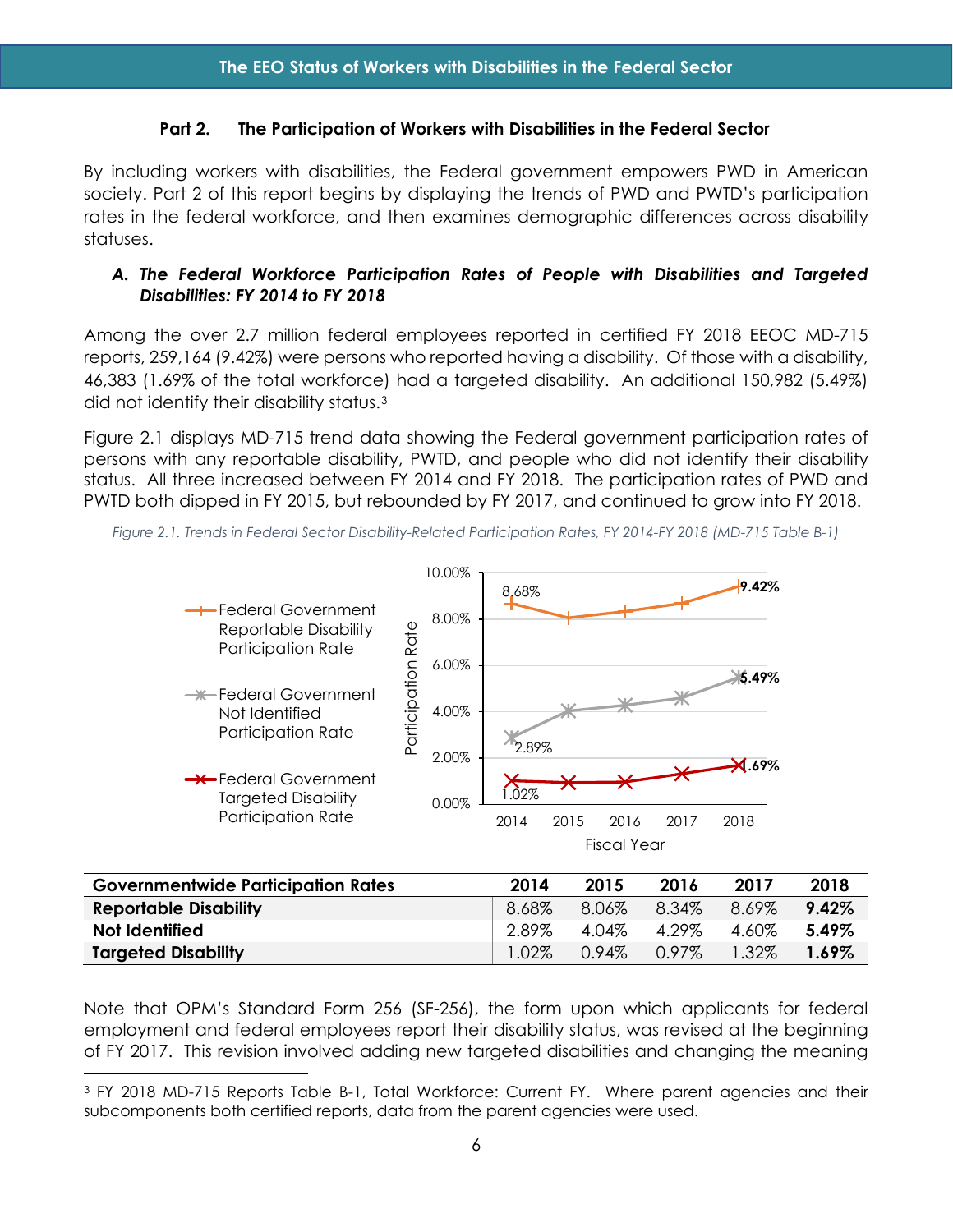of not identifying one's disability status, which may have affected employees' responses. If fear or stigma are preventing PWTD or PWD from reporting their disabilities, agencies should address this and ensure confidentiality of the SF-256.

## <span id="page-13-0"></span>*B. Participation Rates of Persons with Disabilities by Demographic Group*

Not all demographic groups have the same participation rates as the overall rate for PWD. This section describes how the participation rates of PWD vary by sex, veteran status, race/national origin (RNO), and age.

# <span id="page-13-1"></span>Participation Rates by Sex and Type of Targeted Disability

Within the federal workforce, the participation rates of PWD, PWTD, and persons with various types of targeted disabilities differs by sex. See Figure 2.2 and Table 2.1. In the federal workforce, 9.29% of men have non-targeted disabilities and 7.48% of women have non-targeted disabilities. Also, the participation rates of PWTD (2.07%) and people who did not identify a disability (5.78%) among men were greater than the same participation rates among women (1.63% with a targeted disability and 4.23% who did not identify a disability). These differences by gender in the participation rates of PWD is likely an artifact of the high participation rate of veterans in the Federal government, but other explanations may contribute to this.[4](#page-13-2)

For a few disability categories (for example, people who are blind or have serious difficulty seeing, people with epilepsy or other seizure disorders, and dwarfism) women have higher PWTD participation rates than men.

<span id="page-13-2"></span><sup>4</sup> For example, the severity of disabilities may differ between men and women, and thus, their ability to qualify for federal employment may differ. Testing these explanations is outside of the scope of this report.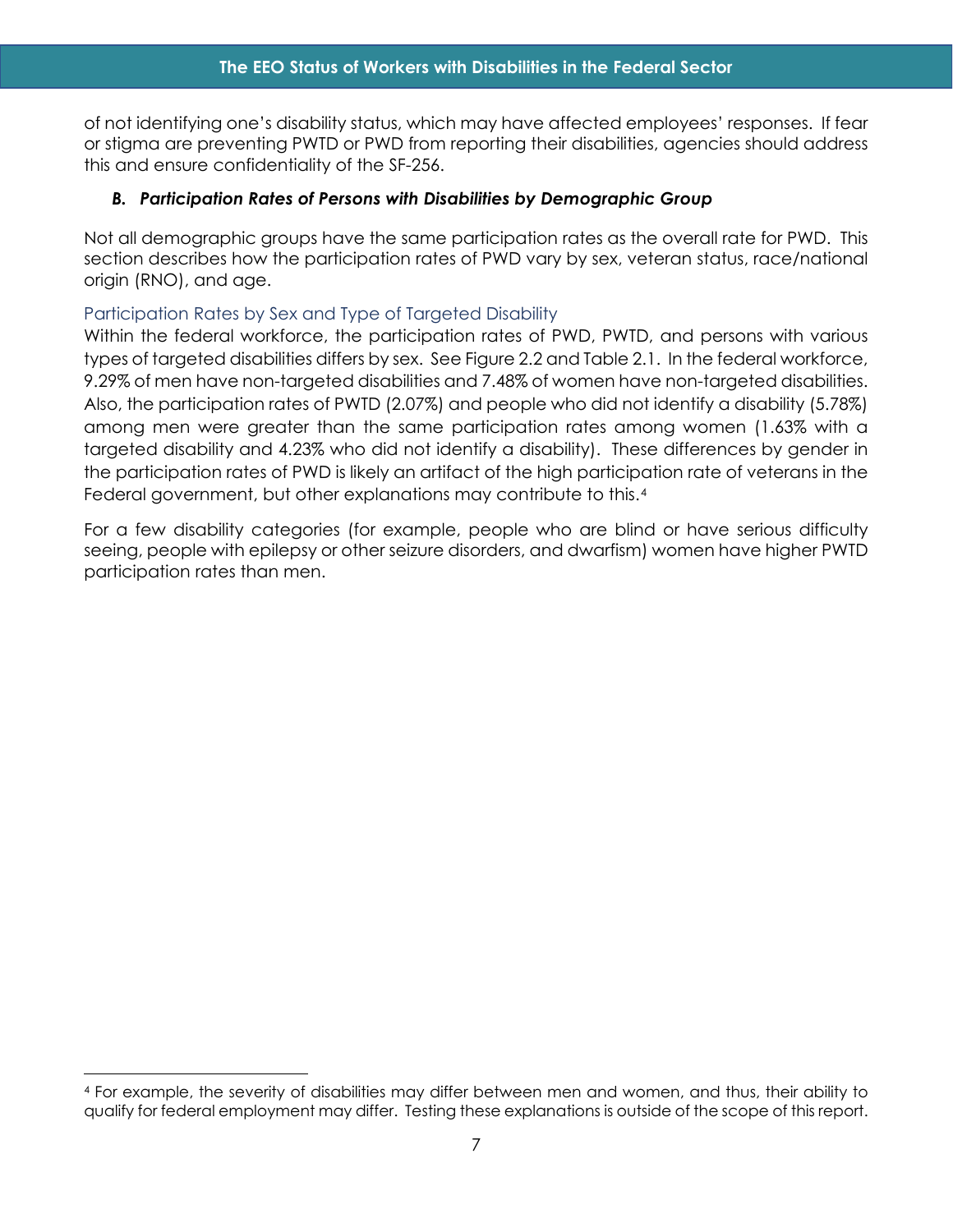#### *Figure 2.2. Participation Rates of PWTD by Sex, FY 2018 (EHRI Status September 2018 Status Data)*

<span id="page-14-1"></span>

<span id="page-14-0"></span>*Table 2.1. Federal Sector Participation Rates of PWD and PWTD by Sex, FY 2018 (EHRI Status September 2018 Status Data)*

| <b>Disability Status</b>                  | Workforce<br>$($ # $)$ | Workforce<br>(%) | Male<br>$($ # $)$ | Male<br>(%) | Female<br>$($ # $)$ | Female<br>(%) |
|-------------------------------------------|------------------------|------------------|-------------------|-------------|---------------------|---------------|
| <b>Total Federal Workforce</b>            | 2,130,510              | 100.00%          | 1,204,536         | 100.00%     | 925,974             | 100.00%       |
| <b>No Disability</b>                      | 1,800,443              | 84.51%           | 998,051           | 82.86%      | 802,392             | 86.65%        |
| <b>Disability Not Identified</b>          | 108,826                | 5.11%            | 69,663            | 5.78%       | 39,163              | 4.23%         |
| <b>Non-Targeted Disability</b>            | 181,204                | 8.51%            | 111,907           | 9.29%       | 69.297              | 7.48%         |
| <b>Targeted Disability</b>                | 40,037                 | 1.88%            | 24,915            | 2.07%       | 15,122              | 1.63%         |
|                                           |                        |                  |                   |             |                     |               |
| <b>Developmental Disability</b>           | 455                    | 0.02%            | 345               | 0.03%       | 110                 | 0.01%         |
| <b>Traumatic Brain Injury</b>             | 1,458                  | $0.07\%$         | 1,204             | 0.10%       | 254                 | 0.03%         |
| <b>Serious Difficulty Hearing</b>         | 9,006                  | 0.42%            | 5,626             | 0.47%       | 3,380               | 0.37%         |
| <b>Serious Difficulty Seeing</b>          | 4,291                  | $0.20\%$         | 2,313             | 0.19%       | 1,978               | 0.21%         |
| <b>Missing Extremities</b>                | 1.092                  | 0.05%            | 797               | 0.07%       | 295                 | 0.03%         |
| <b>Significant Mobility</b><br>Impairment | 3,101                  | 0.15%            | 1,787             | 0.15%       | 1,314               | 0.14%         |
| <b>Partial or Complete Paralysis</b>      | 3,668                  | 0.17%            | 2,493             | 0.21%       | 1,175               | 0.13%         |
| <b>Epilepsy/Seizure Disorders</b>         | 2,857                  | 0.13%            | 1,496             | 0.12%       | 1,361               | 0.15%         |
| <b>Intellectual Disability</b>            | 873                    | 0.04%            | 582               | 0.05%       | 291                 | 0.03%         |
| <b>Psychiatric Disorder</b>               | 11,964                 | 0.56%            | 7,490             | 0.62%       | 4,474               | 0.48%         |
| <b>Dwarfism</b>                           | 267                    | 0.01%            | 125               | 0.01%       | 142                 | 0.02%         |
| <b>Significant Disfigurement</b>          | 1,005                  | 0.05%            | 657               | 0.05%       | 348                 | 0.04%         |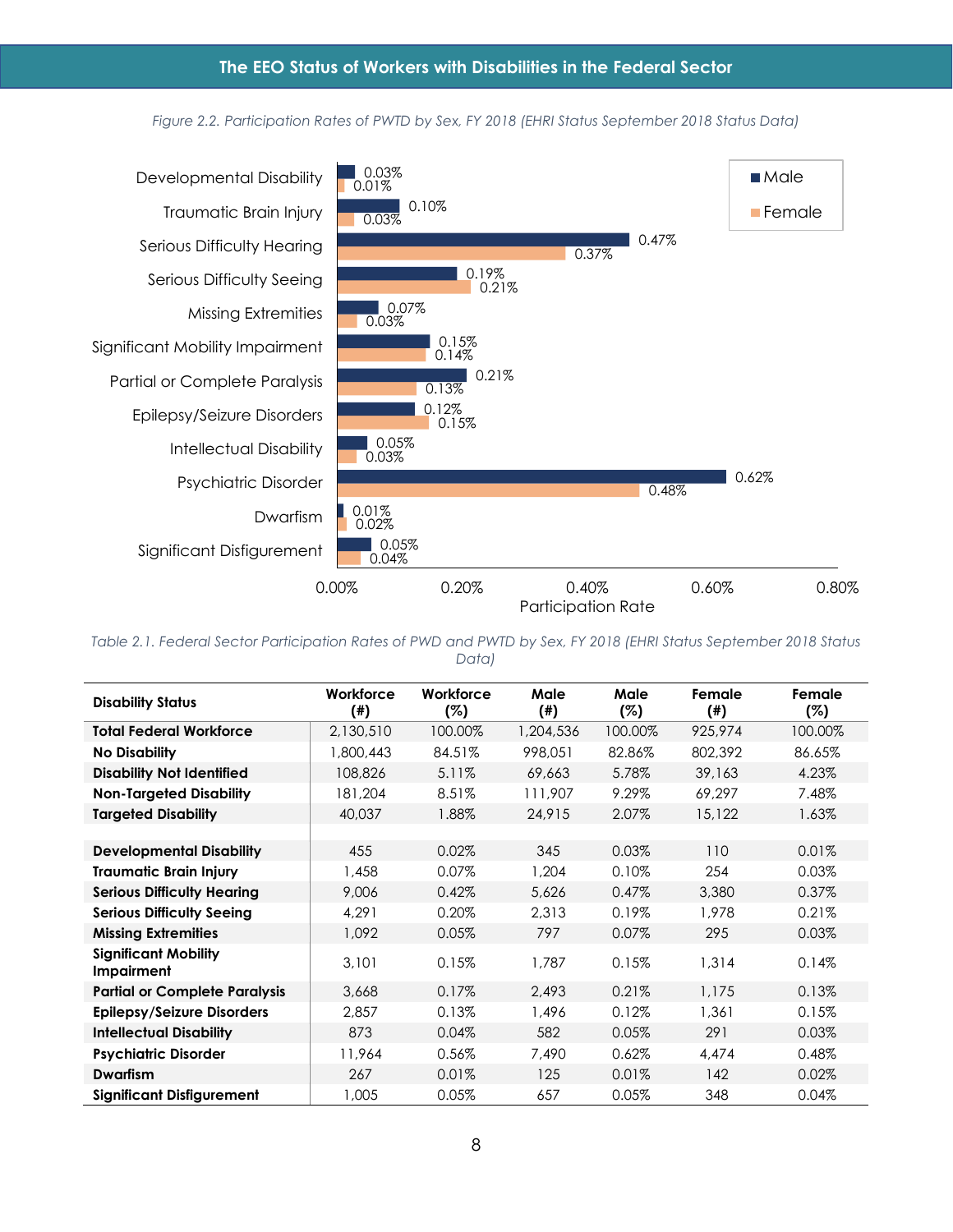#### **The EEO Status of Workers with Disabilities in the Federal Sector**

#### <span id="page-15-0"></span>Participation Rates by Disability Status and Veteran Status

Veterans, due to their military experience, are more likely to be PWD, and relatedly, the Federal government provides agencies special hiring authorities for veterans, many of which specifically target veterans with disabilities (Feds Hire Vets, n.d.). Thus, it is not surprising that among veterans the PWTD, PWD, and not identifying a disability participation rates are higher than among nonveterans. (See Figure 2.3).

<span id="page-15-2"></span>



| Veteran Status | Targeted<br><b>Disability</b> | Non-Targeted<br><b>Disability</b> | Not Identified | <b>No Disability</b> |
|----------------|-------------------------------|-----------------------------------|----------------|----------------------|
| Veteran        | 2.76%                         | 16.39%                            | 9.03%          | 71.83%               |
| Not a Veteran  | .57%                          | 5.39%                             | 3.59%          | 89.46%               |

#### <span id="page-15-1"></span>Participation Rates by Disability Status Across Race/National Origin Groups

As seen in Figure 2.4, across Race/National Origin (RNO) groups in the Federal government, disability status participation rates varied. Persons of Two or More Races were the most likely to report a targeted disability (2.66% of Two or More Races reported a targeted disability), to report a non-targeted disability (13.13%), or to not identify their disability status (8.5%). Conversely, Asians were the least likely to have a targeted disability (0.99%), to have a reportable disability (5.01%), or to not identify their disability status (3.96%). RNO groups with higher targeted disability participation rates also tended to have higher reportable disability and not identified participation rates.

In the U.S. population, disability status varies by race (Centers for Disease Control and Prevention, 2019; Goodman, Morris, & Boston, 2019; Goyat, Vyas, & Sambamoorthi, 2016), so it makes sense that Federal sector participation rates by disability status will also vary by race. Many studies on race and disability do not include a racial category for people of Two or More Races. Future research on disability and race in the general population should consider including the Two or More Races category as this group was the most likely to report having a disability.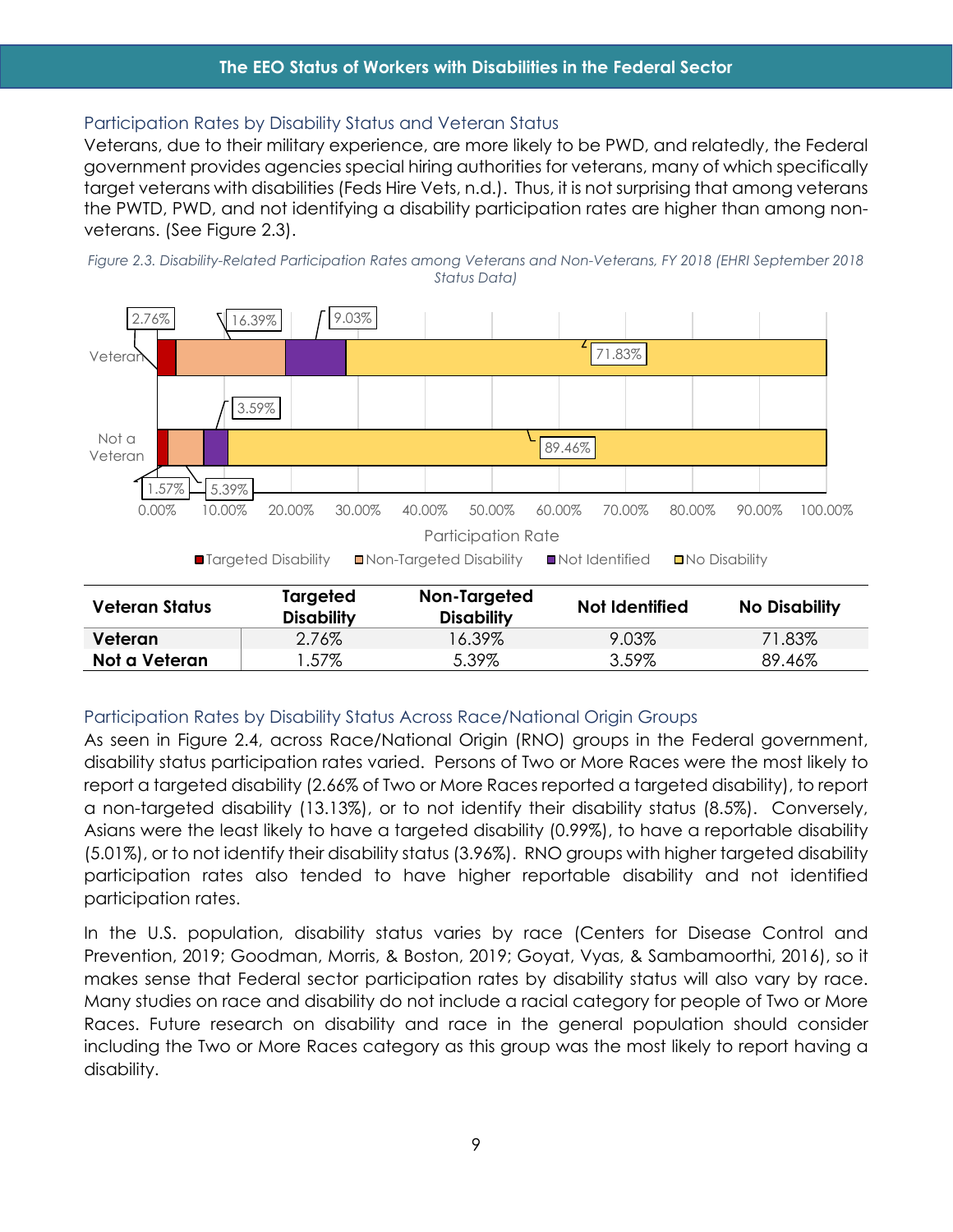#### **The EEO Status of Workers with Disabilities in the Federal Sector**

Beyond having data on persons of Two or More Races, the prevalence of PWTD by race in the Federal government differs from the general pattern seen in the U.S. population in another way. The Centers for Disease Control and Prevention (CDC, 2019) reported that the RNO group with the highest prevalence of adults with a disability was American Indian/Alaska Natives (AIAN). In the Federal sector, AIAN identified as having a targeted disability, having a non-targeted disability, and choosing not to identify their disability status all at rates below the governmentwide average. Otherwise the prevalence of PWD governmentwide generally matched the pattern seen in the U.S. population.



<span id="page-16-0"></span>*Figure 2.4. Disability-Related Participation Rates by Race/National Origin, FY 2018 (EHRI September 2018 Status Data)*

0.00% 2.00% 4.00% 6.00% 8.00% 10.00% 12.00% 14.00%

| <b>Race/National Origin</b><br>Group               | <b>Targeted</b><br><b>Disability</b> | Non-Targeted<br><b>Disability</b> | <b>Not Identified</b> | <b>No Disability</b> |
|----------------------------------------------------|--------------------------------------|-----------------------------------|-----------------------|----------------------|
| <b>Two or More Races</b>                           | 2.66%                                | 13.13%                            | 8.50%                 | 75.71%               |
| <b>Black</b>                                       | 2.05%                                | 10.58%                            | 5.72%                 | 81.65%               |
| White                                              | 1.94%                                | 8.26%                             | 4.59%                 | 85.21%               |
| Hispanic/Latino                                    | 1.67%                                | 7.65%                             | 7.10%                 | 83.57%               |
| American Indian/<br><b>Alaska Native</b>           | 1.60%                                | 7.75%                             | 5.01%                 | 85.64%               |
| <b>Native Hawaiian/</b><br><b>Pacific Islander</b> | 1.23%                                | 8.94%                             | 6.90%                 | 82.94%               |
| <b>Asian</b>                                       | 0.99%                                | 5.01%                             | 3.96%                 | 90.04%               |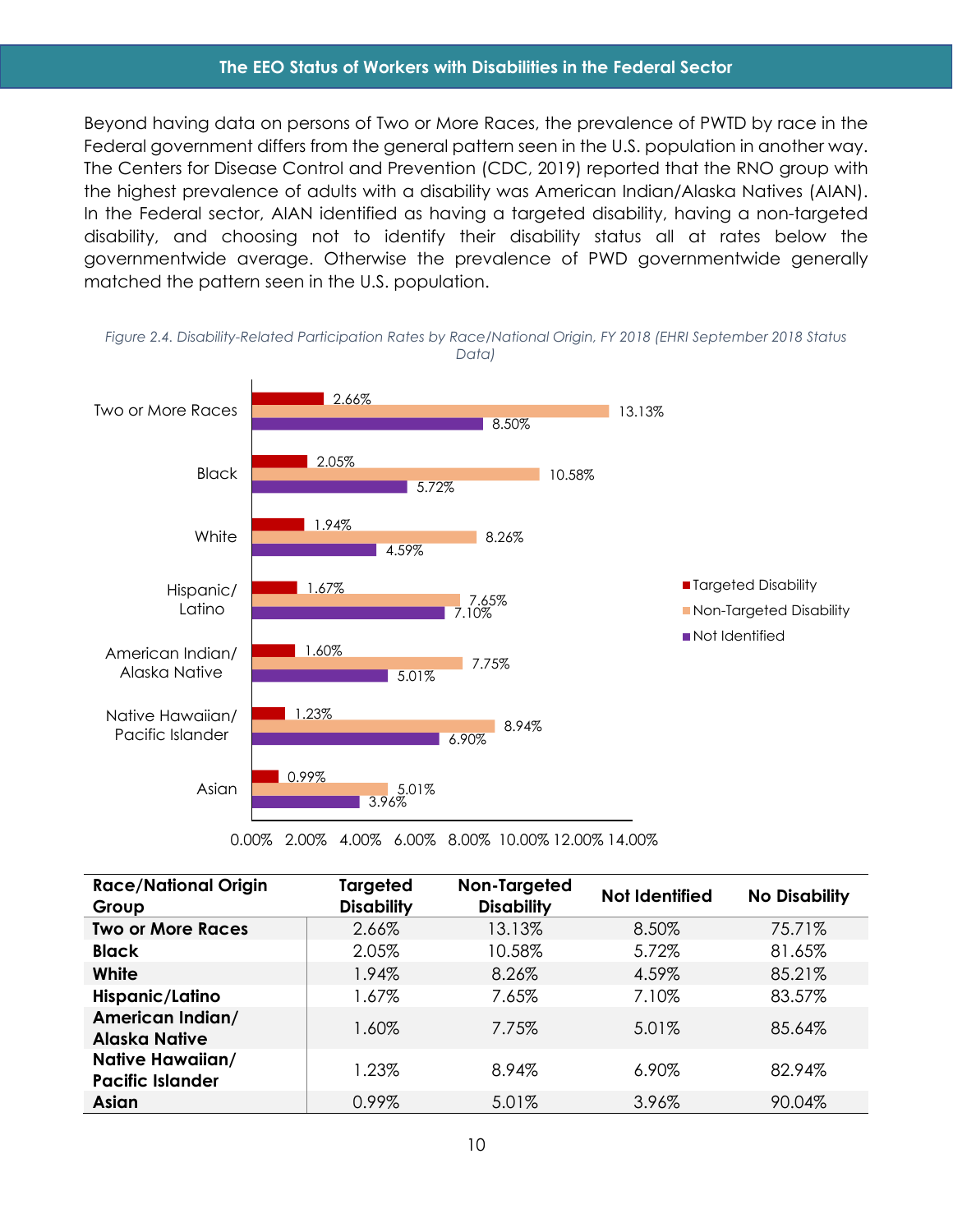#### <span id="page-17-0"></span>Participation Rates by Disability Status Across Age Groups

Similar to what is seen in the general population, older workers are more likely to have disabilities and targeted disabilities in the Federal government. (See Figure 2.5). This uniformly applies to targeted disabilities, with older age bands consistently having high participation rates of PWTD. Generally, older groups also have higher participation rates of people with non-targeted disabilities and lower participation rates of those not identifying their disability status, but this pattern diverges for the 70 or older age band: Those over 70 are less likely to have a nontargeted disability and more likely not to identify a disability than those 60 to 69 years of age. Further research would be required to determine whether this finding is due to the retirement of older employees with disabilities or other reasons.

<span id="page-17-1"></span>



| Age           | <b>Not Identified</b> | Non-Targeted<br><b>Disability</b> | Targeted<br><b>Disability</b> | No Reported<br><b>Disability</b> |
|---------------|-----------------------|-----------------------------------|-------------------------------|----------------------------------|
| 29 or Younger | 8.35%                 | 3.69%                             | 1.01%                         | 86.95%                           |
| 30 to 39      | 5.68%                 | 5.68%                             | 1.56%                         | 87.08%                           |
| 40 to 49      | 5.11%                 | 7.92%                             | 1.75%                         | 85.23%                           |
| 50 to 59      | 4.35%                 | 10.84%                            | 2.20%                         | 82.60%                           |
| 60 to 69      | 3.82%                 | 12.06%                            | 2.43%                         | 81.69%                           |
| 70 or Older   | 4.89%                 | 11.34%                            | 2.70%                         | 81.08%                           |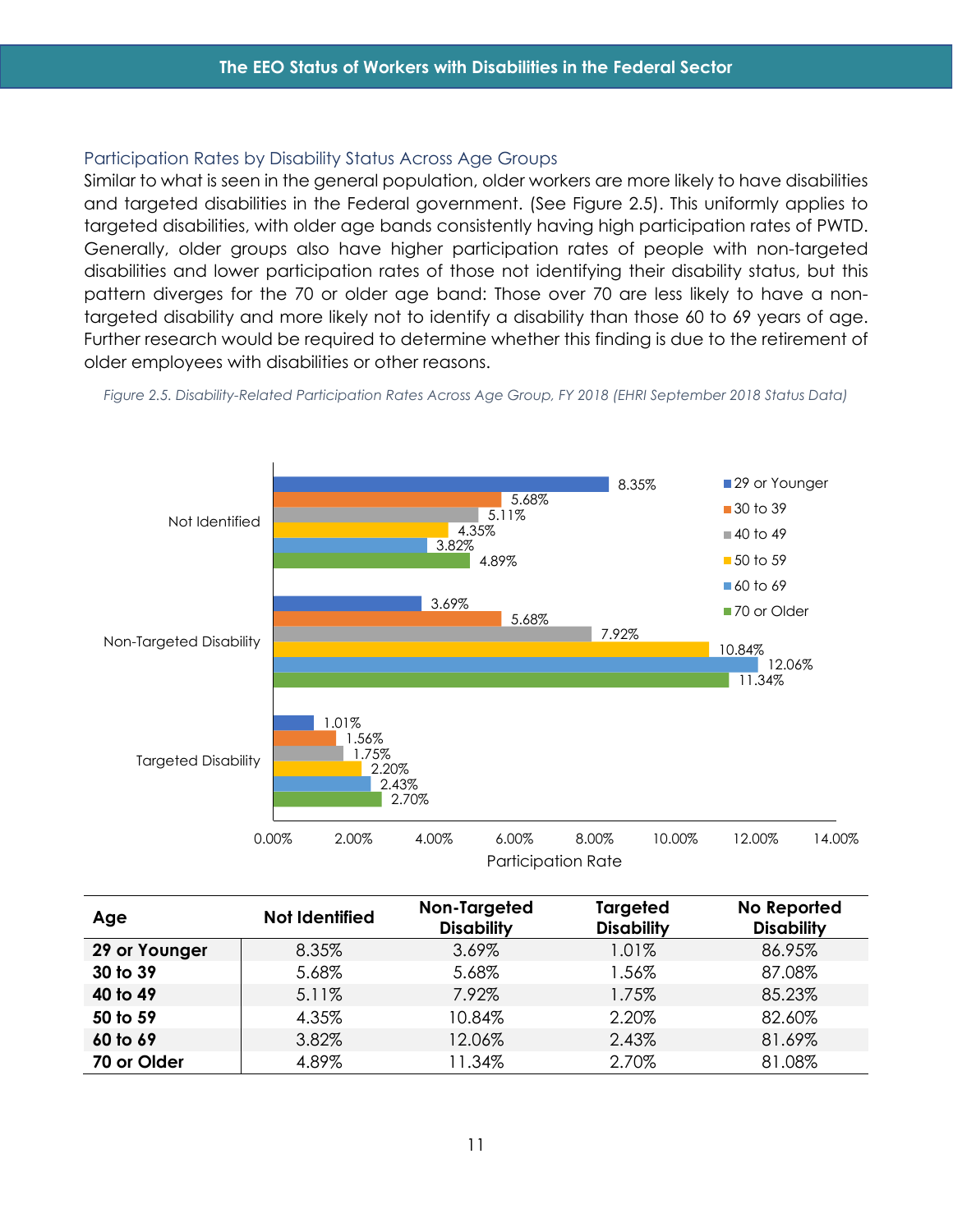#### <span id="page-18-0"></span>**Part 3. The Employment Stages of Persons with Disabilities in the Federal Sector**

The participation rates of persons with disabilities (PWD) and persons with targeted disabilities (PWTD) result from employers' hiring practices and employees' patterns of separating from their employers. Between hiring and separation, employees may advance within the organization. They may also experience discrimination that prevents their hiring and advancement, and that may lead to their voluntary or involuntary separation. Part 3 of this report examines the employment of persons with disabilities in the Federal sector, including hiring, participation in leadership positions, disability-based discrimination complaints, and separations from the federal workforce.

## <span id="page-18-1"></span>*A. Hiring Persons with Disabilities in the Federal Sector*

Hiring is one of the key components affecting the participation of persons with disabilities (PWD) in the workforce. Based on FY 2018 MD-715 data, total hiring of PWD and persons with targeted disabilities (PWTD), including permanent, temporary, and non-appropriated new hires, could be improved. See Table 3.1. For PWTD, the appointment rate, or percentage of hires with a targeted disability, was 1.78% in FY 2018. Although this is below the 2% goal for permanent hires, it is higher than the PWTD total workforce participation rate, indicating that hiring is helping federal agencies improve their PWTD participation rates.

The same does not hold for hiring PWD overall. The 9.15% PWD appointment rate is lower than the 9.42% participation rate and is further from the 12% PWD goal for permanent hires. It is important to note that the not identified appointment rate is substantially higher than the not identified participation rate, but that aligns with the no disability participation rate being over 4% higher than the no disability appointment rate.

| <b>Appointment or Participation</b><br>Rate | Targeted<br><b>Disability</b> | <b>Any Reportable</b><br><b>Disability</b> | Not Identified | <b>No Disability</b> |
|---------------------------------------------|-------------------------------|--------------------------------------------|----------------|----------------------|
| <b>Overall Hiring Rate</b>                  | .78%                          | 9.15%                                      | 9.90%          | 80.95%               |
| <b>Workforce Participation Rate</b>         | .69%                          | 9.42%                                      | 5.49%          | 85.09%               |

<span id="page-18-3"></span>*Table 3.1. Federal Sector Hiring Rate and Participation Rate by Disability Status (FY 2018 MD-715 Tables B-8 and B-1, All Types of Appointment)*

## <span id="page-18-2"></span>Permanent Hiring Trends by Disability Status

EEOC regulations establish that all federal agencies covered by 29 C.F.R 1614.203 must have a 12% permanent hiring goal for PWD and a 2% permanent hiring goal for PWTD.<sup>[5](#page-18-4)</sup> Figure 3.1 shows the percentage of permanent hires reporting having any disability, having a targeted disability, or not identifying their disability status from FY 2014 through FY 2018 based on MD-715 data.

Governmentwide, the percentage of new permanent hires who were PWD decreased between FY 2014 and FY 2018, with the most notable drop-off between FY 2014 and FY 2016.

<span id="page-18-4"></span><sup>5</sup> These hiring goals are with grade bands General Schedule (GS) grades 1 through 10 and GS grades 11 through SES, or equivalent. The FY 2014 through FY 2018 MD-715 reports did not include data on grade bands.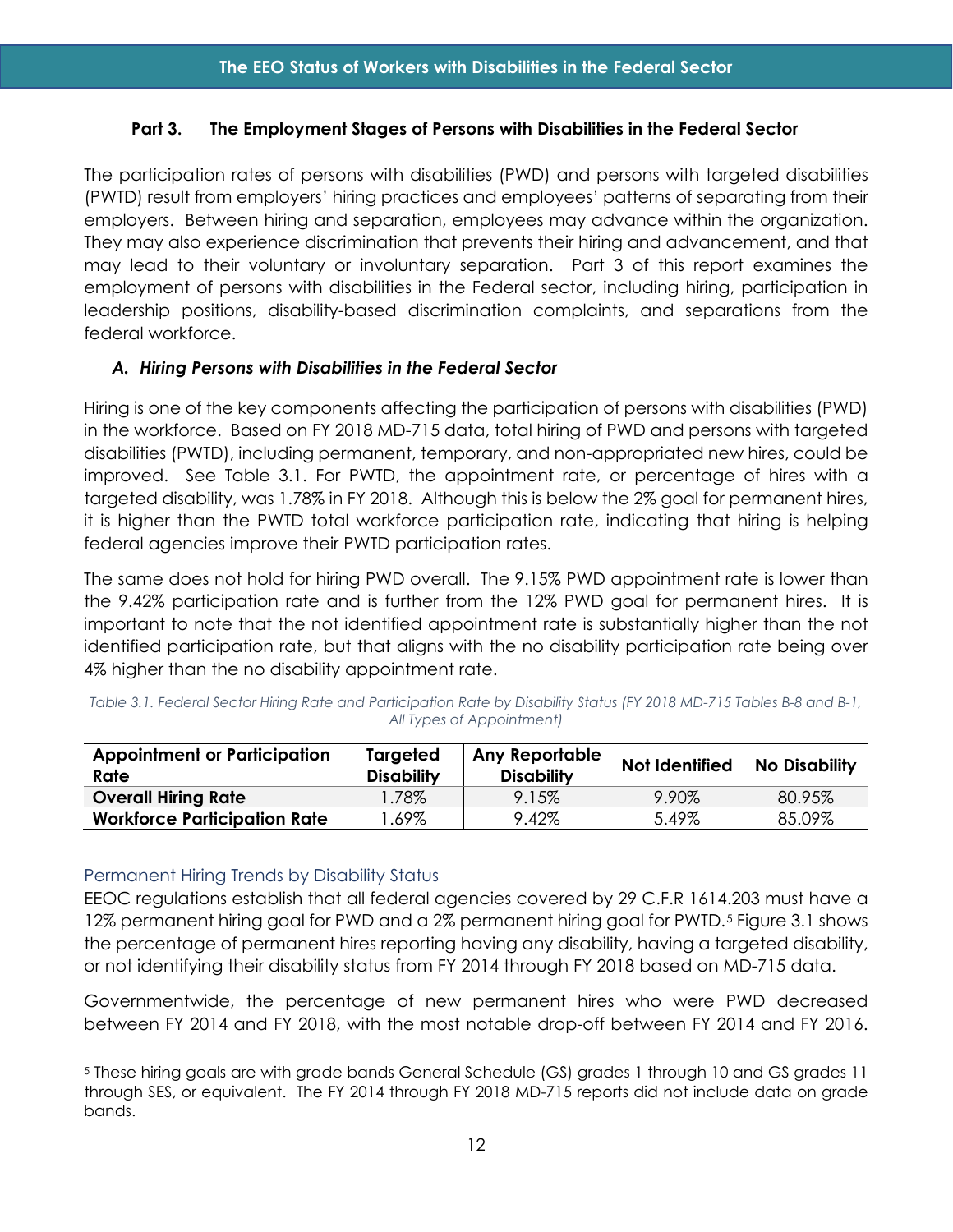However, PWD's participation rate among permanent new hires increased slightly between FY 2016 and FY 2018. Federal agencies must continue working to meet the regulatory goal.

There is a better outlook for the permanent hiring of PWTD. Although the PWTD permanent hiring participation rate decreased between FY 2014 and FY 2016, in FY 2018, governmentwide numbers show the Federal government exceeding the 2% goal, with 2.36% of permanent new hires being PWTD.

However, a notable change in the percent of the permanent hiring participation rate for those who did not identify their disability status is observed between FY 2015 and FY 2016. In FY 2015 the Not Identified rate was 8.30%, but in FY 2016, this rate was over 20%. By FY 2018, the Not Identified rate dropped back to 13.29%, but that still is almost double the same figure in FY 2014 (7.11%). Determining the exact cause of this spike in the Not Identified category is outside the scope of this report; however, emphasizing the confidentiality of the self-identification of disability form may help in the future.

<span id="page-19-1"></span>



| <b>Disability Status</b>     | 2014   | 2015    | 2016    | 2017    | 2018    |
|------------------------------|--------|---------|---------|---------|---------|
| <b>No Disability</b>         | 79.02% | 79.46%  | 68.13%  | 67.90%  | 75.51%  |
| <b>Not Identified</b>        | 7.11%  | 8.30%   | 20.84%  | 20.99%  | 13.29%  |
| <b>Any Disability</b>        | 13.88% | 12.24%  | 11.03%  | 11.11%  | 11.20%  |
| <b>Targeted Disability</b>   | 1.76%  | 1.55%   | 1.35%   | 1.36%   | 2.36%   |
| <b>Total Permanent Hires</b> | 95,915 | 125.112 | 137,469 | 135,345 | 144.389 |

#### <span id="page-19-0"></span>Agencies Meeting Permanent New Hires Goals

The status of each agency is important as personnel actions occur at the agency level. Table 3.2 shows the percentage of cabinet departments, subcomponents of departments, and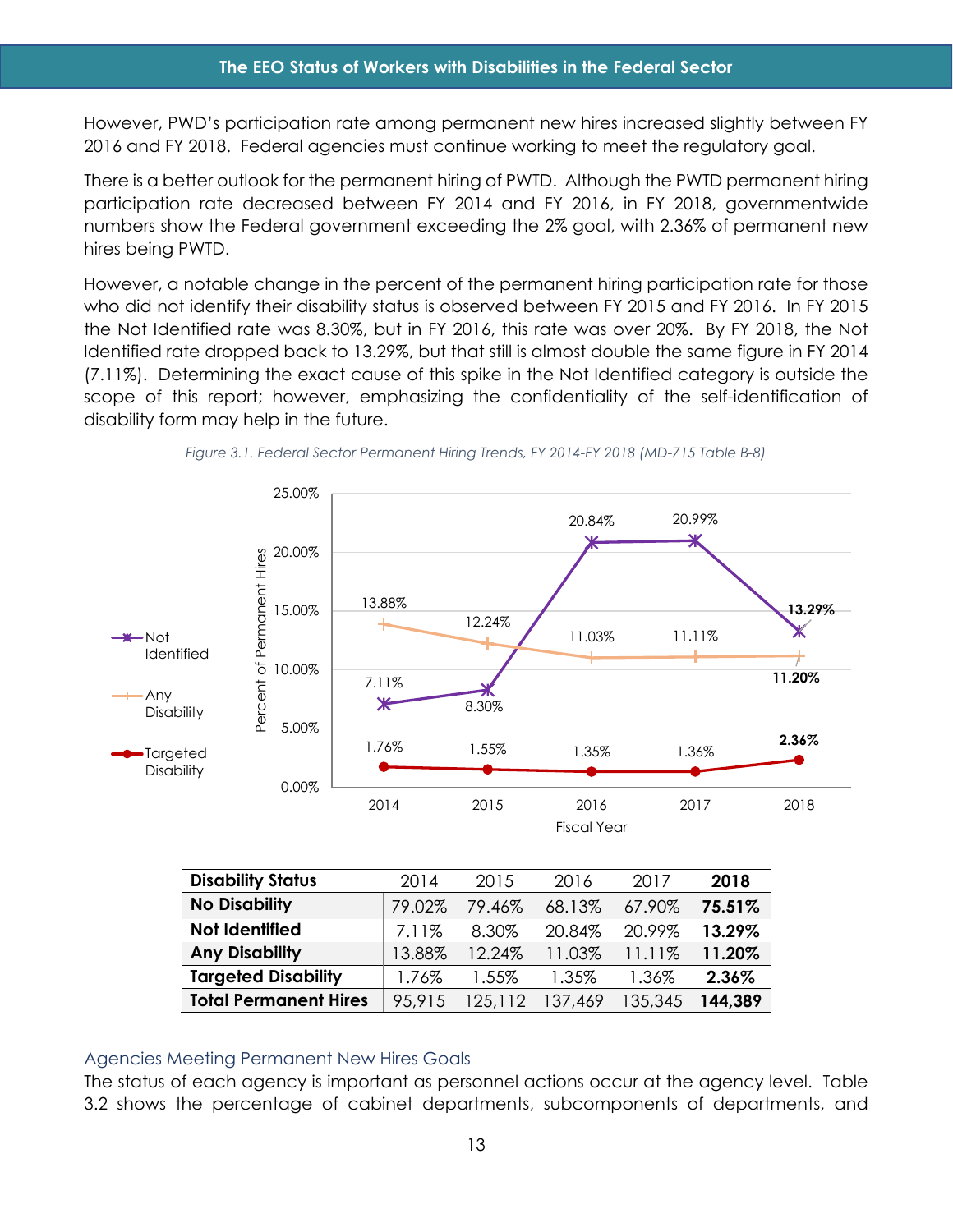independent agencies with 12% of their permanent new hires being PWD or with 2% of their permanent new hires being PWTD. This data comes from FY 2018 certified MD-715 reports for departments, subcomponents, or independent agencies that made at least 50 new permanent hires that year.

The permanent hiring of PWD and PWTD is still a challenge for most civilian Federal government employers. For the 2% hiring goal of PWD, just under half of departments (46.7%) met the goal, but only slightly more than one-third of subcomponents (34.8%) met the goal. Similarly, 40.0% of departments had at least 2% of their permanent new hires being PWTD, but the value for subcomponents of departments was less at 31.9%.

Independent agencies large enough to have hired at least 50 new permanent employees in FY 2018 fared slightly better in their hiring of PWTD; still, only half of those independent agencies (50.0%) met the 2% goal. The performance of these agencies in hiring PWD was in the middle, with 38.9% of independent agencies meeting the 12% goal. Altogether, most federal agencies still have work to do with regard to meeting the hiring goals for PWD and PWTD.

<span id="page-20-1"></span>*Table 3.2. Percentage of Departments, Subcomponents of Departments, and Independent Agencies Meeting Hiring Goals for PWD and PWTD (FY 2018 MD-715 Reports Table B-8 [Minimum 50 Permanent New Hires])*

| <b>Type of Hiring Goal</b>                                                   | <b>Departments</b> | Subcomponents of<br><b>Departments</b> | Independent<br><b>Agencies</b> |
|------------------------------------------------------------------------------|--------------------|----------------------------------------|--------------------------------|
| Hiring at Least 12 Percent PWD                                               | 46.7%              | 34.8%                                  | 38.9%                          |
| <b>Hiring at Least 2 Percent PWTD</b>                                        | 40.0%              | 31.9%                                  | 50.0%                          |
| <b>Total Departments, Subcomponents,</b><br>or Agencies Included in Analysis | 15                 | 69                                     | 18                             |

## <span id="page-20-0"></span>*B. The Advancement of Federal Employees with Disabilities*

For persons with disabilities (PWD) to truly have equal employment opportunities, they must have the opportunity to advance and lead within their organizations. This section of the report first examines the participation of PWD and persons with targeted disabilities (PWTD) in leadership, managerial, and supervisory positions within the Federal government. It further explores promotions as a factor traditionally associated with advancement more broadly. When examining promotions, this report compares the number of FY 2018 promotions within targeted disability groups to their participation at the end of the FY 2017. Finally, FEVS data on appraisals and promotions are examined to gain more perspective about how employees with disabilities felt about their opportunities to be fairly evaluated and advance within the Federal government.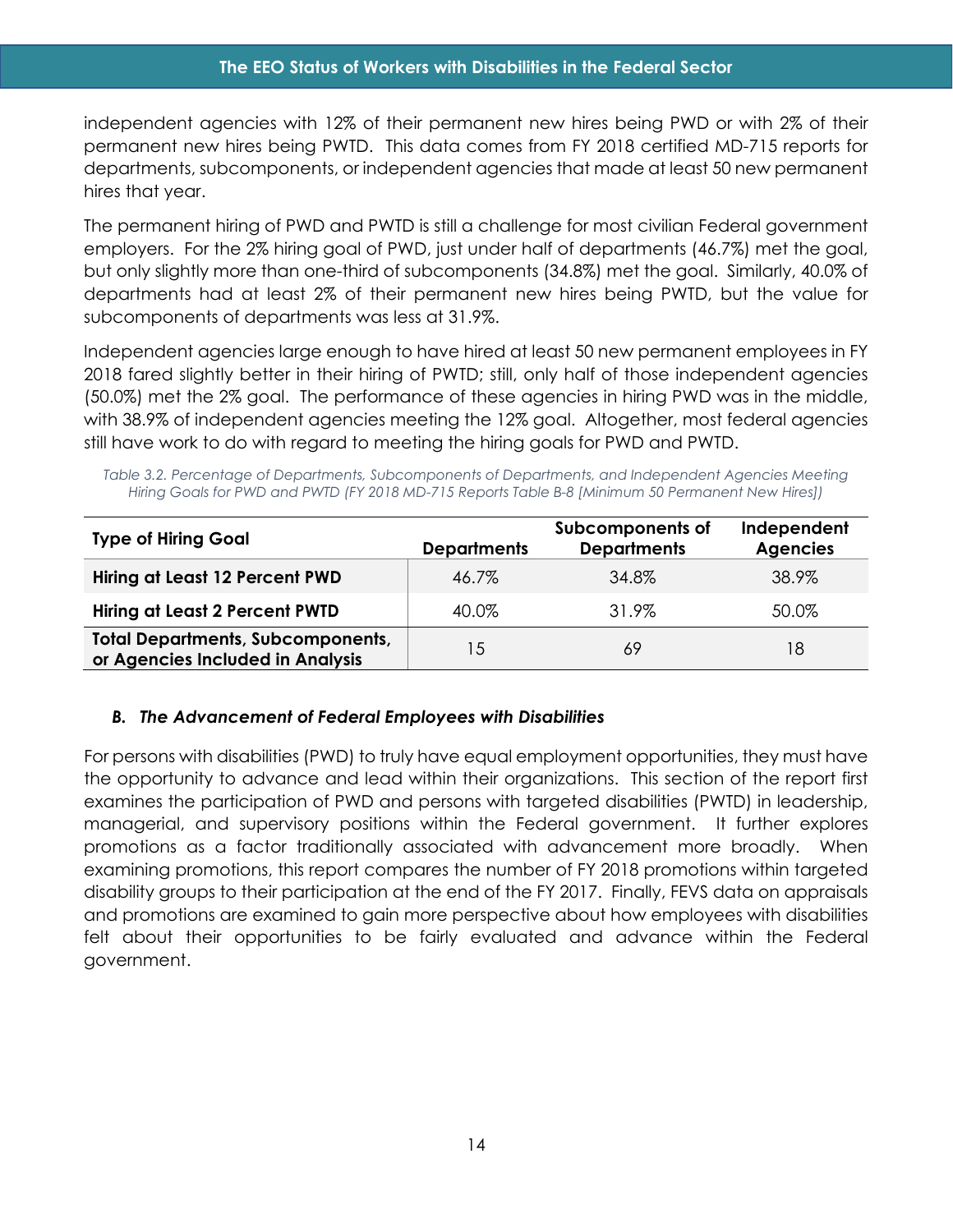#### <span id="page-21-0"></span>Participation in Leadership Positions<sup>[6](#page-21-1)</sup>

Leadership, managerial, and supervisory positions ("leadership positions") are desirable in part due to their access to greater authority and higher pay.

The importance of EEO for PWD in attaining these positions extends beyond increased authority and pay. Managers from historically disadvantaged protected categories may feel that they themselves had previously been negatively evaluated based on discriminatory factors. Recent research shows that these managers are less likely to evaluate their employees on those discriminatory factors (Castilla & Ranganathan, 2020). The exclusion of discriminatory factors in performance evaluations leads to improved EEO.

Figure 3.2 displays within disability status participation rates in leadership positions as of September 2018. In the table within this figure, darker shaded cells represent the higher participation rates within in each row. A review of EHRI data shows that PWD and PWTD are less likely to hold most leadership positions. Overall, 16.35% of persons without disabilities were in leadership, whereas only 10.70% of PWTD and 13.59% of PWD had achieved that status. Persons who did not identify a disability (12.18%) were also less likely to be in these coveted positions.

Leadership positions vary in their status and responsibilities. See the Glossary in Appendix B, for detailed definitions provided by OPM. This is important to note, as the category of "Supervisor or Manager" positions have greater participation disparities than other types of leadership positions. It is the most common type of leadership position, and leaders in the acclaimed Senior Executive Service (SES) are typically counted in this category. Among persons without disabilities, 12.42% were in the "Supervisor or Manager" category, but only 10.02% of PWD and 7.44% of PWTD were counted among that rank.

Conversely, PWTD and PWD have better chances of participating in the less common "Management Official (CSRA)" positions and "Leader" positions. While 0.75% of the workforce is CSRA Management Officials, 0.83% of PWTD are CSRA Management Officials. "Leader" positions, which are described as "under a wage system or leads a team performing one-grade interval work,"[7](#page-21-2) have less authority and lower pay than most other leadership positions, but at least within their workgroups, they have some level of authority, which provides opportunities for further advancement. The EEOC found that people with non-targeted disabilities are as likely to participate as "Leaders" as persons without disabilities (1.07% of each of these groups are "Leaders").

<span id="page-21-1"></span><sup>6</sup> See Glossary for definitions of supervisory/leadership status groups. As this subsection, Participation in Leadership Positions, uses EHRI data, statistics related to PWD do not include PWTD.

<span id="page-21-2"></span><sup>7</sup> See Glossary.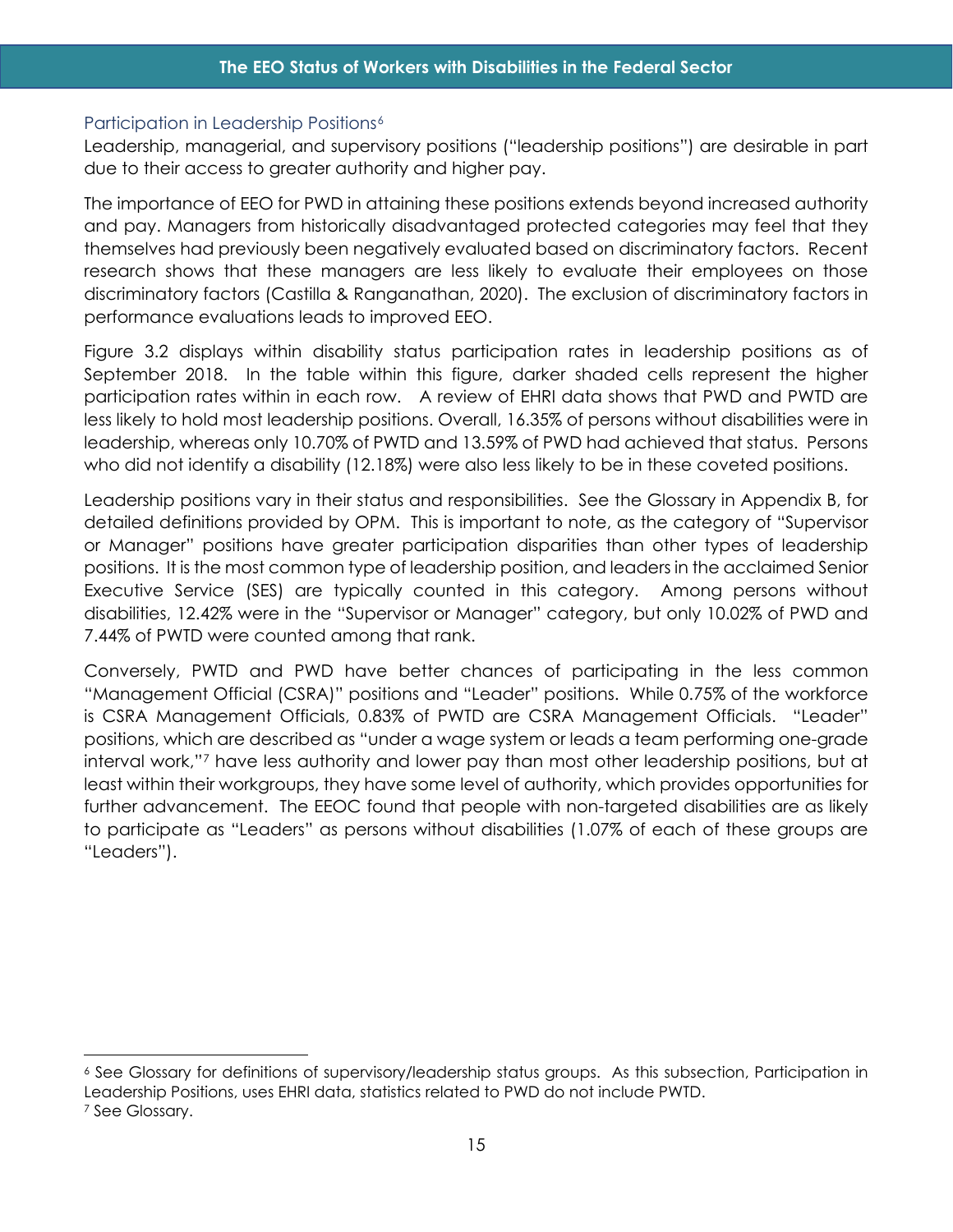<span id="page-22-0"></span>*Figure 3.2. Within Disability Status Participation Rates in Leadership Positions (September 2018 EHRI Status Data)*



Percent of Employees within Disability Groups in Leadership Positions

| Type of<br>Leadership<br><b>Position</b>                    | <b>Targeted</b><br><b>Disability</b> | Non-<br><b>Targeted</b><br><b>Disability</b> | <b>Not</b><br>Identified | No.<br><b>Disability</b> | Total  | Total<br>Workforce |
|-------------------------------------------------------------|--------------------------------------|----------------------------------------------|--------------------------|--------------------------|--------|--------------------|
| <b>All Leadership</b><br><b>Positions</b>                   | 10.70%                               | 13.59%                                       | 12.18%                   | 16.35%                   | 15.80% | 336,743            |
| Supervisor or<br>Manager                                    | 7.44%                                | 10.02%                                       | 8.50%                    | 12.42%                   | 11.92% | 253,997            |
| Management<br>Official (CSRA)                               | 0.83%                                | 0.73%                                        | 0.49%                    | 0.77%                    | 0.75%  | 16,022             |
| Supervisor (CSRA)                                           | 0.97%                                | 1.19%                                        | 1.12%                    | 1.27%                    | 1.25%  | 26,560             |
| <b>Team Leader</b>                                          | 0.48%                                | 0.59%                                        | 1.24%                    | 0.83%                    | 0.83%  | 17,592             |
| Leader                                                      | 0.98%                                | 1.07%                                        | 0.83%                    | 1.07%                    | 1.06%  | 22,572             |
| <b>All Other Positions</b><br>(Non-Leadership<br>Positions) | 89.30%                               | 86.41%                                       | 87.82%                   | 83.65%                   | 84.20% | 1,794,532          |
| <b>Total Workforce</b>                                      | 40,063                               | 181,277                                      | 108,877                  | 1,801,058                |        | 2,131,275          |

Although the numbers presented above do not account for important predictors of obtaining a leadership position, such as education, tenure, and job performance, they are still cause for concern. Leadership positions are more likely to be in higher grade levels. Federal agencies must aim to have PWTD in at least 2% of positions that are grade GS-11 and above and to have PWD in at least 12% of positions that are grade GS-11 and above. Agencies must ensure that their training and leadership development programs are inclusive of all sectors of the workforce to ensure equal opportunities to achieve leadership status.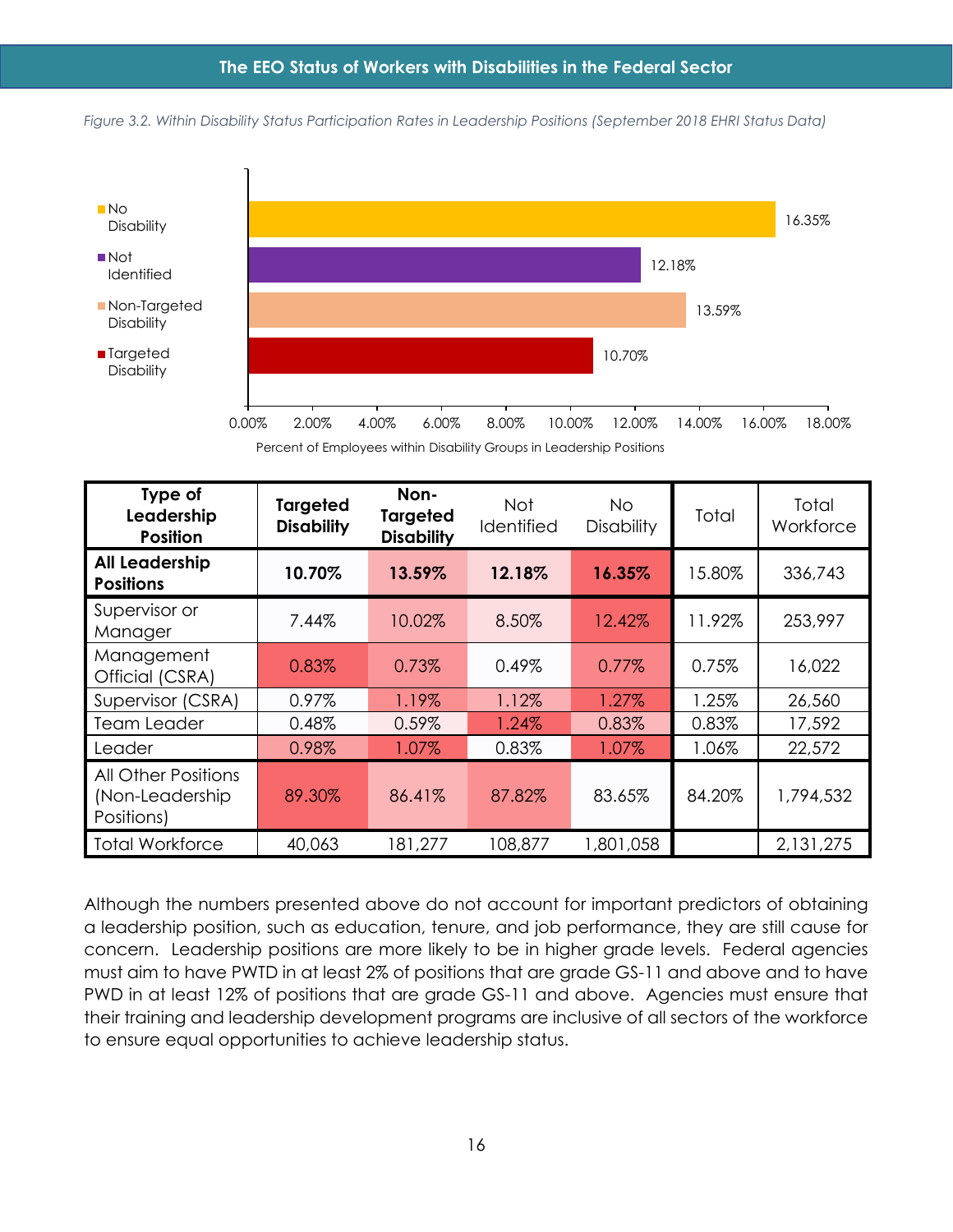# <span id="page-23-0"></span>**Promotions**

Promotion is a common way of attaining leadership positions, and promotion rates vary by disability status and type of targeted disability. To analyze differences in promotion rates:

- 1. *Participation* and *participation rates* by disability status and type of targeted disability at the end of FY 2017 were calculated using the September 2017 EHRI Status data file. This is considered the pool of employees who could be potentially promoted in FY 201[8](#page-23-1).<sup>8</sup>
- 2. Next, using EHRI Dynamics data files from all of FY 2018, the *number of promotions* and the *percent of promotions* going to persons in each disability status and to persons with each type of targeted disability were calculated.
- 3. Within each disability status and type of targeted disability, the *promotion selection rate* was calculated. That is:

*Promotion Selection Rate*  $=$   $\frac{Number\; of\; Promotions\; in\; FY\; 2018}{Partition\; at\; the\; End\; of\; FY\; 2017}$ 

Table 3.3 and Figure 3.3 display promotion selection rates by disability status. In Table 3.3, the cells are color coded; dark red indicates a high selection rate, white indicates the median selection rate, and dark blue indicates a low selection rate. Governmentwide, the promotion selection rate was 0.110 in FY 2018, or alternatively, there were 0.110 promotions per employee.

The promotion selection rates of PWTD, PWD, and persons with no disabilities, were like the governmentwide rate. However, persons with their disability status not identified had the highest promotion selection rate in FY 2018 (0.164 promotions per employee).

These data conflict with the earlier finding that persons with no disability and persons with nontargeted disabilities had the highest leadership participation rates in FY 2018. This may be because of differences in promotions rates in previous years favoring persons with no disabilities, different leadership external hiring patterns, or differences in leadership retention by disability status.

The rates shown here are a good sign for the advancement of PWTD, but the disproportionate selection rate of people who did not identify their disability status is a topic for further research.

<span id="page-23-1"></span><sup>8</sup> It is acknowledged that employees hired in FY 2018 could also be candidates for promotion in FY 2018 and that employees who separated in early FY 2018 would have fewer opportunities for promotion. The EEOC chose to use the end of FY 2017 workforce for the pool of potential promotees as new federal employees commonly must work at least one probationary year before being promoted.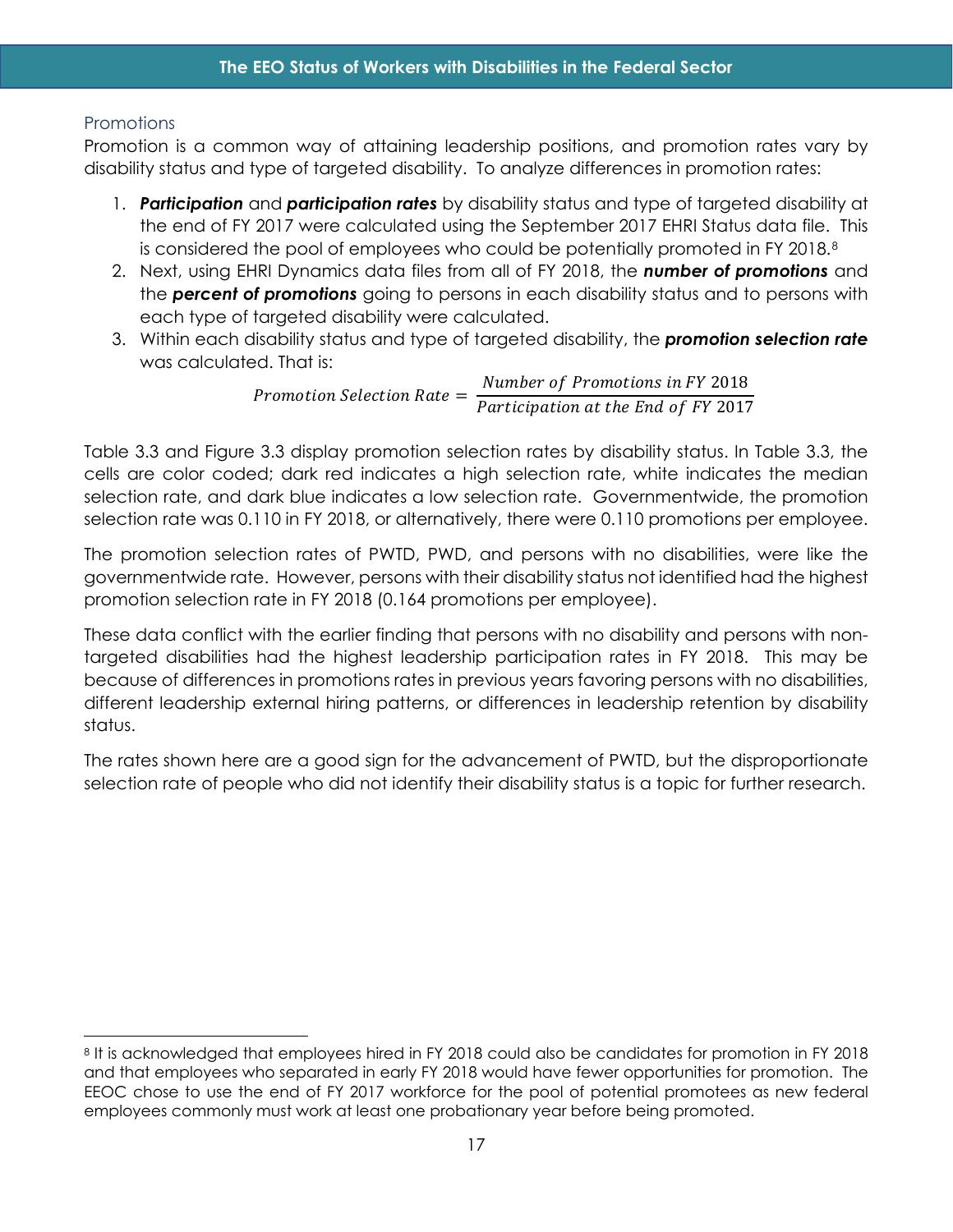<span id="page-24-2"></span>*Figure 3.3. Promotion Selection Rates by Disability Status, FY 2018 (FY 2018 EHRI Dynamics file and September 2017 EHRI Status File)*



<span id="page-24-1"></span>*Table 3.3. Promotion Selection Rates and Related Statistics by Disability Status, FY 2018 (FY 2018 EHRI Dynamics file and September 2017 EHRI Status File)*

| <b>Disability Status</b>             | End of FY<br>2017<br>Participation<br>(#) | FY 2018<br><b>Promotions</b> | End of FY<br>2017<br>Participation<br>Rate | FY 2018<br>Percent of<br>All<br><b>Promotions</b> | Promotion<br><b>Selection</b><br>Rate |
|--------------------------------------|-------------------------------------------|------------------------------|--------------------------------------------|---------------------------------------------------|---------------------------------------|
| <b>No Disability</b>                 | 1,821,478                                 | 195,400                      | 85.93%                                     | 83.82%                                            | 0.107                                 |
| <b>Not Identified</b>                | 88,950                                    | 14,600                       | 4.20%                                      | 6.26%                                             | 0.164                                 |
| Non-Targeted<br><b>Disability</b>    | 172,383                                   | 18,804                       | 8.13%                                      | 8.07%                                             | 0.109                                 |
| <b>Targeted</b><br><b>Disability</b> | 36,940                                    | 4,325                        | 1.74%                                      | 1.86%                                             | 0.117                                 |
| Governmentwide                       | 2,119,751                                 | 233,129                      | 100%                                       | 100.0%                                            | 0.110                                 |

#### <span id="page-24-0"></span>Viewpoints on Appraisals and Promotions

EEOC examined FEVS data to better understand employees' perceptions of appraisals and promotions. See Figure 3.4. Most questions on the FEVS have respondents select an answer from a five-point scale, either strongly disagree to strongly agree (strongly agree and agree being a positive responses), or very dissatisfied to very satisfied. When reporting results from this data source, EEOC combined the agree and strongly agree response rates or the satisfied and very satisfied response rates to report the percent responding positively.

Like other FEVS topics, PWD did not have as positive of a workplace perspective on these topics as persons without disabilities. When reviewing satisfaction with recognition for doing a good job, almost 8% fewer of PWD were satisfied. PWD also were 6.4% less likely to think their performance appraisals were fair reflections of their performance (66.4% vs. 72.8%).

Although both groups expressed negative viewpoints regarding fairness of promotions, PWD were still almost 8% less likely to agree that promotions in their work unit were based on merit (31.7% of PWD agreeing vs. 39.4% of persons without disabilities), and they were almost 7% less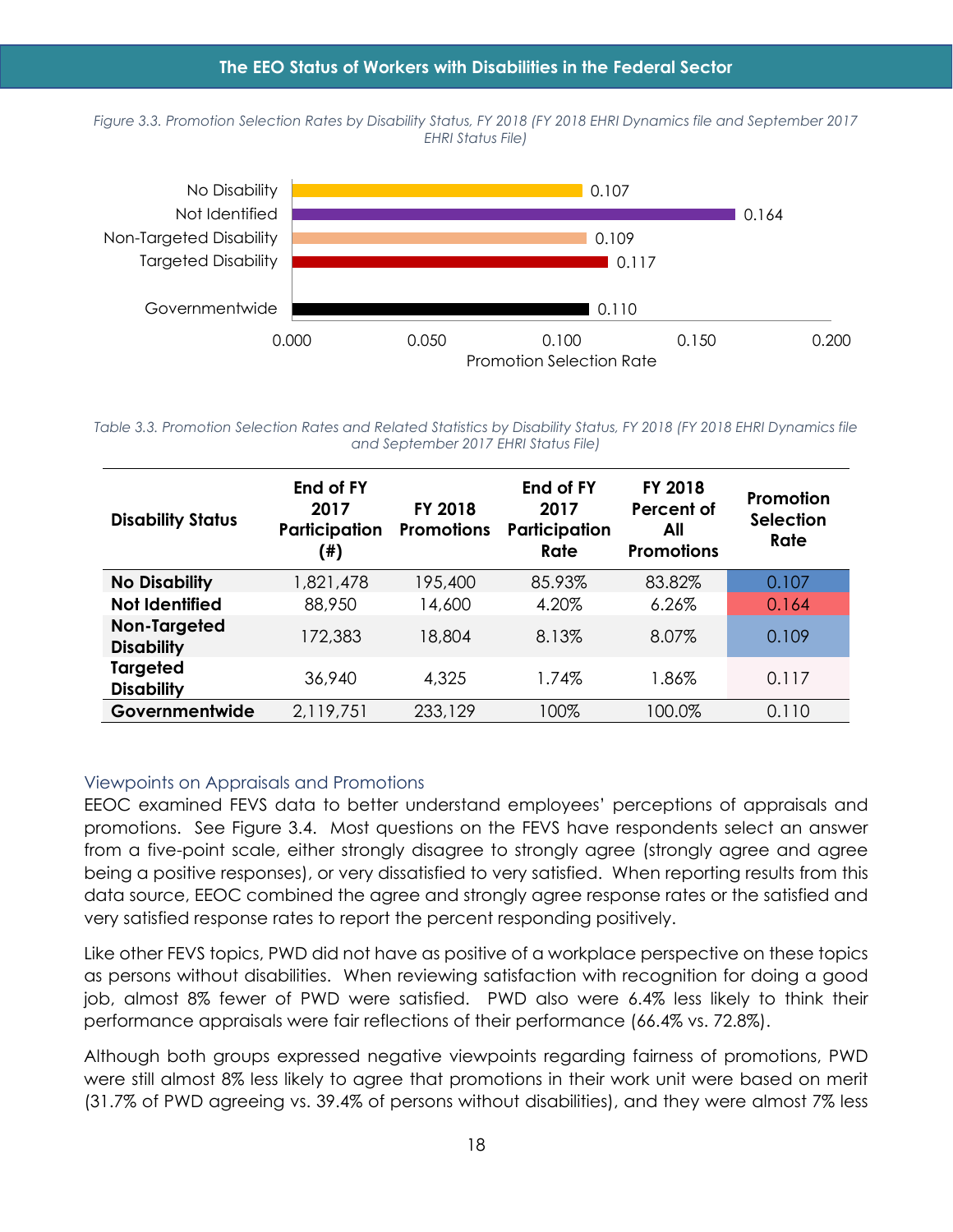likely to be satisfied with their opportunities to get better jobs in their organizations (33.1% of PWD being at least satisfied vs. 39.9% of persons without disabilities). Federal agencies with disparities on these questions should conduct a barrier analysis on these topics.

<span id="page-25-1"></span>



Percent Responding Positively



| <b>FEVS Item</b>                                                                              | <b>Disability</b> | <b>No Disability</b> | <b>Difference</b> |
|-----------------------------------------------------------------------------------------------|-------------------|----------------------|-------------------|
| Q65: How satisfied are you with the recognition<br>you receive for doing a good job?          | 46.0%             | 53.9%                | $-7.9\%$          |
| Q15: My performance appraisal is a fair reflection<br>of my performance.                      | 66.4%             | 72.8%                | $-6.4\%$          |
| Q22: Promotions in my work unit are based on<br>merit.                                        | 31.7%             | 39.4%                | $-7.7\%$          |
| Q67: How satisfied are you with your opportunity<br>to get a better job in your organization? | 33.1%             | 39.9%                | $-6.8\%$          |

#### <span id="page-25-0"></span>*C. Disability-Based Discrimination Complaints in the Federal Sector*

In FY 2018, 4,666 formal EEO complaints, or 28.2% of Federal sector complaints, alleged discrimination based on physical disability, making it the third most common basis of complaints. That same year, 2,479 formal EEO complaints, or 15.0% of Federal sector complaints, alleged discrimination based on mental disability, making it the sixth most common basis of discrimination.

This section details the following: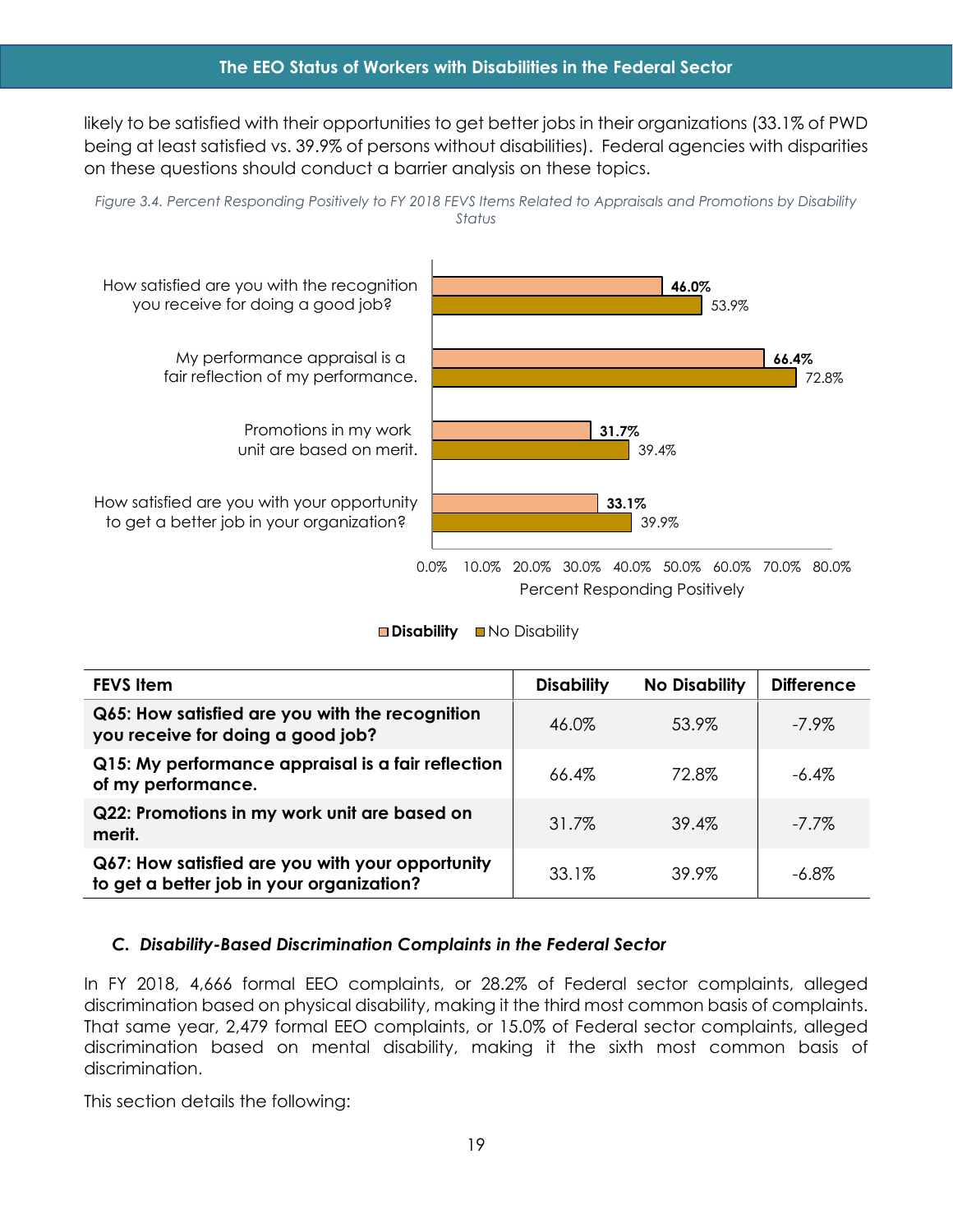- The top five issues alleged in disability-based discrimination complaints in FY 2018;
- Disability-based complaints from FY 2014 through FY 2018;
- Disability-based settlements from FY 2014 through FY 2018;
- Disability-based findings of discrimination from FY 2014 through FY 2018; and
- Climate survey results related to disability-based discrimination.

## <span id="page-26-0"></span>The Top Five Issues Alleged in Disability-Based Complaints in FY 2018

In FY 2018, for both physical disability- and mental disability-based discrimination complaints, the five most-commonly alleged issues were 1) harassment (not including sexual harassment); 2) reasonable accommodations – disability; 3) disciplinary action; 4) terms/conditions of employment; and 5) time and attendance (See Table 3.4). This only slightly differs from the top five issues alleged in all complaints regardless of basis.<sup>9</sup>

<span id="page-26-2"></span>

| <b>Issue Alleged</b>                               | <b>Number of Physical</b><br><b>Disability-Based</b><br><b>Complaints</b> | <b>Number of Mental</b><br><b>Disability-Based</b><br><b>Complaints</b> |
|----------------------------------------------------|---------------------------------------------------------------------------|-------------------------------------------------------------------------|
| 1. Harassment (non-sexual)                         | 2,011                                                                     | 1,252                                                                   |
| 2. Reasonable Accommodation -<br><b>Disability</b> | 1.546                                                                     | 696                                                                     |
| 3. Disciplinary Action                             | 1.027                                                                     | 638                                                                     |
| 4. Terms/Conditions of Employment                  | 771                                                                       | 342                                                                     |
| 5. Time and Attendance                             | 661                                                                       | 340                                                                     |

*Table 3.4. Top Five Issues Alleged in Disability-Based Complaints, FY 2018 (Form 462)*

## <span id="page-26-1"></span>Disability-Based Complaints Filed from FY 2014 through FY 2018

As seen in Figure 3.5, the number of formal complaints filed alleging discrimination based on physical disability and mental disability increased consistently between FY 2014 and FY 2018. In FY 2018, the number of complaints filed alleging discrimination based on physical disability (4,666) was 22.2% greater than it was in FY 2014. Moreover, the number of complaints filed alleging discrimination based on mental disability in FY 2018 (2,479) was 72.4% greater than in FY 2014. Comparatively, the number of complaints filed across all bases increased far less (15,013 complaints filed in FY 2014 compared to 16,565 filed in FY 2018, a 10.3% increase).

<span id="page-26-3"></span><sup>9</sup> Source: Form 462. The top five issues in all complaint allegations in FY 2018 were 1) non-sexual harassment; 2) disciplinary action; 3) terms/conditions of employment; 4) promotion/non-selection; and 5) reasonable accommodation – disability. Note that a single complaint can allege multiple bases. Thus, according to the main FY 2018 Annual Report on the Federal Workforce, there are fewer complaints alleging the issue of reasonable accommodation – disability than the sum of physical disability-based complaints alleging reasonable accommodation and mental disability-based complaints alleging reasonable accommodation listed above.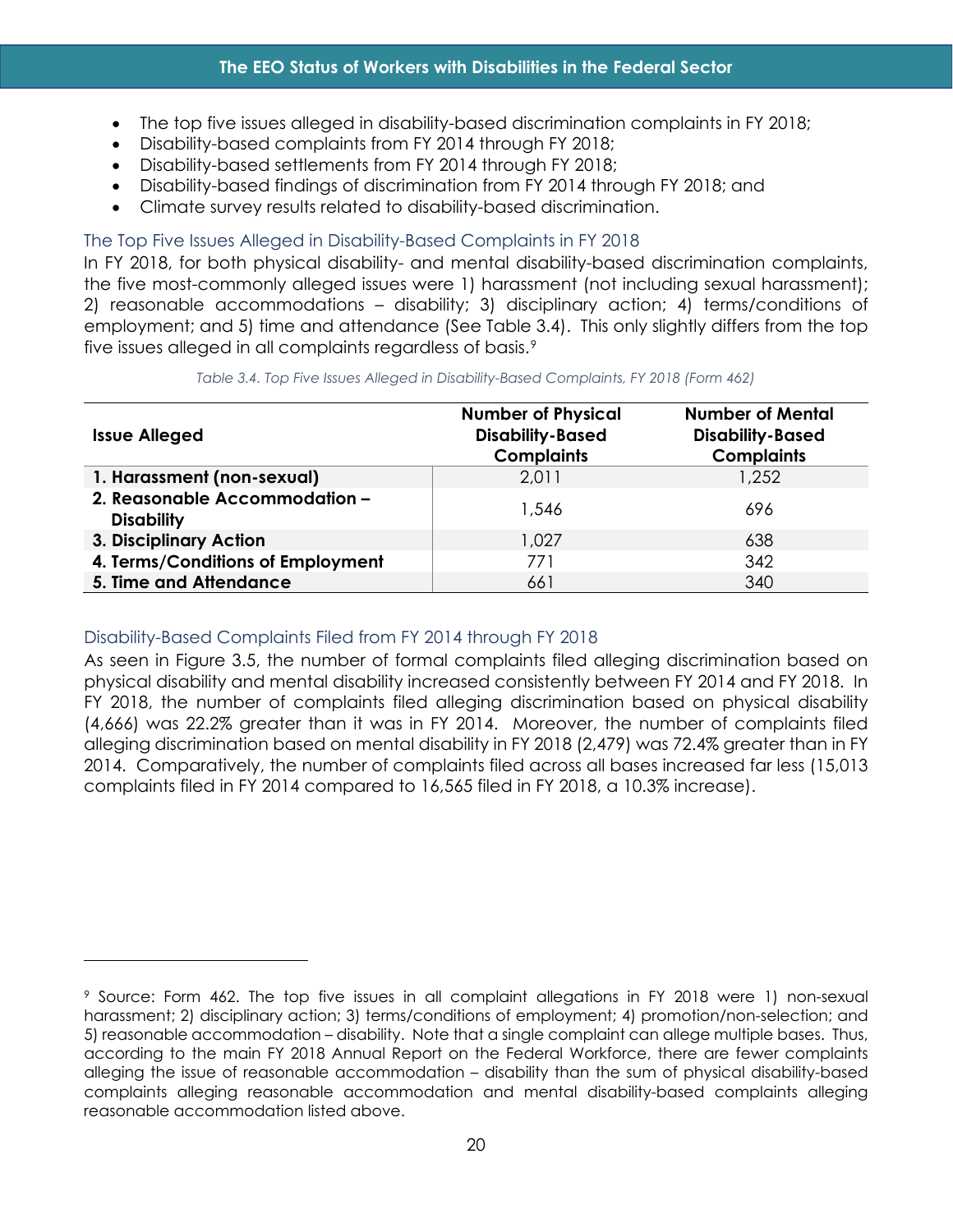

<span id="page-27-1"></span>*Figure 3.5. Annual Disability-Based Complaints, FY 2014-FY 2018 (Form 462)*

| <b>Type of Disability</b>  | FY 2014 | FY 2015 | <b>FY 2016</b> | <b>FY 2017</b> | FY 2018 | % Change from<br>2014 to 2018 |
|----------------------------|---------|---------|----------------|----------------|---------|-------------------------------|
| <b>Physical Disability</b> | 3,817   | 4,009   | 4,154          | 4,236          | 4.666   | $+22.2\%$                     |
| <b>Mental Disability</b>   | ,438    | . 719   | ,856           | 2.042          | 2.479   | $+72.4%$                      |

#### <span id="page-27-0"></span>Disability-Based Counseling and Complaint Settlements from FY 2014 through FY 2018

Figure 3.6 below shows that counseling settlements alleging physical disability-based discrimination increased slightly between FY 2014 and FY 2016 but dropped between FY 2016 and FY 2018 to 1,177 settlements in FY 2018. A similar pattern was seen for complaint settlements; however, in all years there were fewer physical disability-based complaint settlements than physical disability-based counseling settlements. Between FY 2014 and FY 2018, there was a net 3.6% increase in the number of physical disability-based counselings settled, and a net 10.3% increase in the number of physical disability-based complaints settled. These increases were smaller than the increase in the number of complaints filed alleging physical disability-based discrimination.

Consistent with the pattern for complaints, there were fewer mental disability-based settlements than physical disability-based settlements. The number of mental disability-based settlements at the counseling phase was usually, but not always, slightly fewer than the mental disabilitybased settlements in the complaint phase. The number of settlements in the counseling and complaint phases were closer for mental disability-based settlements than for physical disabilitybased settlements, particularly in FY 2017 and FY 2018. Mental disability-based counseling settlements saw a 44.2% increase from FY 2014 to FY 2018. Mental disability-based complaint settlements saw a 27.5% increase from FY 2014 to FY 2018. These increases are still smaller than the increase in mental disability-based complaints filed.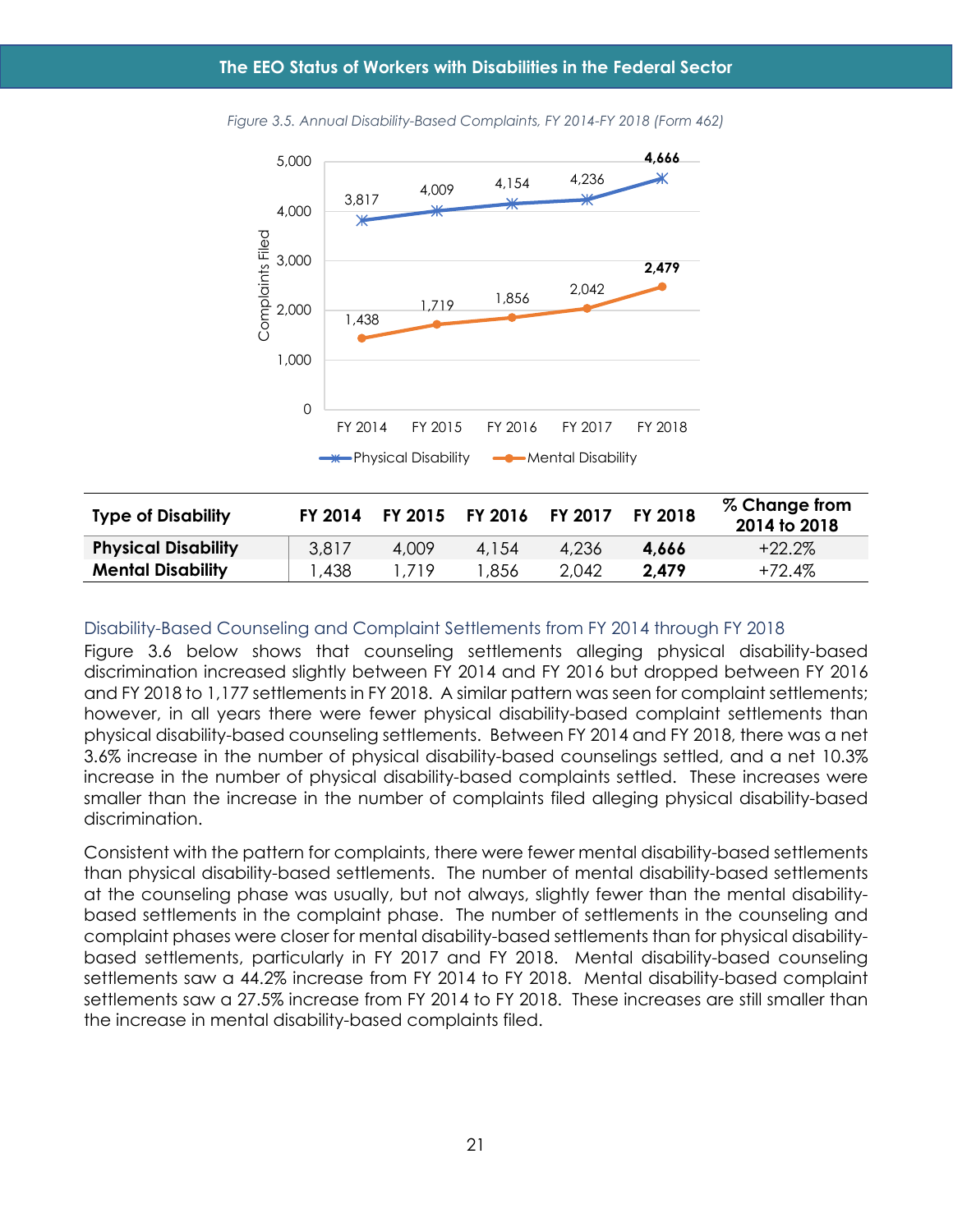<span id="page-28-1"></span>



| <b>Type of Settlement</b>                                            | FY 2014 | FY 2015 | FY 2016 | <b>FY 2017</b> | FY 2018 | % Change from<br>2014 to 2018 |
|----------------------------------------------------------------------|---------|---------|---------|----------------|---------|-------------------------------|
| <b>Counselings</b><br><b>Settled - Physical</b><br><b>Disability</b> | 1,136   | 1,209   | 1.261   | 1.239          | 1,177   | $+3.6\%$                      |
| <b>Complaints Settled</b><br>- Physical Disability                   | 786     | 933     | 965     | 898            | 867     | $+10.3%$                      |
| <b>Counselings</b><br>Settled - Mental<br><b>Disability</b>          | 308     | 362     | 319     | 378            | 444     | $+44.2%$                      |
| <b>Complaints Settled</b><br>- Mental Disability                     | 360     | 415     | 409     | 374            | 459     | $+27.5%$                      |

## <span id="page-28-0"></span>Disability-Based Findings of Discrimination from FY 2014 through FY 2018

Findings of discrimination are rare in all employment discrimination complaints, including those based on disability. Although Figure 3.7 below shows annual variation in the number of findings of discrimination, this must be interpreted cautiously due to the small number of findings. Just as physical disability-based complaints outnumbered mental disability-based complaints, there were more findings based on physical disability than based on mental disability.

Notably, the number of findings increased for mental disability-based complaints but decreased for physical disability-based complaints during this period. Above it was noted that the number of complaints for both has increased consistently since FY 2014. Although it is possible that this is a statistical anomaly due to the rareness of findings, it is a trend that the EEOC will monitor.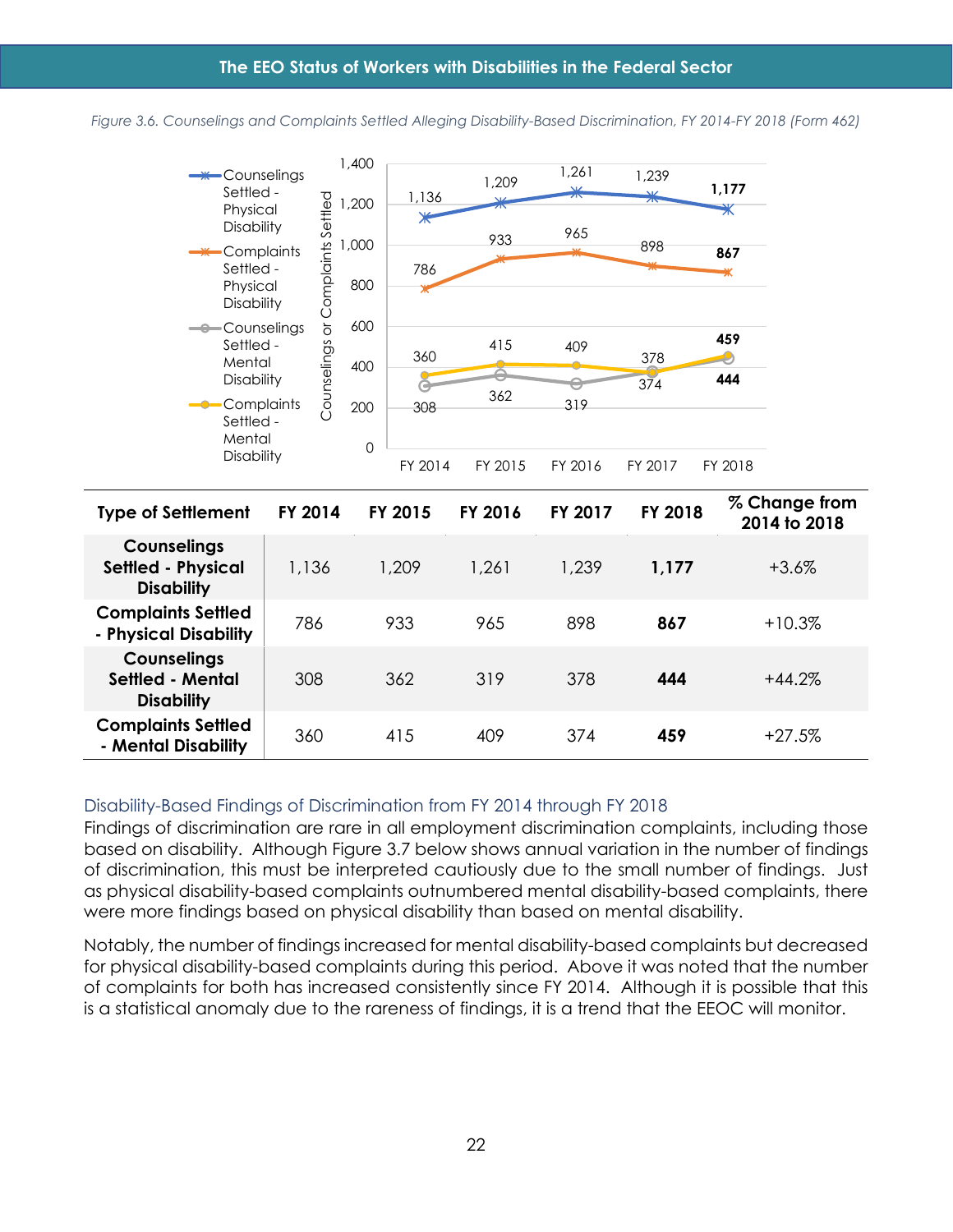*Figure 3.7. Number of Decisions with Disability-Based Findings of Discrimination, FY 2014-FY 2018 (Form 462)*

<span id="page-29-1"></span>

| <b>Type of Decision</b>                                                                          | FY<br>2014             | FY<br>2015 | FY<br>2016 | FY<br>2017 | <b>FY</b><br>2018 | % Change from<br>2014 to 2018 |
|--------------------------------------------------------------------------------------------------|------------------------|------------|------------|------------|-------------------|-------------------------------|
| <b>Physical Disability</b><br><b>Administrative Judge (AJ)</b><br><b>Decisions with Findings</b> | 31                     | 24         | 23         | 26         | 19                | $-38.7\%$                     |
| <b>Physical Disability Final</b><br><b>Agency Decisions (FADs)</b><br>with Findings              | 23                     | 16         | 21         | 26         | 19                | $-17.4%$                      |
| <b>Mental Disability AJ</b><br><b>Decisions with Findings</b>                                    | $\boldsymbol{\Lambda}$ | 11         | 6          | 9          | 14                | +350.0%                       |
| <b>Mental Disability FADs with</b><br><b>Findings</b>                                            | 5                      | 9          | 8          | 4          | ٥                 | +20.0%                        |

#### <span id="page-29-0"></span>Climate Survey Data Related to Disability-Based Discrimination

To better understand why persons with disabilities might be filing complaints of discrimination, the EEOC analyzed FY 2018 Federal Employee Viewpoint Survey data obtained from the Office of Personnel Management. Figure 3.8 below shows the percentage responding positively to questions related to employment discrimination by disability status. For all five items, PWD less often responded positively. Notably, 72.3% of persons who did not report having a disability believed that their agency did not tolerate prohibited personnel practices, such as discrimination; the same figure for PWD was only 61.2% for a difference of 11.1%. The responses of PWD demonstrated that they more feared reprisal for disclosing a suspected violation of any law, rule, or regulation than persons without disabilities. PWD were less likely to believe that policies and programs promote diversity in the workplace and less likely to believe that employees are protected from health and safety hazards on the job. In addition, PWD were less likely to believe that physical conditions allow employees to perform their jobs well; insufficient reasonable accommodations for PWD may contribute to this difference. To improve EEO, federal agencies should seek to address these issues.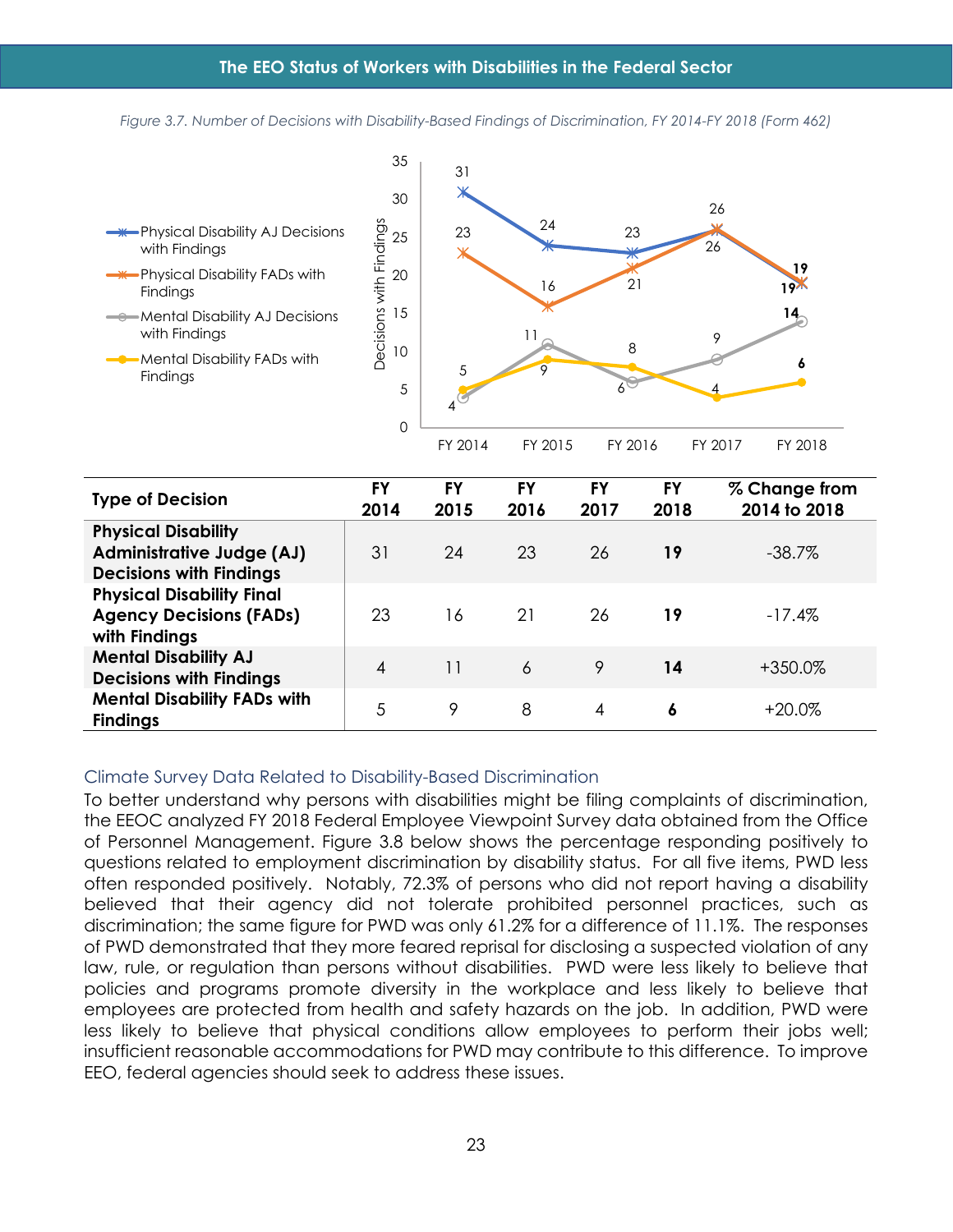<span id="page-30-0"></span>

*Figure 3.8. Percent Responding Positively to Complaint- Related FEVS Items, FY 2018*

■No Disability

| <b>FEVS Item</b>                                                                                       | <b>Disability</b> | <b>No</b><br><b>Disability</b> | <b>Difference</b> |
|--------------------------------------------------------------------------------------------------------|-------------------|--------------------------------|-------------------|
| Q38: Prohibited Personnel Practices are not tolerated.                                                 | 61.2%             | 72.3%                          | $-11.1\%$         |
| Q17: I can disclose a suspected violation of any law, rule,<br>or regulation without fear of reprisal. | 61.0%             | 68.0%                          | $-7.0\%$          |
| Q34: Policies and programs promote diversity in the<br>workplace.                                      | 54.3%             | 59.6%                          | $-5.3\%$          |
| Q35: Employees are protected from health and safety<br>hazards on the job.                             | 73.6%             | 78.4%                          | $-4.8\%$          |
| Q14: Physical conditions allow employees to perform<br>their jobs well.                                | 63.7%             | 67.5%                          | $-3.8\%$          |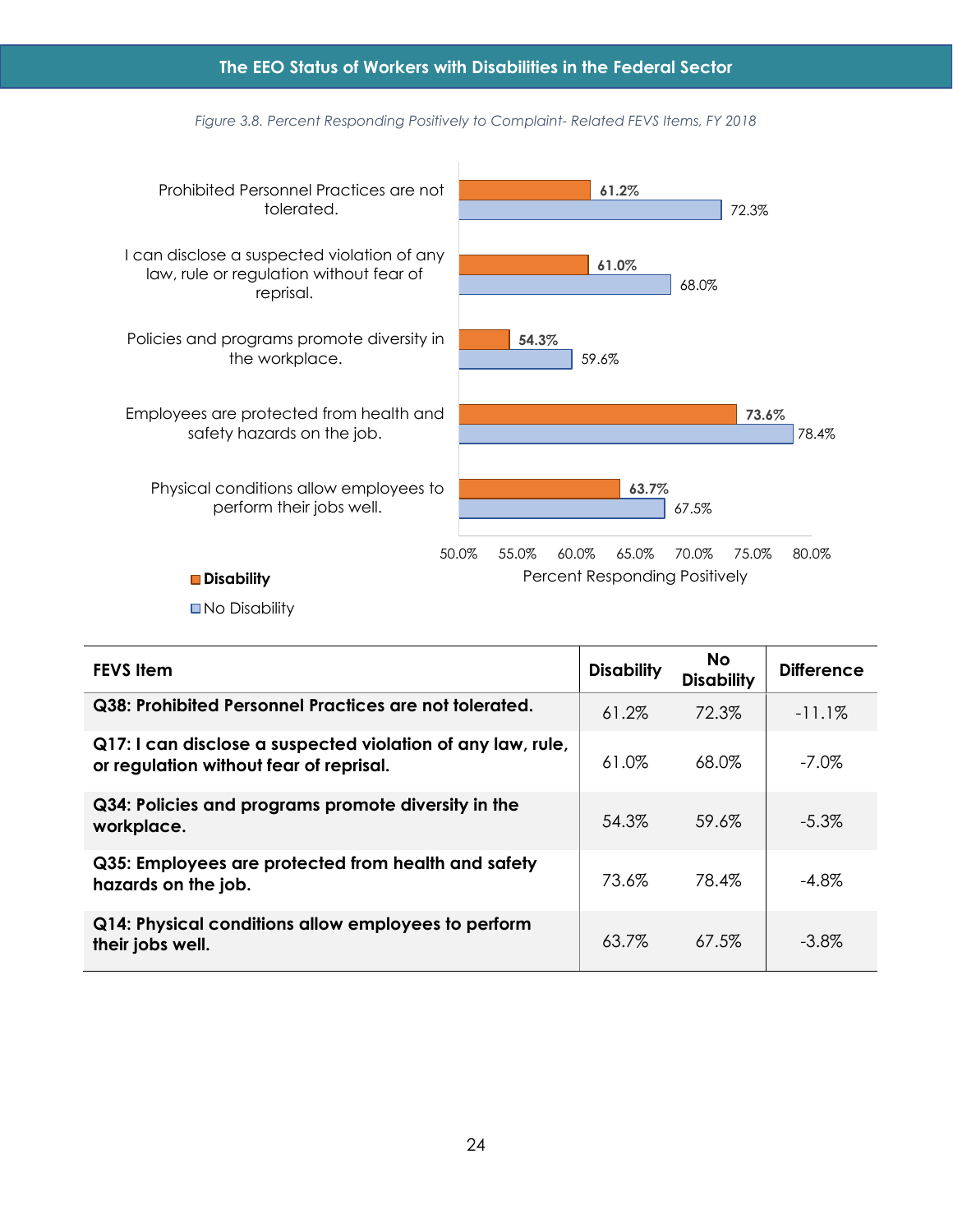## <span id="page-31-0"></span>*D. Persons with Disabilities Separating from Federal Employment*

In 2020, the U.S. Government Accountability Office identified retention of persons with disabilities in the Federal government as challenge to be addressed. For this report, the EEOC used fiveyear trends of separations from federal employment by disability status and type of separation, voluntary or involuntary.[10](#page-31-2) MD-715 Workforce data from FY 2014 through FY 2018 were used.

The voluntary separations and involuntary separations inclusion rates were calculated for three groups: persons with targeted disabilities, persons with any reported disability, and persons with no disability. The inclusion rate is the number of people who separated within a disability status group divided by the number of people in the permanent workforce in that disability status group. For example, for the voluntary separations inclusion rate for PWD, the following equation was used:

PWD Voluntary Separations Inclusion Rate =  $\frac{\text{\#} \textit{PWD} \textit{V} \textit{oluntarily} \textit{Separating}}{\text{\#} \textit{PWD} \textit{in the Permanent} \textit{Workfor}}$ 

When federal agencies conduct barrier analyses, a trigger is identified when the separations inclusion rate of PWD or PWTD is greater than that of the rest of the permanent workforce in their agencies.

## <span id="page-31-1"></span>Voluntary Separations

As seen in Figure 3.9 on the next page, across all five years, PWTD had the highest voluntary separations inclusion rate, followed closely by PWD, and the voluntary separations inclusion rate of persons without disability was substantially lower. In FY 2018, the voluntary separations rate of persons with no disability, PWD, and PWTD were 6.45%, 8.07%, and 8.76%, respectively. In that year, the rates for each of the three groups were slightly higher than their five-year averages,[11](#page-31-3) but the differences between the groups in FY 2018 were similar to the five-year average.

In the average year, PWD were 27% more likely to voluntarily separate than persons without disabilities, and PWTD were 37% more likely to separate than persons without disabilities.

Although there are clearly annual fluctuations in the voluntary separations inclusion rate, the rate was highest for all three groups in FY 2015; further, that year had the greatest difference between the rates of PWD and persons without disabilities (1.95%), but the rates for PWD and PWTD were closest together that year (a difference of 0.26%).

There are many valid reasons why the voluntary separations rate of these groups may differ, such as PWD being generally older and older people being more likely to retire. However, federal agencies with a trigger in this category can still explore ways to retain PWD, such as improving their workplace climates, reasonable accommodation programs, and personal assistance services.

<span id="page-31-2"></span><sup>&</sup>lt;sup>10</sup> See Appendix B for definitions of voluntary separations and involuntary separations.

<span id="page-31-3"></span><sup>11</sup> Five-year averages were calculated by summing the inclusion rates for FYs 2014 through 2018 and dividing by five.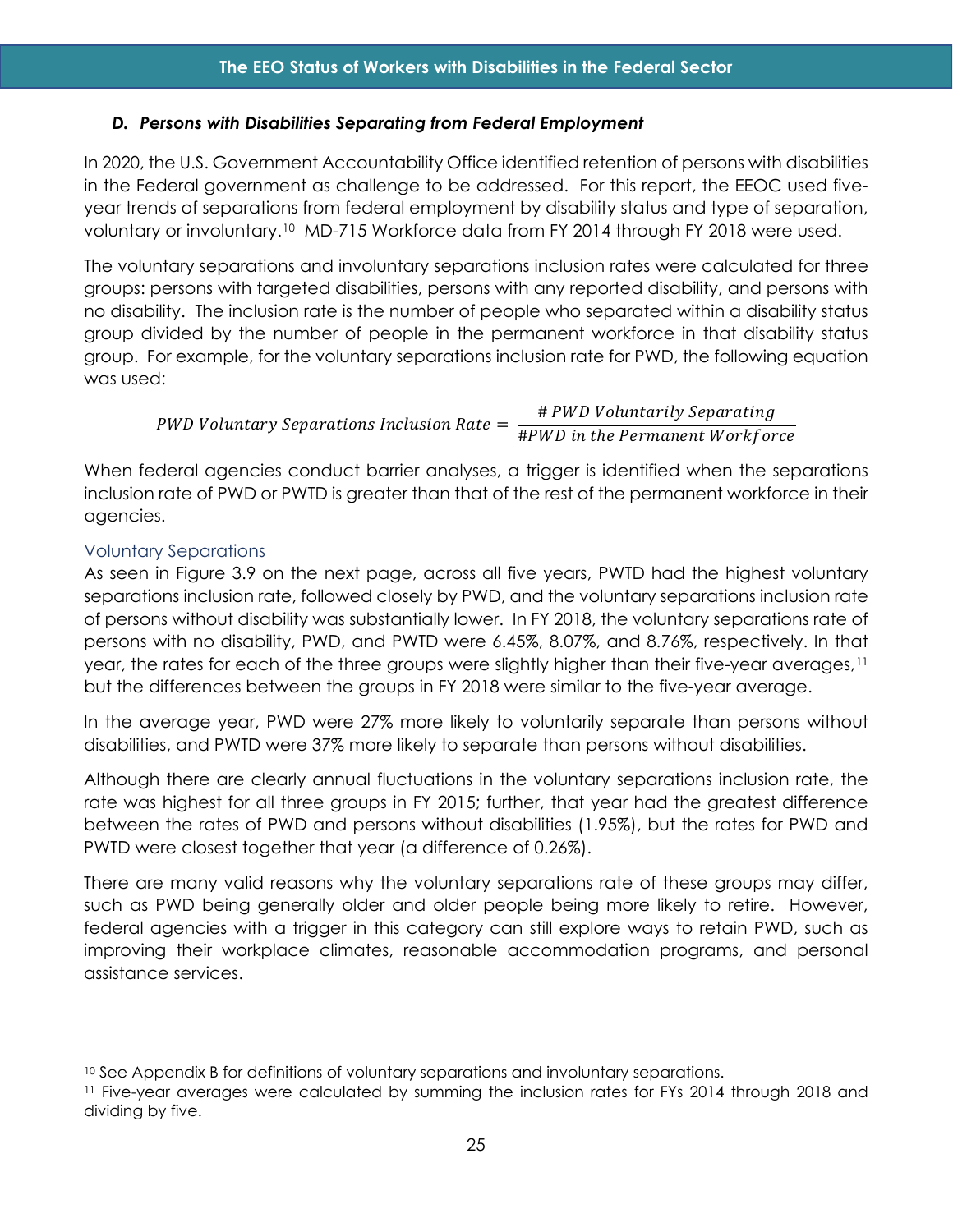<span id="page-32-1"></span>

*Figure 3.9. Voluntary Separations Inclusion Rates by Disability Status, FY 2014 - FY 2018 (MD-715 Table B-14)*

#### <span id="page-32-0"></span>Involuntary Separations

Regarding involuntary separations inclusion rates, again PWTD separated at a higher rate than PWD, and PWD separated at a higher rate than persons without disabilities (See Figure 3.10). FY 2018 had the highest involuntary separation rates for all three groups, and FY 2018 had the greatest differences between persons without disabilities and PWD or PWTD. Persons without disabilities had an involuntary separation inclusion rate of 1.00% in FY 2018, as opposed to 1.59% for PWD and 2.35% for PWTD that year.

When examining the five-year average, PWD were 53% more likely to separate than persons without disabilities, and PWTD were more than twice as likely to separate when compared to persons without disabilities. It is also worth noting that the involuntary separations rate of PWD and PWTD was increasing at a faster rate than the involuntary separations rate of persons without disabilities in this five-year period.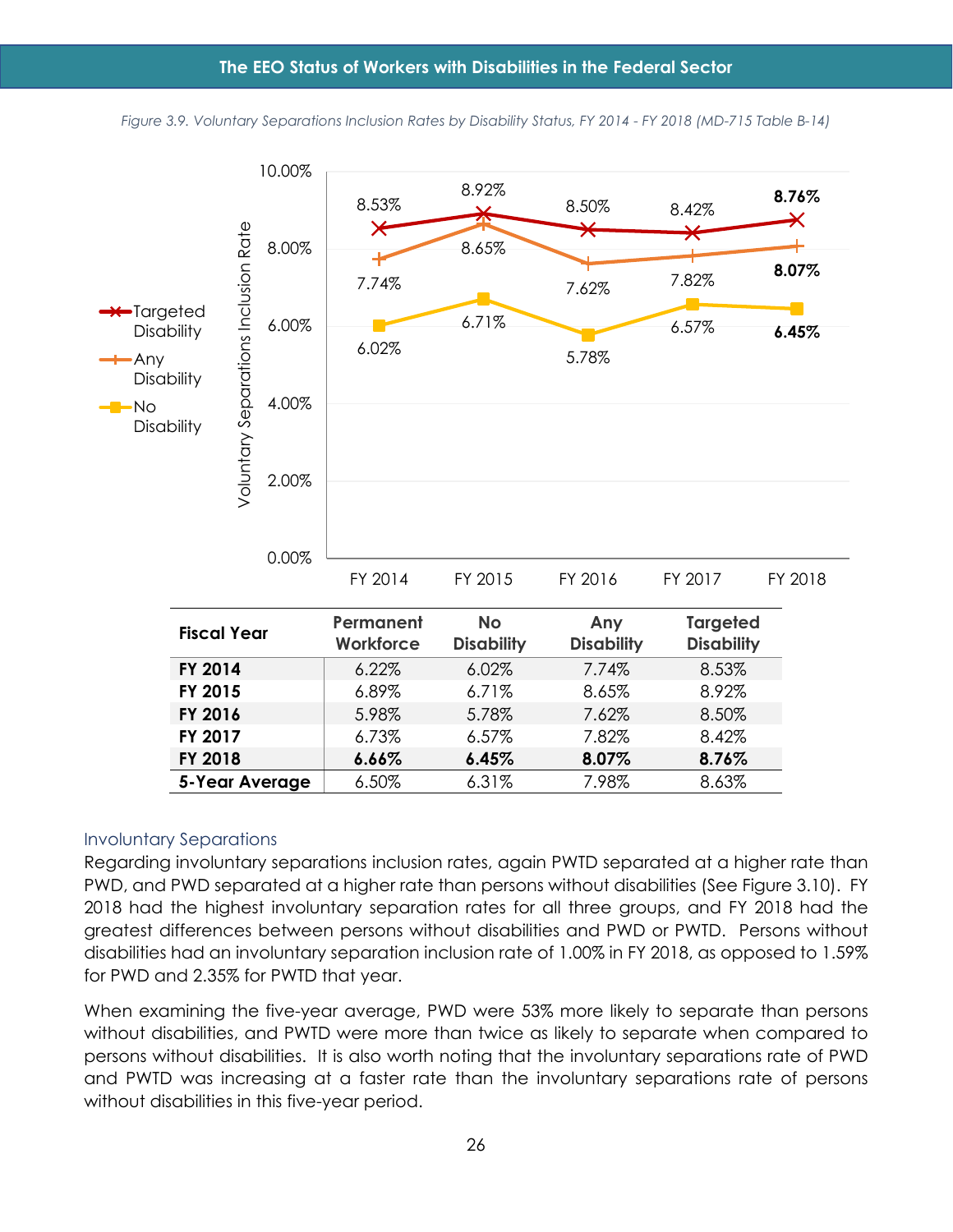#### **The EEO Status of Workers with Disabilities in the Federal Sector**

<span id="page-33-0"></span>

*Figure 3.10. Involuntary Separations Inclusion Rates by Disability Status, FY 2014-FY 2018 (MD-715 Table B-14)*

The data used here does not delineate the exact causes of the involuntary separations, such as reduction in force, removal, mandatory retirement, etc. Federal agencies with triggers related to involuntary separations must examine ways to ensure that all reductions in force, removals, and mandatory retirements are conducted in an equitable, non-discriminatory manner.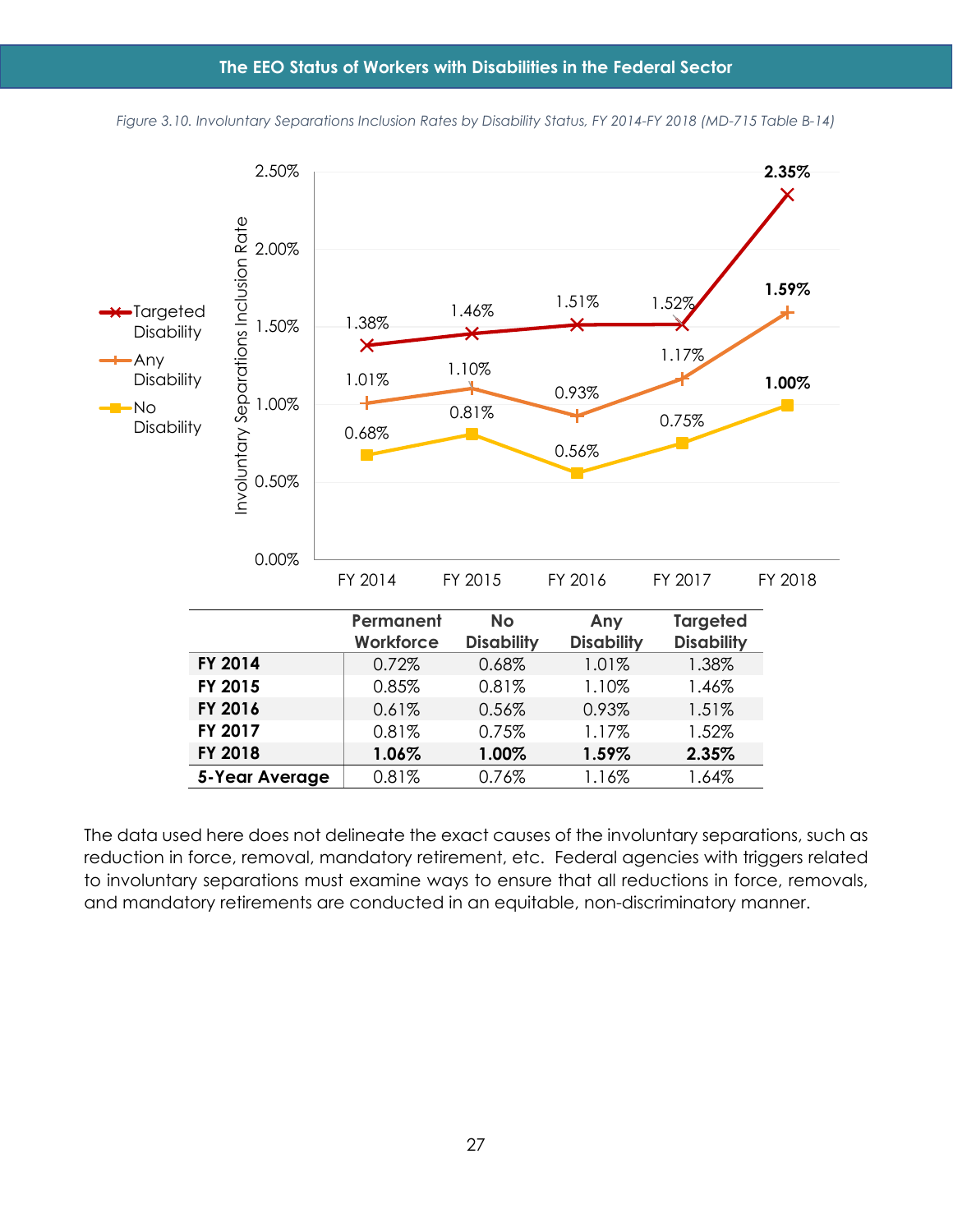## <span id="page-34-0"></span>**Part 4. Improving Accessibility for Persons with Disabilities in Federal Workplaces**

EEOC regulations found in 29 CFR §1614.203(d)(4) require federal agencies to inform applicants and employees of their rights under Section 508 of the Rehabilitation Act of 1973 (29 U.S.C. § 794(b), concerning the accessibility of agency technology, and the Architectural Barriers Act of 1968 (42 U.S.C. § 4151-4157), concerning the accessibility of agency facilities. Some agencies excel in their efforts to ensure accessibility to persons with disabilities (PWD). In this section, the EEOC highlights innovations that federal agencies are making to improve the accessibility of facilities and technology.

In Part J of their FY 2018 MD-715 Reports, federal agencies had to "[d]escribe any programs, policies, or practices that the agency has undertaken, or plans on undertaking over the next fiscal year, designed to improve accessibility of agency facilities and/or technology."[12](#page-34-3) The EEOC systematically reviewed and inductively categorized  $183$  valid responses<sup>[13](#page-34-4)</sup> to identify promising practices. Staff coded the responses, thematically sorted them by groups, and subsequently identified programs, policies, and practices that best illustrated the themes.<sup>[14](#page-34-5)</sup> Common themes identified included:

- 1. Improving reasonable accommodation (RA) request processes;
- 2. Creating internal and external partnerships;
- 3. Involving employees in accessibility improvements;
- 4. Detailed facilities improvements;
- 5. Detailed technological improvements; and
- 6. Promising implementation practices.

Some of the most innovative improvements are described below.

## <span id="page-34-1"></span>*A. Improving Reasonable Accommodation Request Processes*

For a reasonable accommodation (RA) program to be successful, employees of all abilities must be able to access the RA request forms, and the agency must be able to track the requests. Examples of how agencies improved their RA request processes include:

- Implementing Section 508 compliant RA request forms;
- Providing web-based RA request forms; and
- Creating an electronic RA request tracking system to improve efficiency, accuracy, and timeliness.

## <span id="page-34-2"></span>*B. Creating Internal and External Partnerships*

Collaboration within and outside an agency may improve the effectiveness of its disability program. Internal partnerships involving multiple offices and agency leadership may increase

<span id="page-34-3"></span><sup>12</sup> Question V.B.3 in Part J of the FY 2018 EEOC Form 715-2.

<span id="page-34-4"></span><sup>13</sup> Responses were considered invalid if they were blank, "N/A", or "Not Applicable".

<span id="page-34-5"></span><sup>&</sup>lt;sup>14</sup> See Appendix C for more details.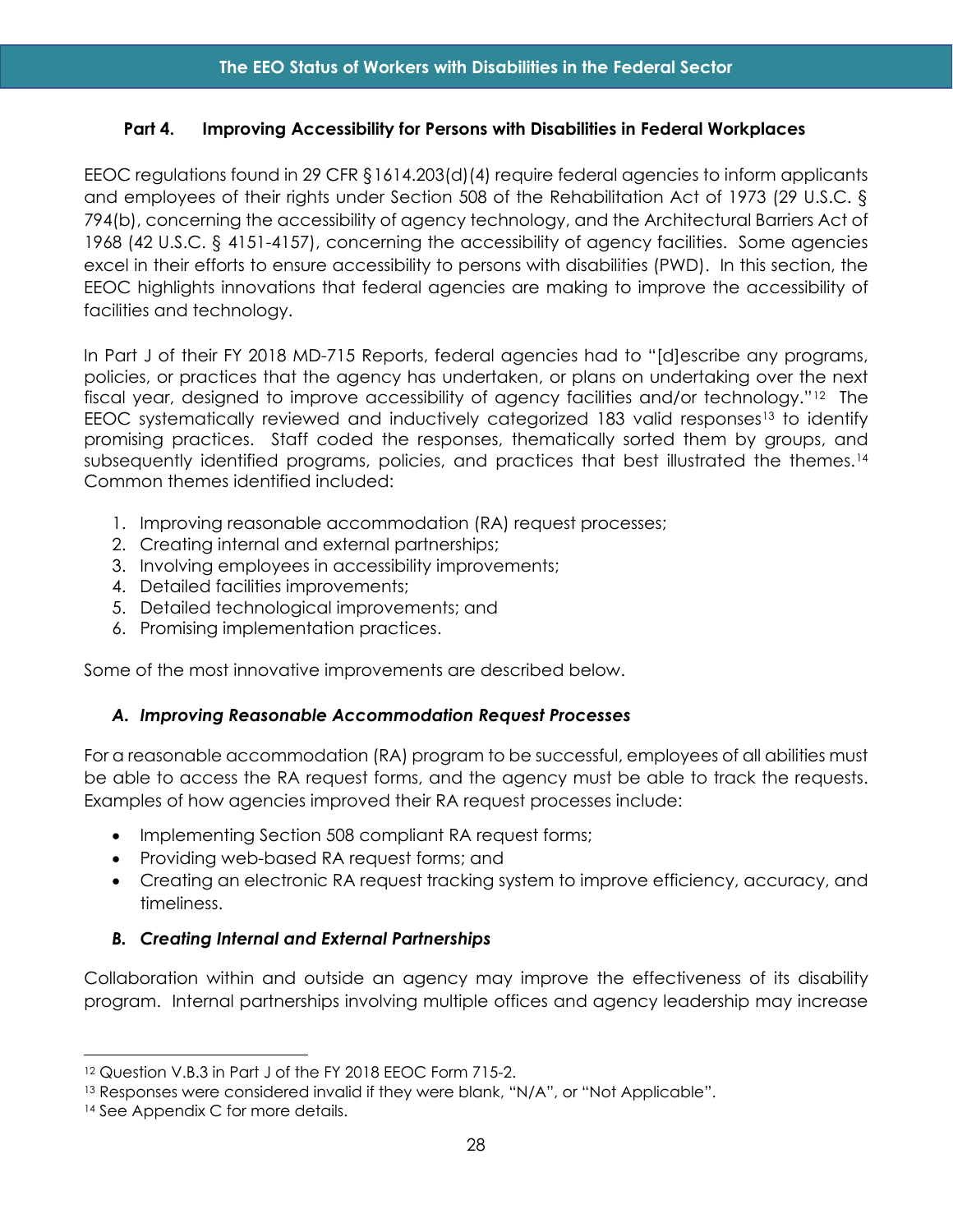the chances that creative policies, procedures, and practices will be implemented. It further reinforces an agency's commitment to upholding disability rights.

External partnerships are important as well. Many agencies face similar challenges, and with the help of external partners, agencies can learn about practices that other agencies successfully implemented to overcome those challenges. Further, sharing resources, such as training and affirmative action plan information, across agencies can improve efficiency.

Examples of ways that disability programs and agencies have fostered partnerships to more broadly improve accessibility for PWD include:

- Establishing accessibility workgroups that include all agency offices;
- Creating a department-wide accessibility group to develop and share best practices;
- Training other agencies on ways to comply with new accessibility regulations;
- Getting leadership involved by:
	- o Meeting with senior executives to address conflicts between cybersecurity and accessible videophones; and
	- o Briefing leaders at all levels on the importance of 508 compliance.

# <span id="page-35-0"></span>*C. Involving Employees in Accessibility Improvements*

Involving employees in accessibility improvements permits creative policies, procedures, and practices to emerge. Such collaboration can also promulgate the spread of knowledge about disability-related procedures across the agency and expose employees to the importance of their colleagues receiving RA and Personal Assistance Services (PAS).

Below are examples of how agencies are involving employees in improving accessibility:

- Training employees on making documents accessible;
- Establishing employee-inclusive workgroups;
- Hosting accessibility events with presentations and vendors that showcase various technologies for PWD;
- Training PWD on how to use accessibility software; and
- Improving the web-presence of the disability program.

## <span id="page-35-1"></span>*D. Detailed Facilities Improvements*

When describing their accessibility improvements, many agencies listed their specific facilitiesrelated improvements. Effective facilities improvements included:

- Installing accessible doors;
- Making security checks accessible to employees with electronic medical devices;
- Adding shuttle services for persons with wheelchairs;
- Improving crosswalk technology for persons who are blind or have serious difficulty seeing;
- Updating ramps, lifts, and elevators; and
- Modifying locker rooms, restrooms, and drinking fountains to meet Americans with Disabilities Act standards.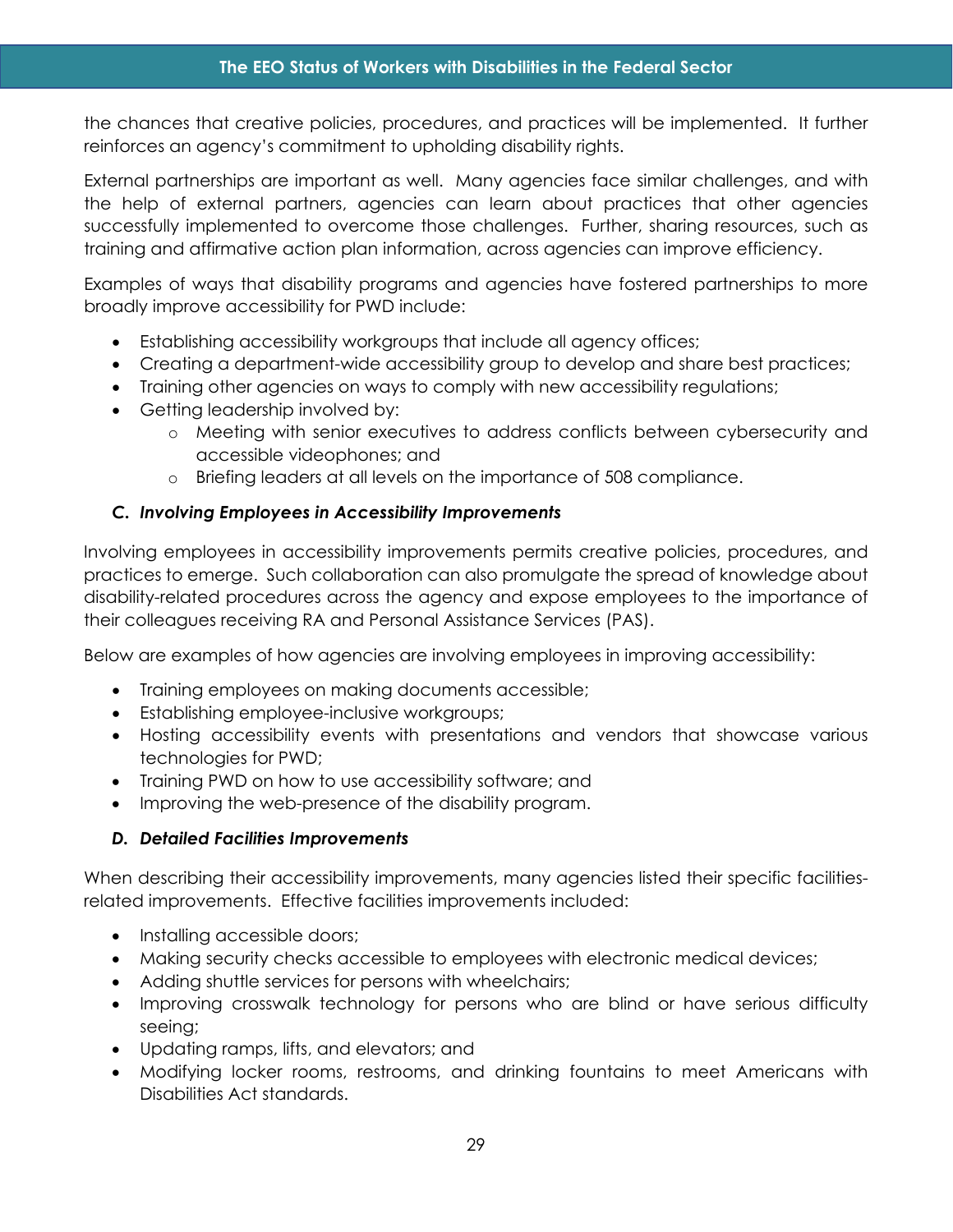## <span id="page-36-0"></span>*E. Detailed Technological Improvements*

Similarly, many agencies listed specific improvements to their technology to enhance accessibility for PWD. Innovative technology improvements included:

- Purchasing and installing of captioning hardware and software for live events;
- Providing hearing impaired employees with tablets to video-chat with interpreters during meetings;
- Remotely installing assistive technology hardware and software for employees assigned to overseas missions;
- Updating acquisitions provisions to ensure solicitations and contract language reflect updated IT accessibility standards;
- Procuring automatic testing software to identify potential accessibility issues in applications; and
- Developing standard operating procedures that state who is accountable for authoring, testing, and ultimately posting 508-compliant content on both internal and public websites.

# <span id="page-36-1"></span>*F. Promising Implementation Practices*

Beyond the actions taken by the agencies, the EEOC noted differences in the ways that agencies were implementing their accessibility improvements. Recommendations related to senior leadership involvement and establishing systems to track and report progress are described below.

One general recommendation is that agencies involve senior leadership in their accessibility improvement plans. MD-715 requires that agency heads ensure compliance with MD-715 and "demonstrate commitment to equality of opportunity for all employees and applicants for employment that is communicated through the ranks from the top down." Further, in research by Bruyère (2000), 90% of Federal sector organizations reported that visible top-management commitment was an effective or very effective means of reducing barriers to employment for PWD. Active involvement of the agency heads and those who directly report to the head increases the chances that accessibility improvements are implemented and shows that the agency prioritizes improving EEO for PWD.

When progress towards goals are monitored and improvements are measured with specific metrics, goals are more likely to be achieved. For the successful completion of accessibility projects, the EEOC recommends that agencies create tracking systems and standardized metrics to monitor their progress towards reaching accessibility goals. Some notable practices that agencies reported include:

- Having checklists for performing accessibility self-assessments;
- Tracking the number of attendees at Section 508 training classes; and
- Establishing specific project numbers for all accessibility improvement projects.

Creating specific, measurable, and attainable goals may assist agencies with impactful progress towards achieving full accessibility and EEO for PWD.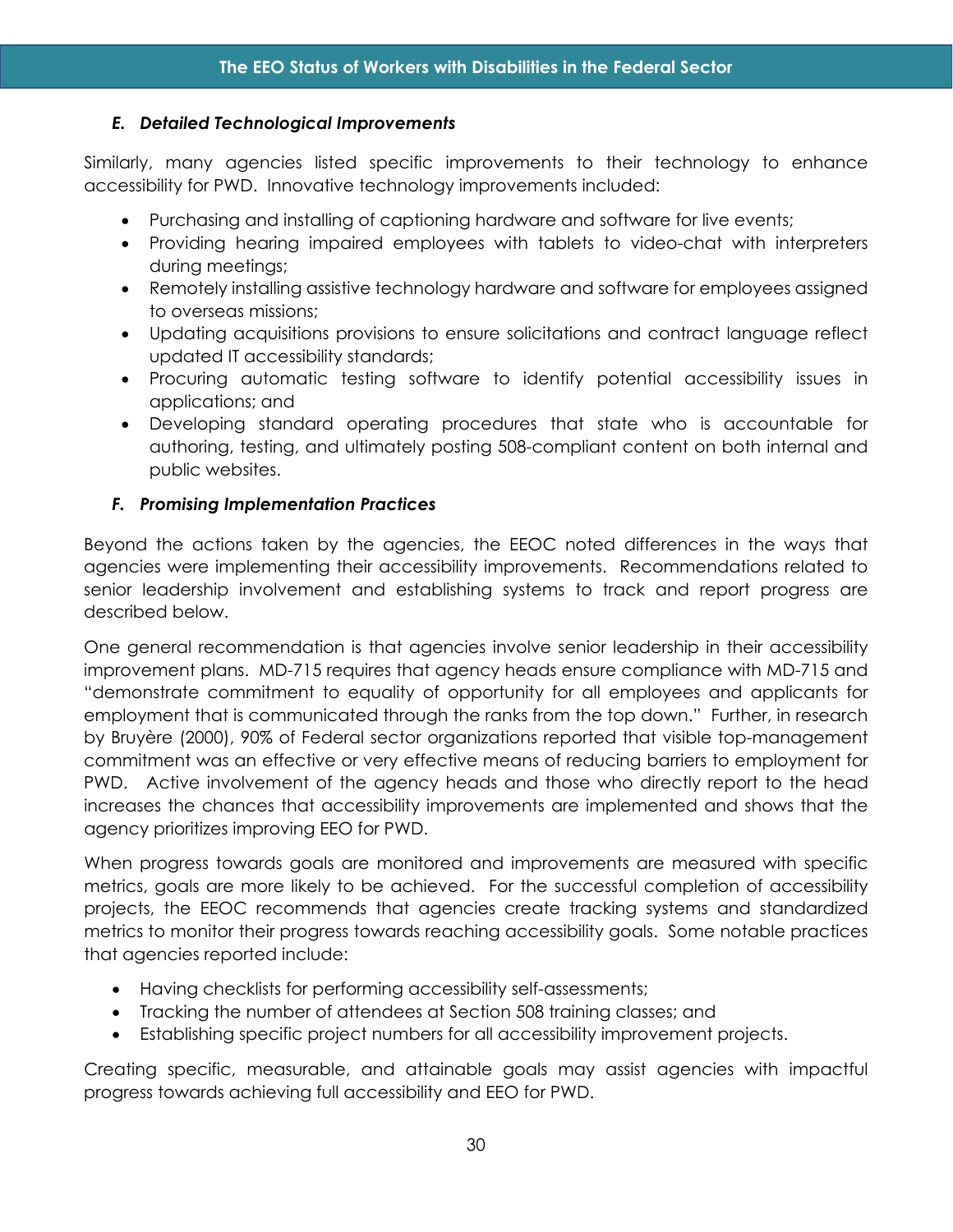#### **Part 5. Findings and Recommendations**

<span id="page-37-0"></span>Including persons with disabilities (PWD) and persons with targeted disabilities (PWTD) is important to improving the diversity of the federal workforce. Their participation in the federal workforce not only contributes to the breadth of knowledge available in the government, but also improves their standing in the greater community and reinforces the government's role as a model employer.

This report has described the status of PWD and PWTD in the FY 2018 federal workforce. It included information on the statutory and regulatory authorities for affirmatively improving the status of PWD in the federal workforce, the varying demographics of PWD in the federal workforce, the hiring of PWD, the participation of PWD in leadership, disability-based employment discrimination complaints, PWD's separations from federal employment, and ways to make federal workplaces more accessible. Below are some of the most important findings and recommendations.

# <span id="page-37-1"></span>*A. Findings*

# *1. Regarding the participation of PWD and PWTD in the Federal government, this report found:*

- 1.1. A large percentage of the federal workforce did not identify their disability status.
- 1.2. The overall participation rate of PWD and PWTD has increased since FY 2014, but federal agencies still need to improve their PWD and PWTD participation rates.
- 1.3. Men in the Federal government were more likely than women in the Federal government to be PWD or PWTD.
- 1.4. Veterans in the Federal government were more likely to be PWD.
- 1.5. Persons of Two or More Races and Blacks/African Americans in the Federal government were more likely to have disabilities and targeted disabilities than people of other races.
- 1.6. PWD and PWTD in the Federal government tended to be older.
- *2. Regarding the employment stages of PWD and PWTD in the federal workforce, this report found:*
	- 2.1. Among permanent hires, the Federal government exceeded its 2% goal for hiring of PWTD (2.36% of permanent appointments), but agencies failed to meet the 12% goal for PWD (11.20%).
	- 2.2. PWD (13.59%) and PWTD (10.70%) were less likely than persons with no disabilities (16.35%) to be in federal leadership positions.
	- 2.3. Despite being less likely to hold leadership positions, PWD and PWTD were promoted at a rate similar to what would be expected based on their participation rate. Therefore, barriers related to access to leadership positions are likely related to other employment actions, such as hiring and retention.
	- 2.4. PWD's viewpoints of job appraisals and promotions are more negative than the viewpoints of persons without disabilities.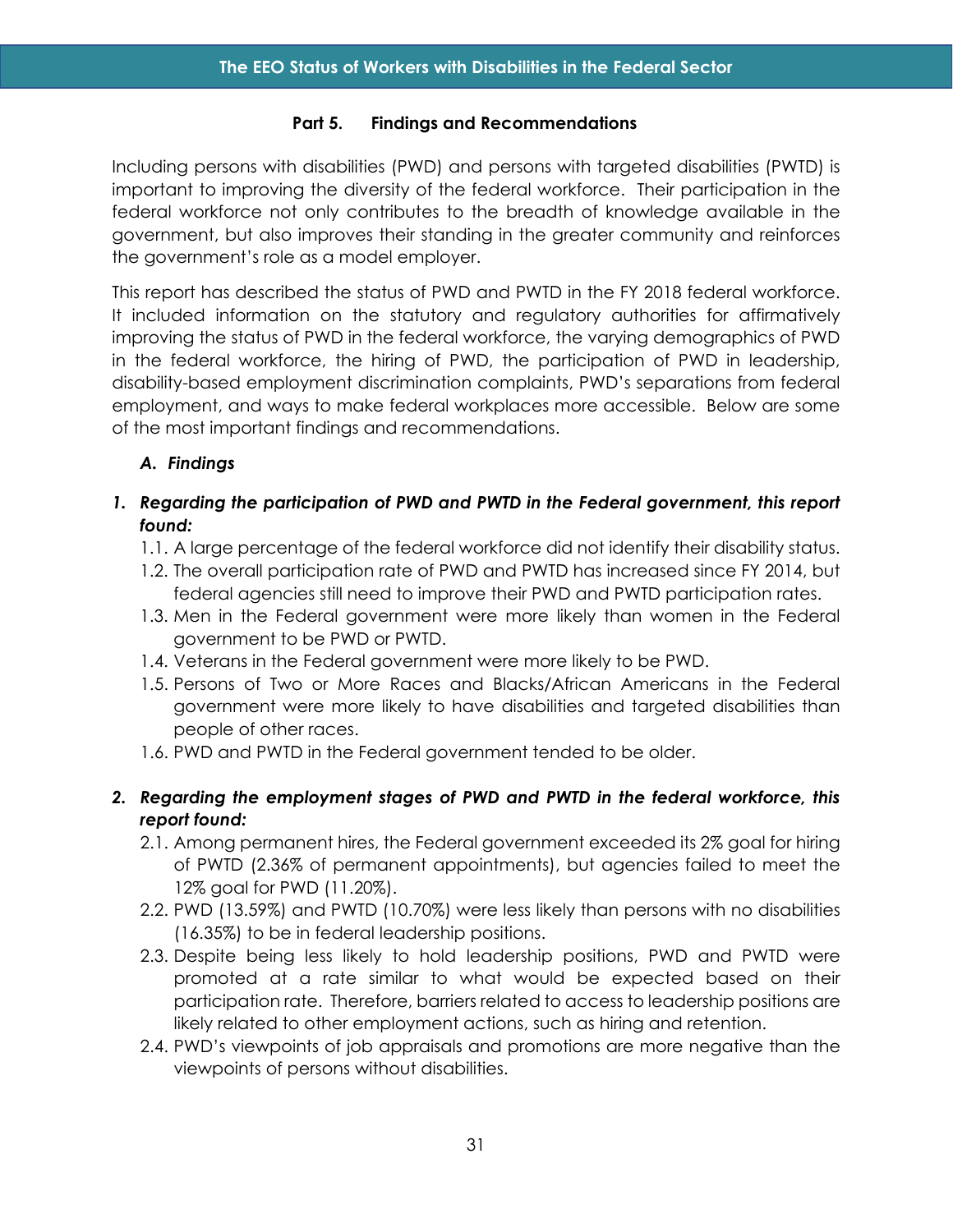- 2.5. Harassment (excluding sexual harassment) and reasonable accommodations were the most commonly alleged issues in disability-based complaints.
- 2.6. Disability-based complaints and settlements increased from FY 2014 to FY 2018.
- 2.7. For both voluntary and involuntary separations, PWTD were the most likely to separate from federal employment, and PWD were more likely to separate than persons without disabilities.
- 2.8. For involuntary separations, disparities by disability status were larger in FY 2018 than in the previous four years.
- *3. Regarding actively improving accessibility for PWD in federal workplaces, this report found:*
	- 3.1. Agencies are using technology to improve their reasonable accommodation request processes.
	- 3.2. Agencies are creating internal and external partnerships to identify best practices for improving accessibility.
	- 3.3. Agencies are enhancing their interactions with employees to raise accessibility awareness.

# <span id="page-38-0"></span>*B. Recommendations*

Based on the findings above, EEOC makes the following six recommendations to improve the EEO status of workers with disabilities in the Federal sector.

- 1. Federal agencies should act to *increase the number of employees disclosing their disability status* by ensuring the confidentiality of disclosure.
- 2. To improve hiring rates, agencies should *recruit persons with a broad range of disabilities*.
- 3. To improve the participation of PWD and PWTD in management, agencies should *ensure the retention of leaders with disabilities and recruit PWD and PWTD for new hires into leadership positions*.
- 4. Federal agencies should *ensure that they have civil workplaces and provide reasonable accommodations to PWD*.
- 5. Agencies should generally *work to improve retention rates for employees with disabilities* and conduct research using workforce, climate survey, and exit interview data to *identify the specific types of personnel actions, policies, procedures, and practices related to PWD and PWTD separations*.
- 6. Agencies that are not already doing so should *ensure their accessibility to PWD and*  **PWTD** by: 1) Streamlining the reasonable accommodations request process; 2) Creating internal and external partnerships to identify best practices; 3) Promoting accessibility issues through interactions with employees; and 4) Implementing specific, measurable, and attainable goals to improve their accessibility, and track the progress.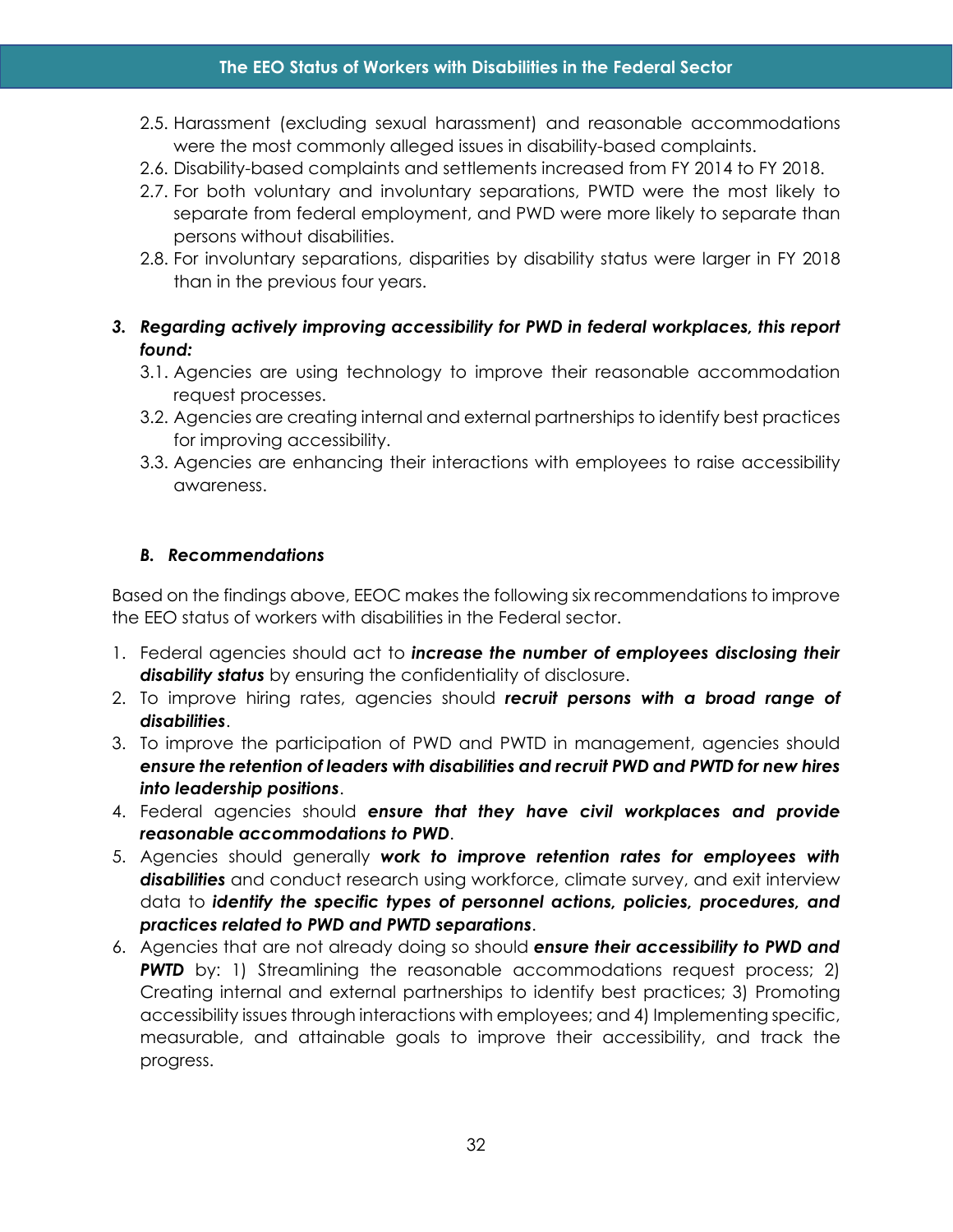#### **The EEO Status of Workers with Disabilities in the Federal Sector**

Future studies related to PWD should consider explanations for some of the anomalous findings identified in this report. For example, personnel action patterns are unique for persons who do not identify their disability status when compared to PWD and persons without disabilities; it is recommended that this category be analyzed as a unique group. In addition, many previous studies have omitted the Two or More Races category when studying the intersection of race and disability, but the EEOC found that in the Federal government, people of Two or More Races were most likely to have a disability. Researchers inside and outside the Federal government should account for these deviations in future research.

To conclude, the Federal sector should continue to strive towards developing a workforce that broadly reflects the diversity of our society, one that is in inclusive of workers with disabilities. This will serve to enhance the capabilities of the Federal government, as well as to empower PWD with economic self-sufficiency, independence, and integration into society.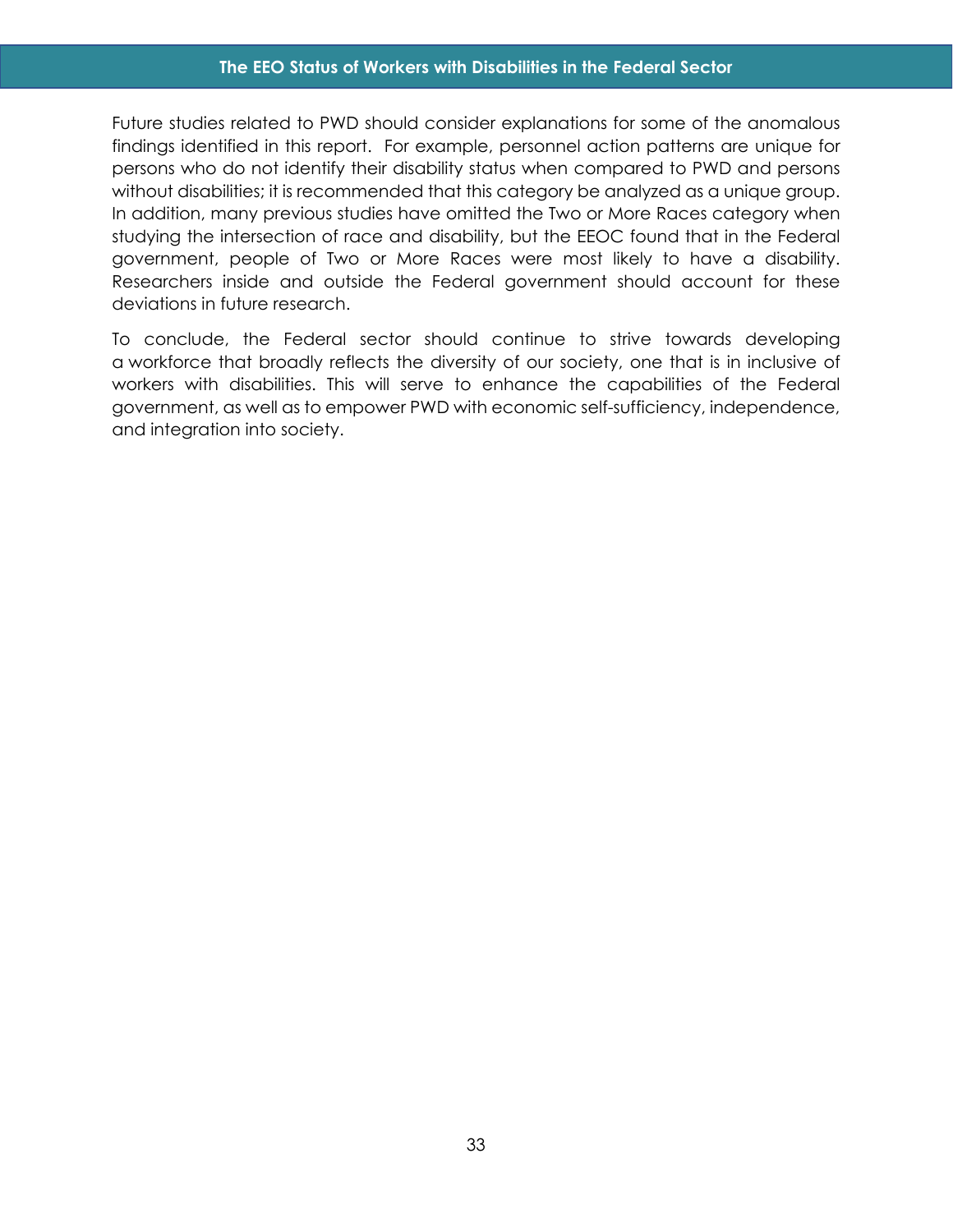# **Appendices**

# <span id="page-40-1"></span><span id="page-40-0"></span>*Appendix A: List of Abbreviations*

| <b>Abbreviation</b>     | <b>Definition</b>                                                                                      |
|-------------------------|--------------------------------------------------------------------------------------------------------|
| <b>ADA</b>              | Americans with Disabilities Act                                                                        |
| <b>AIAN</b>             | American Indian/Alaska Native                                                                          |
| <b>AJ</b>               | Administrative Judge                                                                                   |
| <b>BLS</b>              | <b>Bureau of Labor Statistics</b>                                                                      |
| <b>CDC</b>              | <b>Centers for Disease Control</b>                                                                     |
| <b>CLF</b>              | Civilian Labor Force                                                                                   |
| <b>CPS</b>              | <b>Current Population Survey</b>                                                                       |
| <b>CSRA</b>             | Civil Service Reform Act                                                                               |
| <b>EEO</b>              | <b>Equal Employment Opportunity</b>                                                                    |
| <b>EEOC</b>             | U.S. Equal Employment Opportunity Commission                                                           |
| <b>EHRI or EHRI-SDM</b> | Enterprise Human Resources Integration - Statistical Data Mart                                         |
| <b>FAD</b>              | <b>Final Agency Decision</b>                                                                           |
| <b>FEVS</b>             | Federal Employee Viewpoint Survey                                                                      |
| <b>Form 462</b>         | Annual Federal Equal Employment Opportunity Statistical Reports of<br><b>Discrimination Complaints</b> |
| <b>FY</b>               | <b>Fiscal Year</b>                                                                                     |
| <b>GS</b>               | General Schedule                                                                                       |
| $\mathbf{I}$            | Information Technology                                                                                 |
| <b>MD-715</b>           | <b>Management Directive 715</b>                                                                        |
| <b>MD-715 Reports</b>   | Federal Agency Annual EEO Program Status Reports                                                       |
| <b>OFO</b>              | EEOC's Office of Federal Operations                                                                    |
| <b>OMB</b>              | U.S. Office of Management and Budget                                                                   |
| <b>OPM</b>              | U.S. Office of Personnel Management                                                                    |
| <b>PAS</b>              | <b>Personal Assistance Services</b>                                                                    |
| <b>PWD</b>              | Persons with Disabilities                                                                              |
| <b>PWTD</b>             | Persons with Targeted Disabilities                                                                     |
| <b>RA</b>               | Reasonable Accommodation                                                                               |
| <b>RNO</b>              | Race/National Origin                                                                                   |
| <b>SEP</b>              | EEOC's Strategic Enforcement Plan                                                                      |
| <b>SES</b>              | Senior Executive Service                                                                               |
| SF-256                  | Standard Form 256: Self-Identification of Disability                                                   |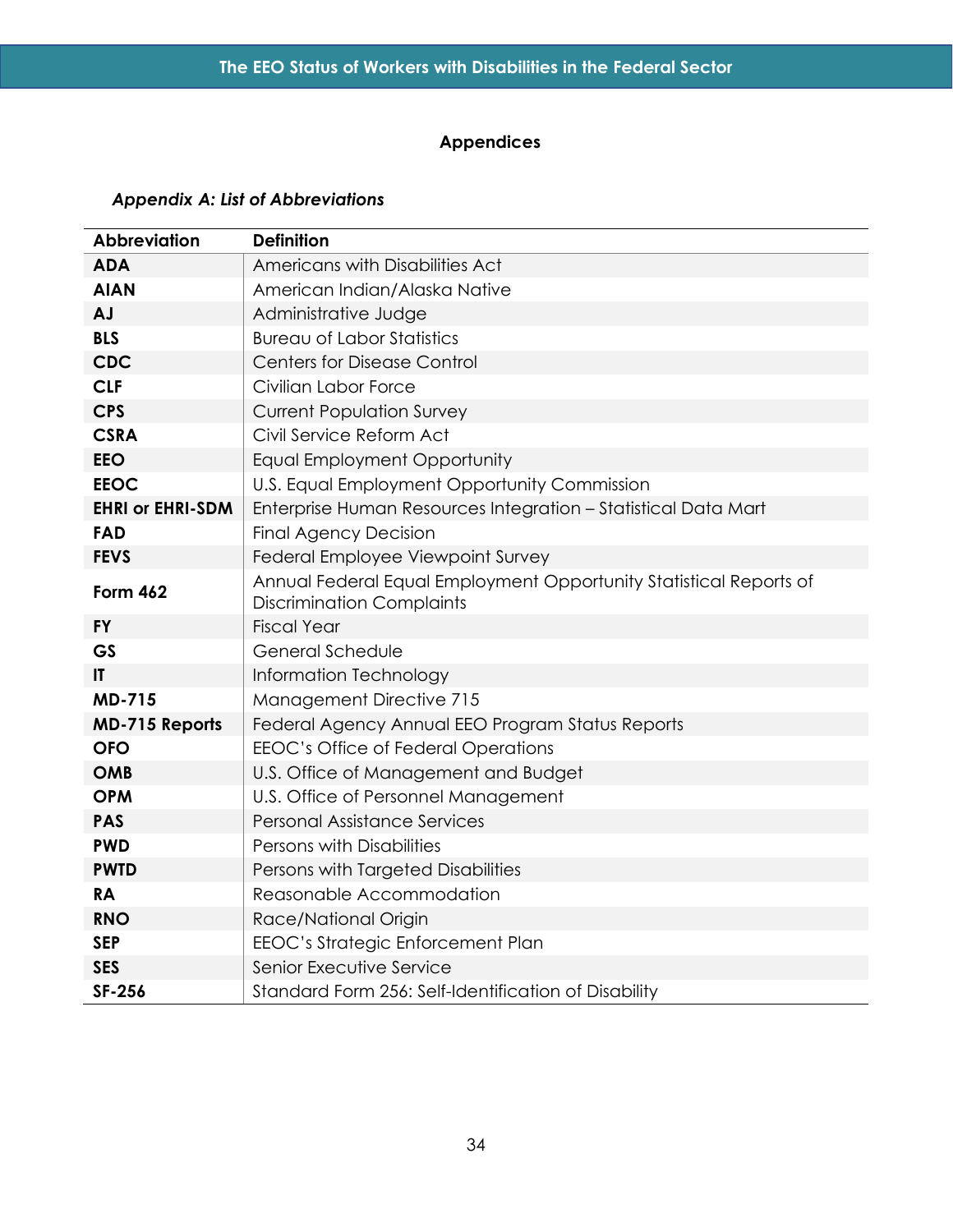# <span id="page-41-0"></span>*Appendix B: Glossary*

| <b>Term</b>                         | <b>Definition</b>                                                                                                                                                                                                                                                                                                                                                                                                                                                                                                                                                                                                                                      |
|-------------------------------------|--------------------------------------------------------------------------------------------------------------------------------------------------------------------------------------------------------------------------------------------------------------------------------------------------------------------------------------------------------------------------------------------------------------------------------------------------------------------------------------------------------------------------------------------------------------------------------------------------------------------------------------------------------|
| <b>Administrative Judge</b><br>(LA) | An official assigned by the EEOC to hold hearings on formal<br>complaints of discrimination and to otherwise process individual<br>and class complaints for the EEOC.                                                                                                                                                                                                                                                                                                                                                                                                                                                                                  |
| Agency                              | Military departments as defined in Section 102 of Title 5, U.S.<br>Code and executive agencies as defined in Section 105 of Tile 5,<br>U.S. Code, the United States Postal Service, the Postal Regulatory<br>Commission, the Tennessee Valley Authority, those units of the<br>legislative and judicial branches of the Federal government<br>having positions in the competitive service, the National<br>Oceanic and Atmospheric Administration Commissioned Corps,<br>the Government Printing Office and the Smithsonian Institution<br>(including those with employees and applicants for employment<br>who are paid from non-appropriated funds). |
| <b>Any Disability</b>               | Disabilities inclusive of targeted disabilities and non-targeted<br>disabilities. Also referred to as "Reportable Disability." See<br>Disability and Targeted Disability.                                                                                                                                                                                                                                                                                                                                                                                                                                                                              |
| <b>Basis</b>                        | The group protected from employment discrimination. For<br>example, a complainant may allege employment discrimination<br>on the basis of disability, age, gender, race, etc.                                                                                                                                                                                                                                                                                                                                                                                                                                                                          |
| <b>Civilian Labor Force</b>         | All people age 16 and older who are civilians (not active-duty<br>military) and are either working or actively looking for work.                                                                                                                                                                                                                                                                                                                                                                                                                                                                                                                       |
| <b>Competitive Service</b>          | Part of U.S. Federal government civil service that requires<br>applicants to compete in open competition under the merit<br>system administered by the Office of Personnel Management.                                                                                                                                                                                                                                                                                                                                                                                                                                                                 |
| <b>Disability</b>                   | Any of the following:<br>"A physical or mental impairment that substantially limits<br>one or more major life activities;"<br>"A record of such an impairment;" or<br>"regarded as having such an impairment."                                                                                                                                                                                                                                                                                                                                                                                                                                         |
| <b>Disability Status</b>            | A status describing whether one has a disability, a targeted<br>disability, no disability, or a "Not Identified" status (did not<br>disclose their disability or whether they had a disability). See<br>Disability, Targeted Disability, and Not Identified Disability Status.                                                                                                                                                                                                                                                                                                                                                                         |
| <b>EEO Complaint</b>                | A claim of illegal employment discrimination that a federal<br>employee or applicant for federal employment formally files with<br>a federal agency.                                                                                                                                                                                                                                                                                                                                                                                                                                                                                                   |
| <b>Final Agency Decision</b>        | A decision made by the agency after a complaint has been<br>made with one of the following outcomes: 1) Dismissal of the<br>complaint for a procedural reason (e.g., the claim was filed too<br>late); 2) Finding no discrimination; or 3) Finding discrimination.                                                                                                                                                                                                                                                                                                                                                                                     |
| <b>Independent Agencies</b>         | Agencies that are not part of a cabinet-level department.                                                                                                                                                                                                                                                                                                                                                                                                                                                                                                                                                                                              |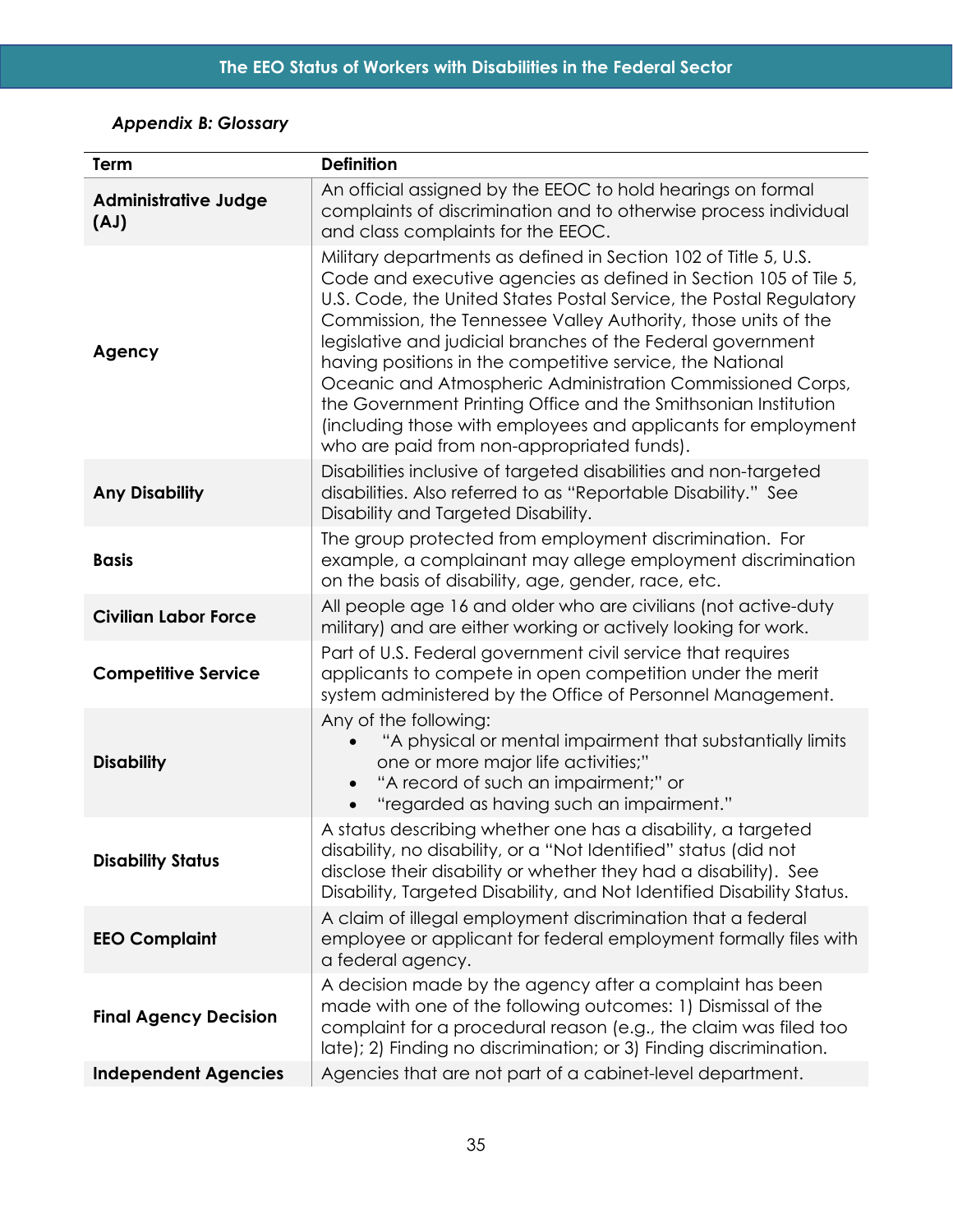# **The EEO Status of Workers with Disabilities in the Federal Sector**

| Term                                                | <b>Definition</b>                                                                                                                                                                                                                                                                                                                                                                                            |
|-----------------------------------------------------|--------------------------------------------------------------------------------------------------------------------------------------------------------------------------------------------------------------------------------------------------------------------------------------------------------------------------------------------------------------------------------------------------------------|
| <b>Involuntary Separations</b>                      | Actions that end employment with an agency that are not<br>initiated by the employee such as reduction-in-force, removals<br>based on misconduct, delinquency, suitability, unsatisfactory<br>performance, or failure to qualify for a conversion to a career<br>appointment, or mandatory retirement.                                                                                                       |
| <b>Issue of Discrimination</b><br><b>Allegation</b> | An allegedly discriminatory practice allegedly based on an EEO<br>protected class.                                                                                                                                                                                                                                                                                                                           |
| Leader                                              | Position is titled with the prefix "Lead" and meets the minimum<br>requirements for application of the Work Leader Grade<br>Evaluation Guide; or meets similar minimum requirements for<br>leader responsibilities specified by the job standards or other<br>directives of the applicable pay schedule or system. Position is<br>under a wage system or leads a team performing one-grade<br>interval work. |
| <b>Leadership Positions</b>                         | Positions classified by OPM as one of the following: 1) Supervisor<br>or Manager; 2) Supervisor (CSRA); 3) Management Official<br>(CSRA); 4) Leader; or 5) Team Leader.                                                                                                                                                                                                                                      |
| <b>Management Official</b><br>(CSRA)                | Position meets the definition of Management Official in 5 U.S.C.<br>7103(a)(11), but does not meet the General Schedule<br>Supervisory Guide definition of Supervisor/Manager or the<br>definition of Supervisor in 5 U.S.C. 7103(a)(10). This code does not<br>apply to Senior Executive Service (SES) positions.                                                                                           |
| <b>Non-Targeted Disability</b>                      | Any disability as defined above that does not fit into one of the<br>categories of targeted disabilities defined below.                                                                                                                                                                                                                                                                                      |
| <b>Not Identified Disability</b><br><b>Status</b>   | Refers to the disability status of a federal employee or applicant<br>who selected "I do not wish to identify my disability or serious<br>health condition" on OPM's SF-256 (Revised October 2016), who<br>selected "I do not wish to identify my disability status" on OPM's<br>SF-256 (Revised July 2010), or who was otherwise coded as such<br>by a federal personnel officer or OPM.                    |
| Participation                                       | The number of people in the workforce or in a segment of the<br>workforce. Often refers to the number of people from a<br>particular demographic group within a segment of the<br>workforce.                                                                                                                                                                                                                 |
| <b>Participation Rate</b>                           | 1) The percentage of the workforce composed of a particular<br>demographic group; or 2) The percentage of a segment of the<br>workforce composed of a particular demographic group.<br>Compare to "Within Disability Status Participation Rate."                                                                                                                                                             |
| <b>Promotion Selection Rate</b>                     | The number of employees selected for a promotion within a<br>fiscal year divided by the number of employees at the end of<br>the previous fiscal year.                                                                                                                                                                                                                                                       |
| <b>Reportable Disability</b>                        | Disabilities inclusive of targeted disabilities and non-targeted<br>disabilities. Also referred to as "Any Disability". See disability and<br>targeted disability.                                                                                                                                                                                                                                           |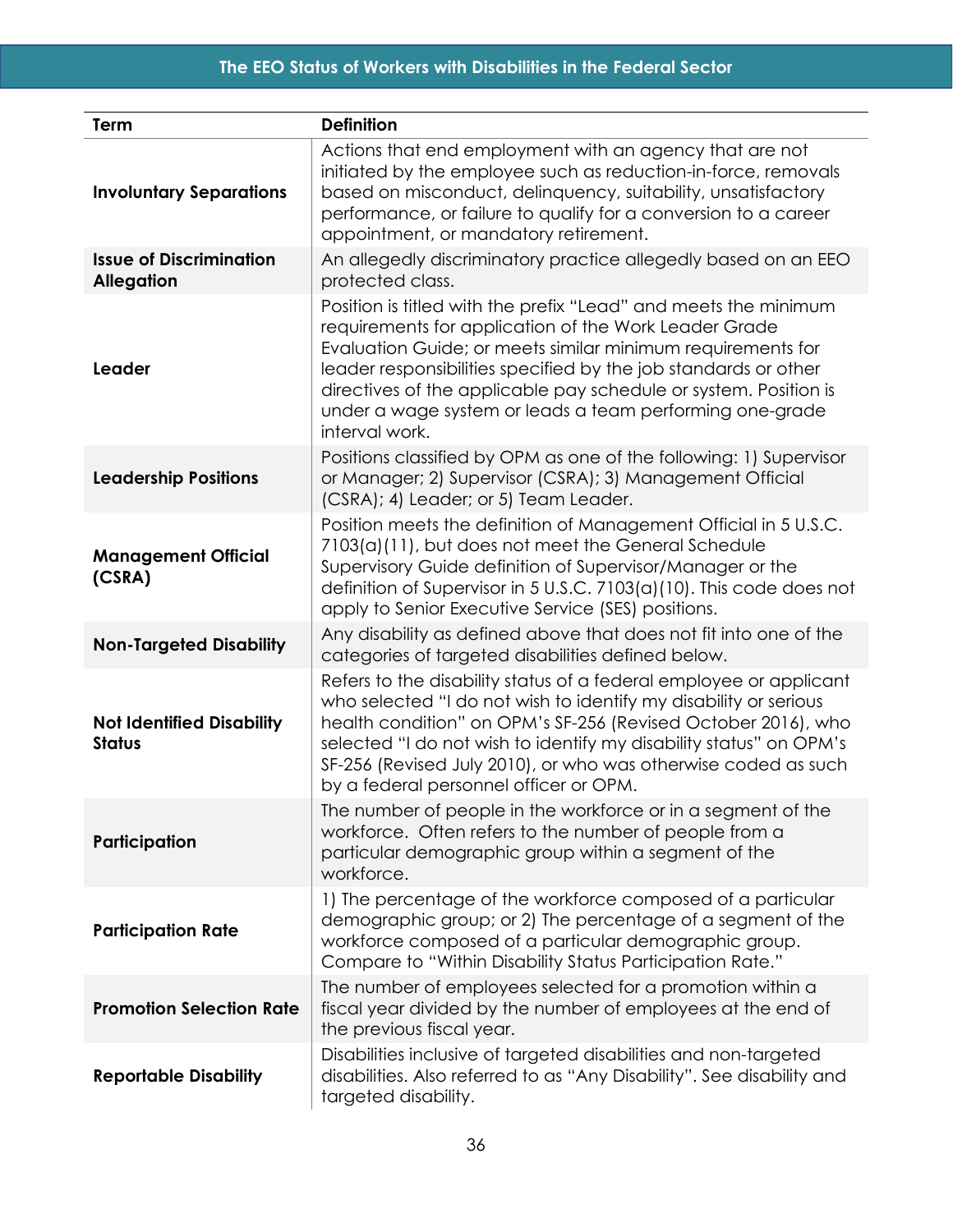| Term                         | <b>Definition</b>                                                                                                                                                                                                                                                                                                                                                                                                                                                                                                                                                                   |
|------------------------------|-------------------------------------------------------------------------------------------------------------------------------------------------------------------------------------------------------------------------------------------------------------------------------------------------------------------------------------------------------------------------------------------------------------------------------------------------------------------------------------------------------------------------------------------------------------------------------------|
| <b>Schedule A</b>            | Schedule A is a special appointing authority that agencies can<br>use to non-competitively appoint individuals, including eligible<br>veterans, who have a severe physical, psychiatric, or intellectual<br>disability.                                                                                                                                                                                                                                                                                                                                                             |
| Section 508                  | A part of the Rehabilitation Act of 1973 which requires that<br>electronic and information technology developed, procured,<br>maintained, or used by the Federal government be accessible<br>to people with disabilities.                                                                                                                                                                                                                                                                                                                                                           |
| Separation                   | An end of employment with a federal agency.                                                                                                                                                                                                                                                                                                                                                                                                                                                                                                                                         |
| <b>Standard Form 256</b>     | "Self-Identification of Disability", a form from OPM used to<br>identify people with disabilities for federal employment purposes<br>which allows individuals to voluntarily identify that they have a<br>disability, and for many disabilities specify what that disability is.                                                                                                                                                                                                                                                                                                    |
| Subcomponent                 | A subordinate unit of a larger federal agency that enjoys a<br>certain amount of autonomy from its parent agency. Also known<br>as a subordinate reporting component. In this report, the parent<br>agencies referred to are cabinet-level departments.                                                                                                                                                                                                                                                                                                                             |
| <b>Supervisor (CSRA)</b>     | Position meets the definition of Supervisor in 5 U.S.C. 7103(a)(10),<br>but does not meet the minimum requirements for application of<br>the General Schedule Supervisory Guide. This code does not<br>apply to Senior Executive Service (SES) positions.                                                                                                                                                                                                                                                                                                                           |
| <b>Supervisor or Manager</b> | Position requires the exercise of supervisory or managerial<br>responsibilities that meet, at least, the minimum requirements for<br>application of the General Schedule Supervisory Guide or similar<br>standards of minimum supervisory responsibility specified by<br>position classification standards or other directives of the<br>applicable pay schedule or system. This is also the code most<br>commonly used for Senior Executive Service (SES) positions.                                                                                                               |
| <b>Targeted Disability</b>   | One of the following disabilities:<br>Developmental disabilities, for example, cerebral palsy or<br>autism spectrum disorder;<br>Traumatic brain injuries;<br>٠<br>Deafness or serious difficulty hearing;<br>Blindness or serious difficulty seeing even when wearing<br>glasses;<br>Missing extremities (arm, leg, hand, and/or foot);<br>٠<br>Significant mobility impairments;<br>$\bullet$<br>Partial or complete paralysis;<br>Epilepsy and other seizure disorders;<br>Intellectual disabilities;<br>Psychiatric disabilities;<br>Dwarfism; or<br>Significant disfigurement. |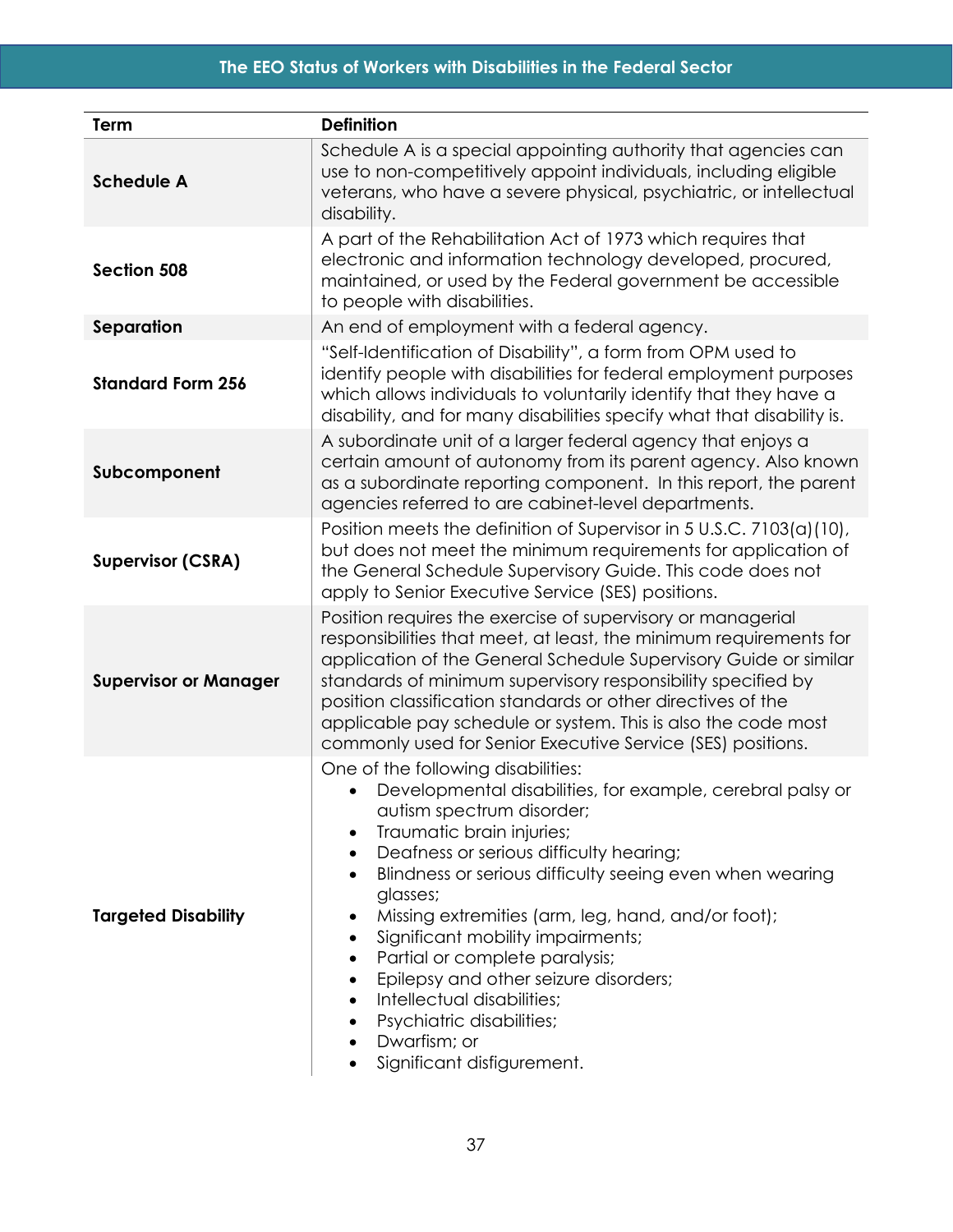| Term                                                         | <b>Definition</b>                                                                                                                                                                                                                                            |
|--------------------------------------------------------------|--------------------------------------------------------------------------------------------------------------------------------------------------------------------------------------------------------------------------------------------------------------|
| <b>Team Leader</b>                                           | Position is titled with the prefix "Lead" and meets the minimum<br>requirements for application of the General Schedule Team<br>Leader Grade-Evaluation Guide; position leads a team of<br>General Schedule employees performing two-grade interval<br>work. |
| <b>Type of Appointment</b>                                   | Refers to whether a new hire is appointed to a permanent,<br>temporary, or non-appropriated position.                                                                                                                                                        |
| <b>Within Disability Status</b><br><b>Participation Rate</b> | Within a disability status group, the percentage of people in a<br>type of position, such the percentage of persons with targeted<br>disabilities who are managers.                                                                                          |
| <b>Voluntary Separations</b>                                 | Actions that end employment with an agency that are initiated<br>by the employee such as voluntary resignation and non-<br>mandatory retirement.                                                                                                             |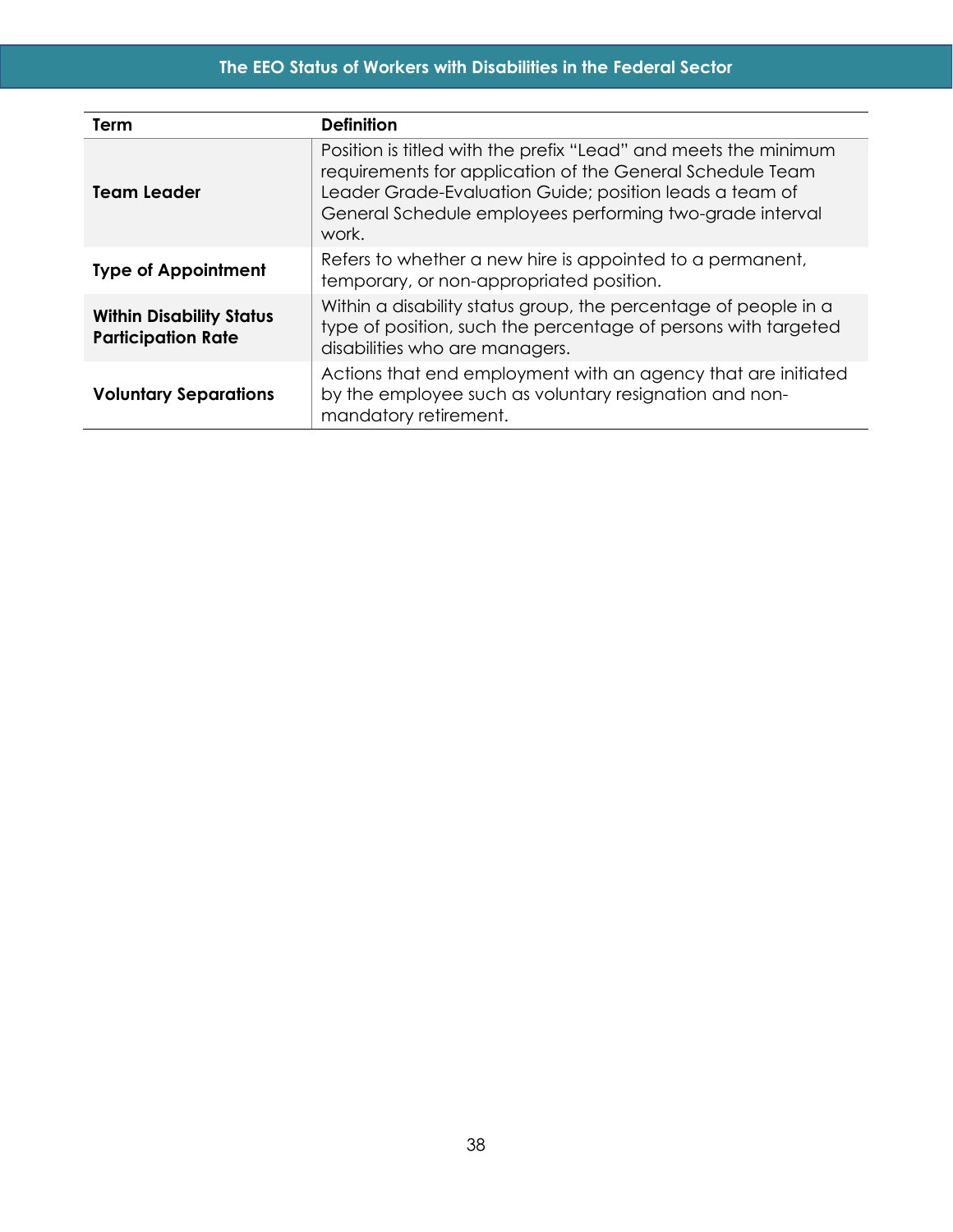#### <span id="page-45-0"></span>*Appendix C: Data and Methodology*

#### <span id="page-45-1"></span>MD-715 Reports

Equal Employment Opportunity Management Directive 715 (MD-715) issued by the EEOC applies to all executive agencies and military departments (except uniformed members) as defined in Sections 102 and 105 of Title 5. U.S.C. (including those with employees and applicants for employment who are paid from non-appropriated funds), the United States Postal Service, the Postal Rate Commission, the Tennessee Valley Authority, the Smithsonian Institution, and those units of the judicial branch of the Federal government having positions in the competitive service. These agencies must file EEOC Form 715 with the EEOC. MD-715 Reports are more formally known as the Federal Agency Annual EEO Program Status Reports.

MD-715 Reports contain 10 "Parts" labeled A through J, and two additional sections of Workforce Distribution Tables, one section on workforce distributions by race/ethnicity and sex and one section on workforce distributions by disability including by type of targeted disability. The workforce distribution tables by disability and Part J were used for this report. These sections of the MD-715 Report and how they were used are described below.

A notable difference between the MD-715 data and EHRI-SDM data (described separately below) is which agencies are covered. The inclusion of USPS in MD-715 report data makes results coming from the two data sources differ. In addition, when reporting MD-715 data, "Disability" includes targeted disabilities and non-targeted disabilities. Where this report uses EHRI-SDM data, it separates the two.

## *Workforce Tables: Distributions by Disability*

In the years covered by this report, there were 14 different workforce distribution by disability tables that an agency may have needed to complete. Depending on an agency's total workforce size, it may have had to complete and submit to the EEOC more or fewer workforce tables. In addition, subcomponents of larger parent agencies may have had to file independent reports depending on the size of the subcomponent's workforce. Again, the number of workforce tables that subcomponents must complete and file with EEOC vary by the size of the subcomponent.

The workforce data from parent agencies on MD-715 Reports should incorporate information on the workforce of all their subcomponents, even those that file independent reports. For the workforce data, where certified data from the parent agency was available, data from the parent agency's report was used. If the parent agency neglected to file a report in a particular year, data from subcomponents' certified reports were used. More generally, failure of agencies to submit and certify data from year to year may contribute to annual fluctuations in the governmentwide data.

For national security reasons, intelligence agencies do not report the number of employees in their workforce distribution tables, but rather only participation rates in the form of percentages. Thus, workforce data from MD-715 in this report exclude data from intelligence agencies.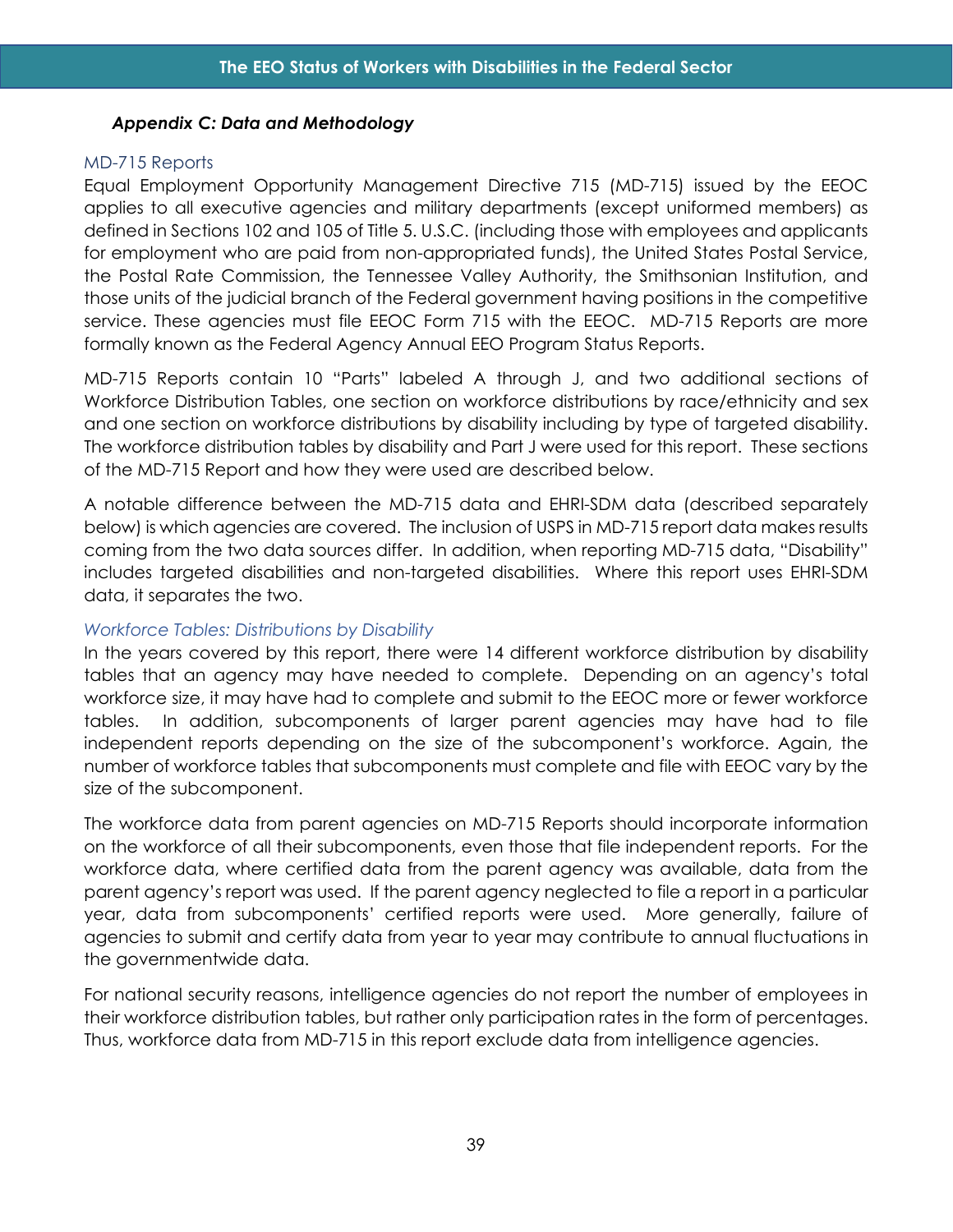Many of the workforce tables distinguish between permanent and temporary employees. Thus, it is important to note where the permanent workforce data was used as compared to total workforce data that includes permanent, temporary, and non-appropriated employees.

Data from the following tables and fields from those tables were used in this report. The number of reports used from each table for each year is listed as well.

- Table B-1: Total Workforce Distribution by Disability, Total Workforce: Current FY
	- o FY 2014: 150 reports:
	- o FY 2015: 156 reports
	- o FY 2016: 153 reports
	- o FY 2017: 137 reports
	- o FY 2018: 140 reports
- Table B-8: New Hires by Type of Appointment Distribution by Disability
	- o FY 2014: 141 reports
	- o FY 2015: 153 reports
	- o FY 2016: 151 reports
	- o FY 2017: 132 reports
	- o FY 2018: 137 reports
- Table B-14: Separations by type of Separation Distribution by Disability[15](#page-46-0)
	- o FY 2014: 91 reports
	- o FY 2105: 110 reports
	- o FY 2016: 107 reports
	- o FY 2017: 94 reports
	- o FY 2018: 96 reports

# *Part J: Special Program Plan for the Recruitment, Hiring, Advancement, and Retention of Persons with Disabilities*

To capture agencies' affirmative action plan for persons with disabilities (PWD) and persons with targeted disabilities (PWTD), EEOC regulations (29 C.F.R. § 1614.203(e)) and MD-715 require agencies to describe how their affirmative action plan will improve the recruitment, hiring, advancement, and retention of applicants and employees with disabilities.

Part J includes a variety of Yes/No, numeric, and open-ended questions. For this report, one open-ended question/item was used: "Describe any programs, policies, or practices that the agency has undertaken, or plans on undertaking over the next fiscal year, designed to improve accessibility of agency facilities and/or technology.".

In Part 4 of this report, responses to the question, "Describe any programs, policies, or practices that the agency has undertaken, or plans on undertaking over the next fiscal year, designed to improve accessibility of agency facilities and/or technology", were used to identify promising practices. EEOC staff systematically read and inductively categorized responses to identify promising practices. To begin, staff members independently read each response, highlighted

<span id="page-46-0"></span><sup>&</sup>lt;sup>15</sup> Did not include agencies with no separations nor inconsistent data.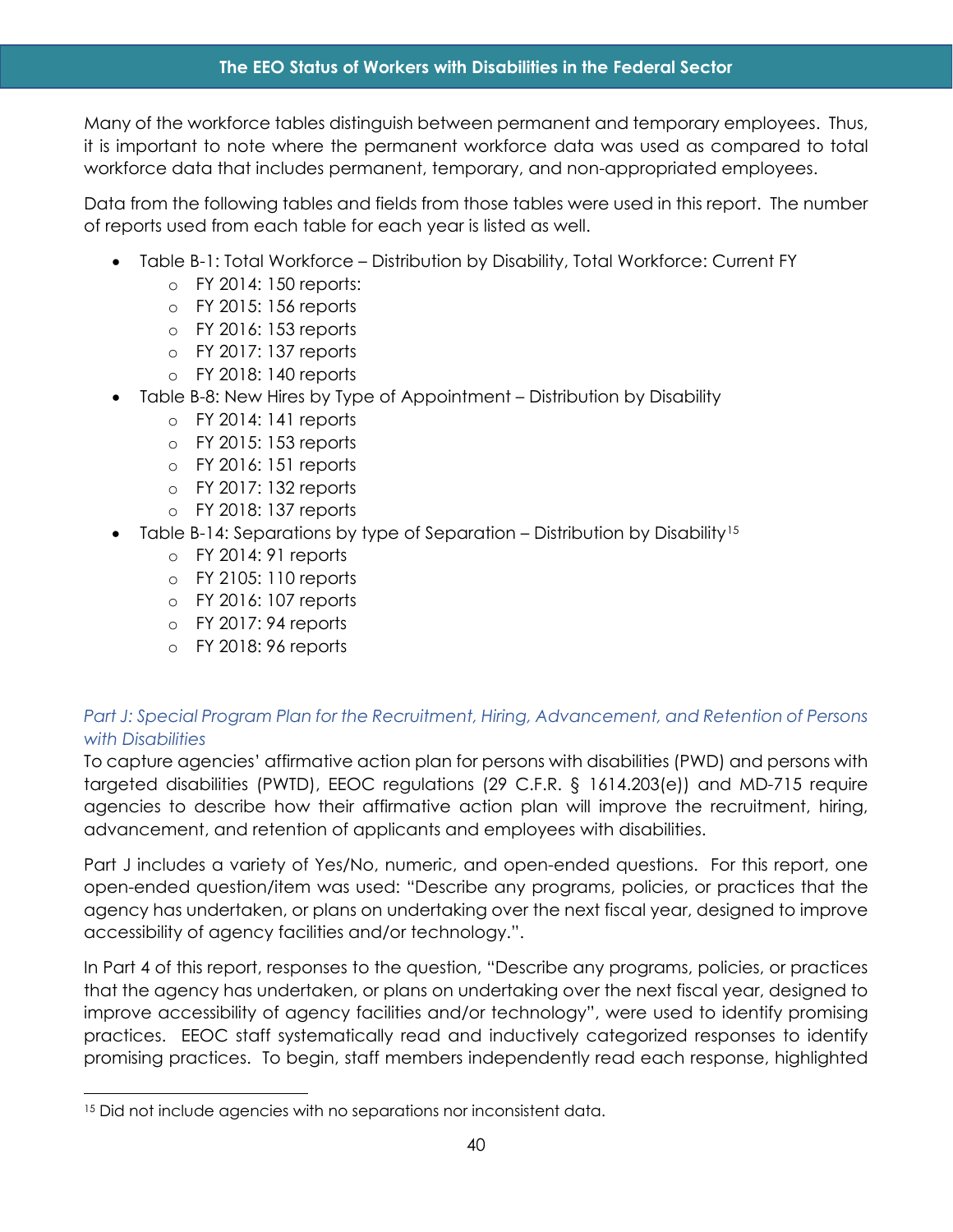potential key words, and, as key words were identified, created codes that applied to multiple responses. The staff members each read all responses twice to independently validate the initial coding.

Then, the staff members collaboratively combined the codes into the following initial themes:

- 1. No action taken
- 2. Accommodations requests and complaints
- 3. Partnerships
- 4. Employee's needs and viewpoints
- 5. Facilities improvements
- 6. Technology improvements
- 7. Agency resources
- 8. Policies and plans
- 9. Unique innovations
- 10. Other

Then one staff member reviewed all the responses again, ensuring that all responses that fit into these themes were coded as such. These initial themes were then refined to the final overarching themes:

- 1. Improving Reasonable Accommodations Request Processes
- 2. Creating Internal and External Partnerships
- 3. Involving Employees in Accessibility Improvements
- 4. Detailed Facilities Improvements
- 5. Detailed Technological Improvements
- 6. Promising Implementation Practices

## <span id="page-47-0"></span>EHRI-SDM or EHRI (Enterprise Human Resources Integration – Statistical Data Mart)

The EHRI-SDM or EHRI is a quarterly data set of personnel employed at the end of the quarter (Status data) and personnel actions (Dynamics data) provided to EEOC by OPM.

#### *Status*

The September 2018 (end of FY) EHRI Status dataset was used to track participation rates by demographic groups and to track participation in leadership positions. In the analysis of promotions, September 2017 data was used as the baseline for the pool of potential promotees. Each observation in the dataset represents one employee. Where data was missing on a relevant variable for a particular analysis, the observation was excluded from that analysis.

#### *Dynamics*

EHRI-SDM Dynamics data includes one observation for each personnel action in agencies that report to OPM. For this report, all FY 2018 files were combined for calculating promotion selection rate. Only promotions personnel actions were examined. Where data was missing on disability status, the observations were excluded from the analysis.

#### <span id="page-47-1"></span>Form 462

EEOC Form 462, formally known as the Annual Federal Equal Employment Opportunity Statistical Report of Discrimination Complaints, is completed annually by federal departments and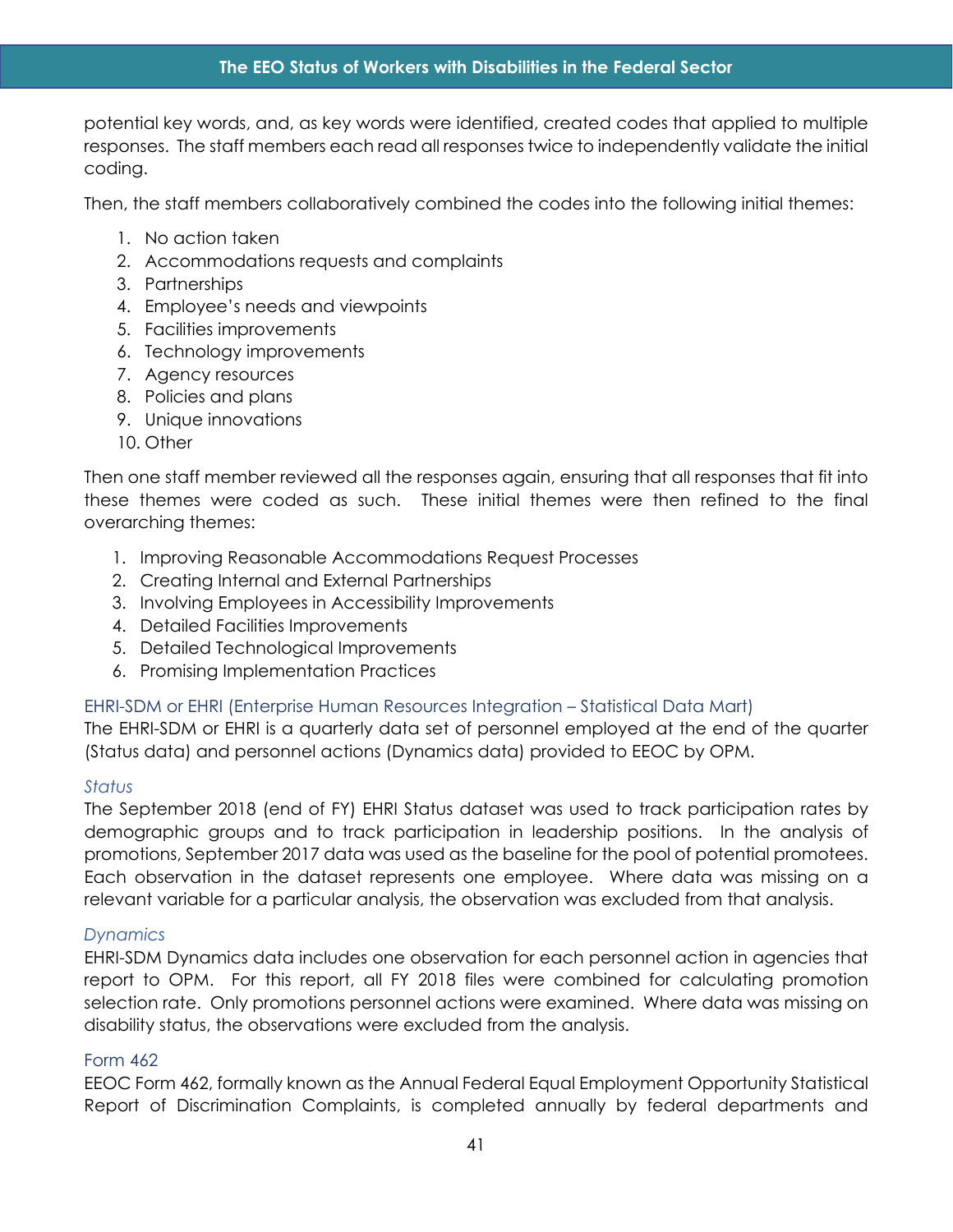agencies covered by EEOC regulation 29 C.F.R. § 1614.103(b) and submitted to the EEOC. It includes annual agency-level data on EEO counselings, complaints, settlements, findings of discrimination, and alternative dispute resolution. The reports cover the fiscal year running from October 1 through September 30.

Data from Form 462 was used to measure disability-based discrimination complaints in the Federal sector in Part 3 of this report. For each year, data from the following numbers of agencies were used:

- FY 2014: 295
- $\bullet$  FY 2015: 299
- FY 2016: 273
- FY 2017: 267
- FY 2018: 267

#### <span id="page-48-0"></span>The Federal Employee Viewpoint Survey (FEVS)

The Office of Personnel Management Federal Employee Viewpoint Survey (OPM FEVS) measures employees' perceptions of whether, and to what extent, conditions characteristic of successful organizations are present in their agencies. The OPM FEVS serves as a tool for employees to share their perceptions in many critical areas including their work experiences, their agency, and leadership (U.S. Office of Personnel Management, 2020). At the EEOC's request, OPM provided data from the FY 2018 FEVS delineated by reported disability status at the governmentwide level.

Most questions on the survey have respondents select an answer from a five-point scale, either strongly disagree to strongly agree (strongly agree being a positive response), or very dissatisfied to very satisfied.

When reporting results from this data source, EEOC combined the satisfied and very satisfied response rates or the agree and strongly agree response rates to report the percent responding positively.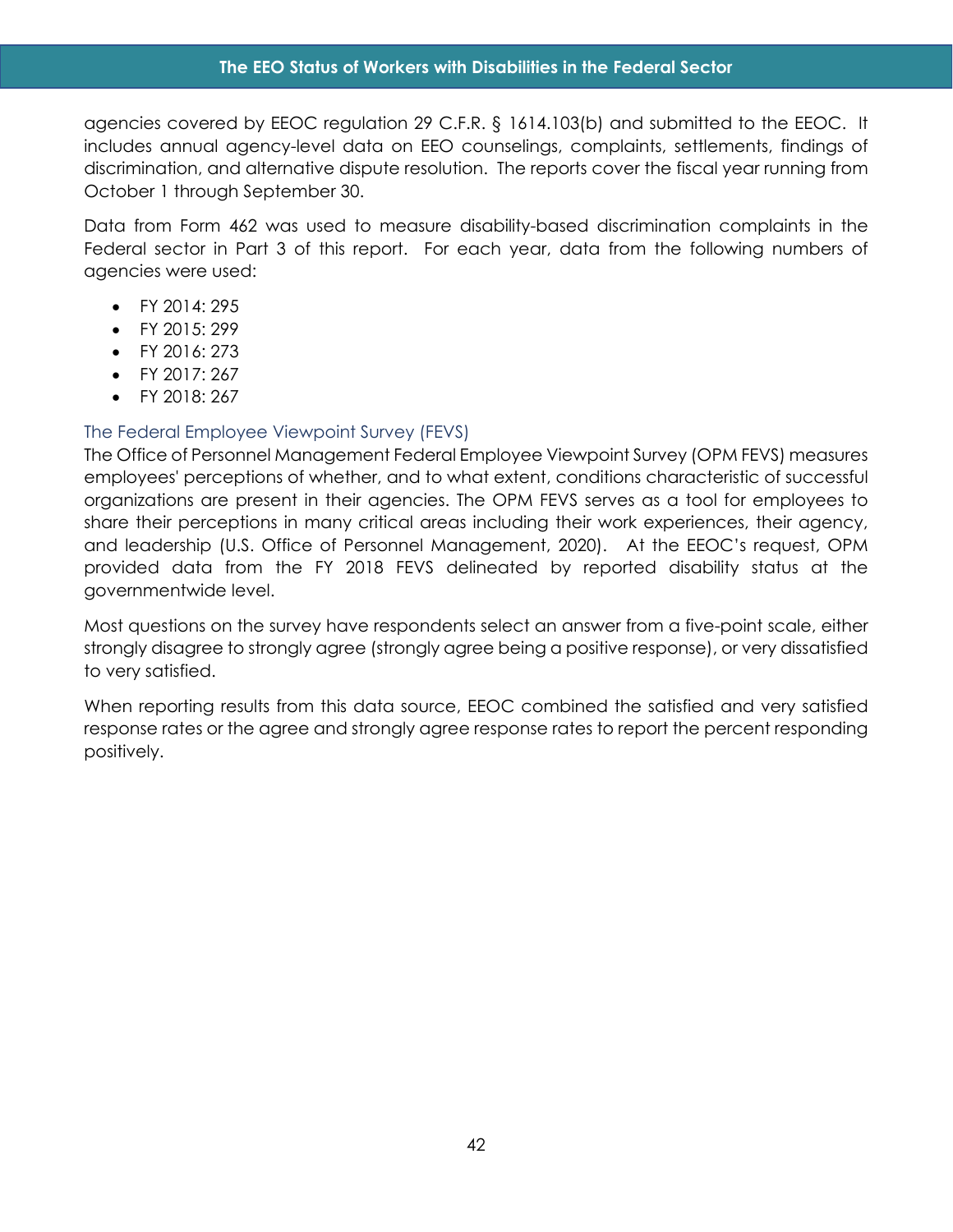#### **References**

- <span id="page-49-0"></span>Affirmative Action for Individuals with Disabilities in Federal Employment. 82 FR 654 (2017). [https://www.govinfo.gov/app/details/FR-2017-01-03/2016-31397.](https://www.govinfo.gov/app/details/FR-2017-01-03/2016-31397)
- Ali, M., Schur, L., & Blanck, P. (2011). What types of jobs do people with disabilities want? *Journal of Occupational Rehabilitation*, 21, 199–21.
- Bruyère, S.M. (2000). *Disability Employment Policies and Practices in Private and Federal Sector Organizations.* Ithaca, NY: Cornell University, School of Industrial and Labor Relations Extension Division, Program on Employment and Disability.
- Castilla, E. J., & Ranganathan, A. (2020). The Production of Merit: How Managers Understand and Apply Merit in the Workplace. *Organization Science*.
- Centers for Disease Control and Prevention. (2019, October 21). *Infographic: Adults with disabilities: Ethnicity and race*. [www.cdc.gov/ncbddd/disabilityandhealth/materials/infographic-disabilities-ethnicity](http://www.cdc.gov/ncbddd/disabilityandhealth/materials/infographic-disabilities-ethnicity-race.html)[race.html.](http://www.cdc.gov/ncbddd/disabilityandhealth/materials/infographic-disabilities-ethnicity-race.html)
- Enayati, H., Von Schrader, S., Erickson, W., & Bruyère, S.M. (2019). Minimizing discrimination and maximizing inclusion: Lessons from the federal workforce and federal subcontractors. In S.M. Bruyère (Ed.), *Employment and Disability: Issues, Innovations, and Opportunities* (pp. 33-63). Labor and Employment Relations Association.
- Entire Executive Civil Service. 5 CFR § 213.3102 (2020). [https://www.ecfr.gov/cgi-bin/text](https://www.ecfr.gov/cgi-bin/text-dx?rgn=div5&node=5:1.0.1.2.22#se5.1.213_13102)[dx?rgn=div5&node=5:1.0.1.2.22#se5.1.213\\_13102.](https://www.ecfr.gov/cgi-bin/text-dx?rgn=div5&node=5:1.0.1.2.22#se5.1.213_13102)
- Equal Opportunities for Individuals with Disabilities. 42 U.S.C. Chapter 126 (2018). [https://www.govinfo.gov/content/pkg/USCODE-2018-title42/html/USCODE-2018-title42](https://www.govinfo.gov/content/pkg/USCODE-2018-title42/html/USCODE-2018-title42-chap126.htm) [chap126.htm.](https://www.govinfo.gov/content/pkg/USCODE-2018-title42/html/USCODE-2018-title42-chap126.htm)
- Federal Sector Equal Employment Opportunity. 29 CFR §1614 (2020). [https://www.ecfr.gov/cgi-bin/text-idx?tpl=/ecfrbrowse/Title29/29cfr1614\\_main\\_02.tpl.](https://www.ecfr.gov/cgi-bin/text-idx?tpl=/ecfrbrowse/Title29/29cfr1614_main_02.tpl)
- Feds Hire Vets. *Special hiring authorities for veterans.* Retrieved July 31, 2020, from [www.fedshirevets.gov/job-seekers/special-hiring-authorities/.](http://www.fedshirevets.gov/job-seekers/special-hiring-authorities/)
- Goodman, N., Morris, M., & Boston, K. (2019, February) *Financial inequality: Disability, race and poverty in America.* National Disability Institute. [www.nationaldisabilityinstitute.org/wp](http://www.nationaldisabilityinstitute.org/wp-content/uploads/2019/02/disability-race-poverty-in-america.pdf)[content/uploads/2019/02/disability-race-poverty-in-america.pdf.](http://www.nationaldisabilityinstitute.org/wp-content/uploads/2019/02/disability-race-poverty-in-america.pdf)
- Goyat, R., Vyas, A., & Sambamoorthi, U. (2016). Racial/ethnic disparities in disability prevalence. *Journal of racial and ethnic health disparities*, *3*(4), 635-645. DOI: 10.1007/s40615-015-0182-z.
- Jans, L. H., Kaye, H. S., & Jones, E. C. (2012). Getting hired: Successfully employed people with disabilities offer advice on disclosure, interviewing, and job search. *Journal of Occupational Rehabilitation*, 22(2), 155–165.